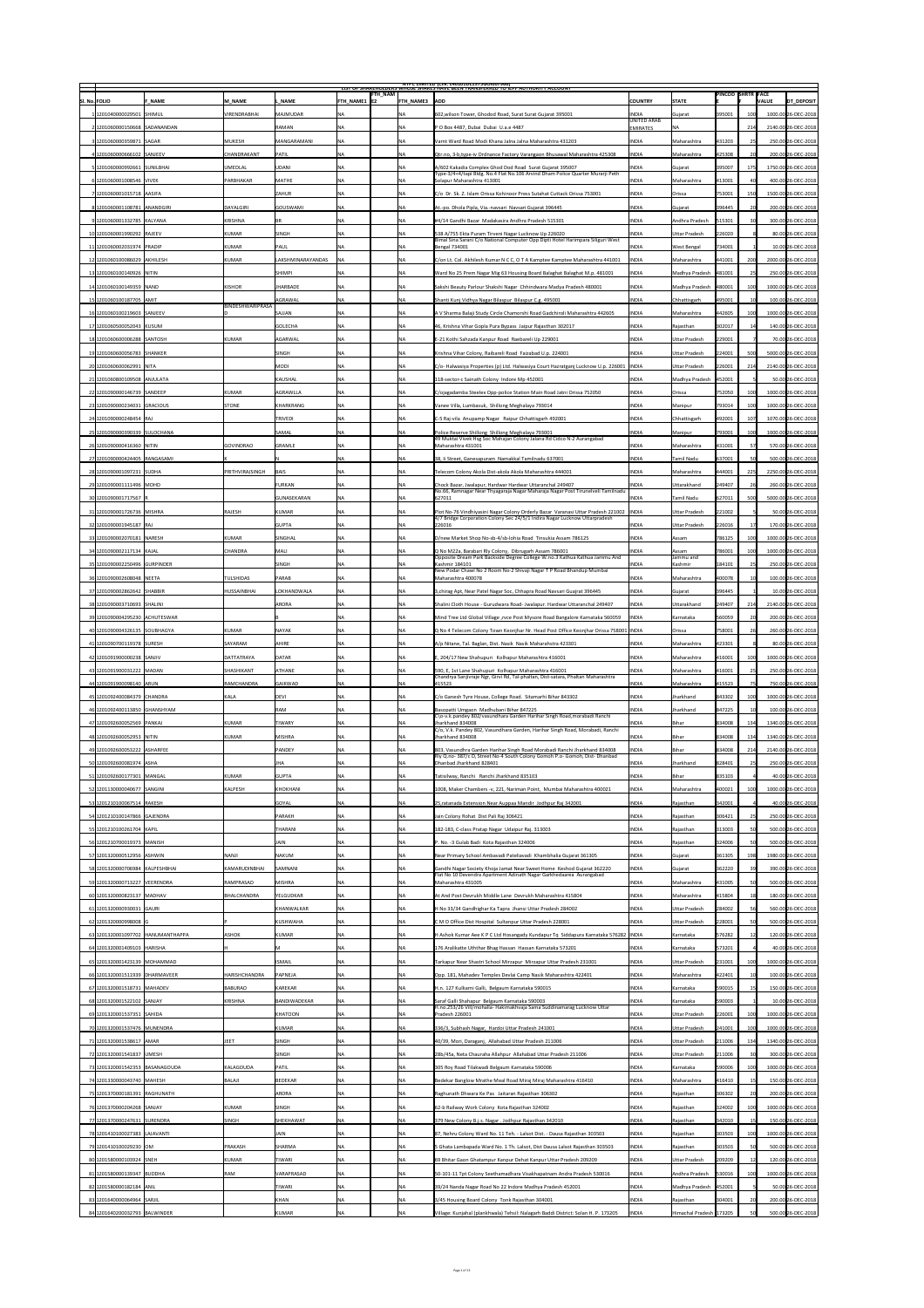|                                                       |                                |                                | <b>FTH_NAM</b>                  |                      | <b>NIPC LIMITED (CIN: L4U1U1DL1975GOIUU7966)</b><br>LIST OF SHAREHOLDERS WHOSE SHARES HAVE BEEN TRANSFERRED TO JEPF AUTHORITY ACCOUNT                                 |                                    |                           | <b>PINCOD SHRTR FACE</b>   |                 |                                          |
|-------------------------------------------------------|--------------------------------|--------------------------------|---------------------------------|----------------------|-----------------------------------------------------------------------------------------------------------------------------------------------------------------------|------------------------------------|---------------------------|----------------------------|-----------------|------------------------------------------|
| <b>SI. No. FOLIO</b><br><b>F_NAME</b>                 | M NAME                         | L NAME                         | $ $ FTH NAME1 $ $ E2            | <b>FTH NAME3</b> ADD |                                                                                                                                                                       | <b>COUNTRY</b>                     | <b>STATE</b>              |                            |                 | DT_DEPOSIT<br><b>VALUE</b>               |
| 85 1201640300001693  PASHUPATI                        | <b>KUMAR</b>                   | <b>SINHA</b>                   | <b>NA</b>                       |                      | Punjab National Bank Barachatti Gaya Bihar 824201                                                                                                                     | <b>INDIA</b>                       | <b>Jharkhand</b>          | 824201                     | 134             | 1340.00 26-DEC-2018                      |
| 86 1201640300014907 RAM                               | SWARUP                         | PRASAD                         | <b>NA</b>                       | <b>NA</b>            | 8, Golbagicha Gaya Bihar 823002                                                                                                                                       | <b>INDIA</b>                       | <b>Jharkhand</b>          | 823002                     |                 | 1000.00 26-DEC-2018                      |
| 87 1201640300021021  YUDHISTHIR                       |                                | <b>PANDEY</b>                  | NA                              | <b>NA</b>            | At: - New Area Nutan Nagar Gaya Bihar 823001<br>Bank Of Borada Hazaribagh Branch Kali Bari Road Hazaribagh Jherkhand Bihar                                            | <b>INDIA</b>                       | Jharkhand                 | 823001                     |                 | 1000.00 26-DEC-2018                      |
| 88 1201640300021441 RAJESH                            | <b>KUMAR</b>                   | <b>PODDAR</b>                  | NA                              |                      | 825301                                                                                                                                                                | <b>INDIA</b>                       | Jharkhand                 | 825301                     | 34              | 340.00 26-DEC-2018                       |
| 89 1201700000054329 BALKRISHNA                        |                                | <b>PATIDAR</b>                 | <b>NA</b>                       | <b>NA</b>            | $ 145$ , Trimurti Nagar, Dhar M. P. 454001                                                                                                                            | <b>INDIA</b>                       | Madhya Pradesh            | 454001                     | 50 <sup>2</sup> | 500.00 26-DEC-2018                       |
| 90 1201700000066974 ASHA                              | <b>DEVI</b>                    | <b>SINGH</b>                   | <b>INA</b>                      |                      | 6 - A, Chetan Nagar, Kanadia Road, Indore M. P. 452016                                                                                                                | <b>INDIA</b>                       | Madhya Pradesh            | 452016                     | 50              | 500.00 26-DEC-2018                       |
| 91 1201750000248673 BENUDHAR                          |                                | PRADHAN                        | $\overline{\mathsf{NA}}$        | NA                   | Baktavar Chal Tulsi Pur Ward. No. 16 Rajnandgaon Chhattisgarh 491441                                                                                                  | <b>INDIA</b>                       | Chhattisgarh              | 491441                     |                 | 300.00 26-DEC-2018                       |
| 92 1201750000451798 UDATA                             |                                | NAGARATNAM                     | <b>NA</b>                       |                      | Vill/ward - Chamuriaguda G.p./town - 1 Nowrangpur Nabarangpur Orissa 764059                                                                                           | <b>INDIA</b>                       | <b>Orissa</b>             | 764059                     |                 | 100.00 26-DEC-2018                       |
| 93 1201750100026736 KUNDA                             | <b>PURSHOTTAM</b>              | <b>PANPALIA</b>                |                                 |                      | 41 Tivara Tha Chandur Railway Dis Amravati Tivara Maharashtra 442405                                                                                                  | <b>INDIA</b>                       | Maharashtra               | 442405                     | 134             | 1340.00 26-DEC-2018                      |
| 94 1201770000029650 DIWAKAR                           |                                | <b>SAH</b>                     |                                 |                      | Diwakar Sah (staff) Bank Of India Purnea Purnea Bihar 854301                                                                                                          | <b>INDIA</b>                       | Jharkhand                 | 854301                     | 100             | 1000.00 26-DEC-2018                      |
| 95 1201770100234291 JITENDRA                          | <b>KUMAR</b>                   | SAINI                          | <b>NA</b>                       |                      | Bajaj Gram Sanwal I Sikar Rajasthan 332021                                                                                                                            | <b>INDIA</b>                       | Rajasthan                 | 332021                     |                 | 50.00 26-DEC-2018                        |
| 96 1201770100292525 KUSUM                             | <b>LATTA</b>                   | KUMPAWAT                       | <b>NA</b>                       |                      | W/o Damodar Prasad Shyam Ji Ka Chowk P.o. Didwana Didwana Rajasthan 341303                                                                                            | INDIA                              | Rajasthan                 | $ 341303\rangle$           |                 | 140.00 26-DEC-2018                       |
| 97 1201770100336247 MALINDER                          |                                | KAUR                           | <b>NA</b>                       |                      | 36, Raja Mal Ka Talab Chandi Ki Taksal Jaipur Rajasthan 302001                                                                                                        | <b>INDIA</b>                       | Rajasthan                 | 302001                     |                 | 500.00 26-DEC-2018                       |
| 98 1201860000021355 PRAVEEN                           | <b>BALDEVSAHAI</b>             | KALIA                          |                                 |                      | T-615, Purva Park, Near Itc Factory, Bangalore Karnataka 560005                                                                                                       | <b>INDIA</b>                       | Karnataka                 | 560005                     | 214             | 2140.00 26-DEC-2018                      |
| 99 1201860000119771 SATYENDRA                         |                                | <b>SINGH</b>                   |                                 |                      | Vill & Po - Eksar, P.s. Rasulpur, Via - Chanwa, Saran Chapra Bihar 841204                                                                                             | <b>INDIA</b>                       | Jharkhand                 | 841204                     | 100             | 1000.00 26-DEC-2018                      |
| 100 1201860000257846 NARESHKUMAR                      | <b>BHASKERRAO</b>              | SHALUNKE                       | NA                              |                      | Block No A 1st Flr Dm Park Dahya Park Ta Mandvi Dis Surat Mandvi Gujarat 384160   INDIA                                                                               |                                    | Gujarat                   | 384160                     |                 | 110.00 26-DEC-2018                       |
| 101 1201910100071248 SONAL                            |                                | JINDAL                         | <b>NA</b>                       | <b>NA</b>            | E-168, kamla Nagar Delhi 110009                                                                                                                                       | <b>INDIA</b>                       | Delhi                     | 110009                     | 114             | 1140.00 26-DEC-2018                      |
| 102 1201910100228719 KAMLESH                          | <b>KUMAR</b>                   | <b>JAIN</b>                    |                                 |                      | 202, vill Malikpur, Via Govindgarh, teh-chomu Dist-jaipur Jaipur Rajasthan 303712                                                                                     | <b>INDIA</b>                       | Rajasthan                 | 303712                     |                 | 1000.00 26-DEC-2018                      |
| 103 1201910100282663 RAJ                              |                                | KUMAR                          | NA                              |                      | E-16/626, Bapa Nagar Tank Road Karol Bagh New Delhi 110005                                                                                                            | <b>INDIA</b>                       | Delhi                     | 110005                     |                 | 50.00 26-DEC-2018                        |
| 104 1201910100364083 ANURADHA                         |                                | <b>CHILAKA</b>                 | INA                             |                      | Q./ No-ud/ld-372 New B Colony Ibrahimpatnam Vijaywada Andhra Pradesh 521456  INDIA                                                                                    |                                    | Andhra Pradesh            | 521456                     |                 | 30.00 26-DEC-2018                        |
| 105 1201910100410521 MUKESH                           | <b>KUMAR</b>                   | <b>SINGH</b>                   | <b>NA</b>                       |                      | At-circle Officer Office Sonepur, Saran Sonepur Bihar 841101                                                                                                          | <b>INDIA</b><br><b>UNITED ARAB</b> | <b>Jharkhand</b>          | 841101                     |                 | 1000.00 26-DEC-2018                      |
| 106 1201910100433391 MANOHARAN                        |                                | ELUMALAI                       | <b>NA</b>                       | <b>IVA</b>           | P O Box -15137 Dubai U A E 15137                                                                                                                                      | <b>EMIRATES</b>                    | INA                       |                            |                 | 750.00 26-DEC-2018                       |
| 107 1201910100434872 F                                |                                | GPREDDY                        | NA                              |                      | Plot No. 14 Bheem Nagar Mahabubnagar Gadwal 509125<br>Near Jain Mandir Post Manendragarh Dist - Korea Manendragarh Chhattisgarh                                       | <b>INDIA</b>                       | Telangana                 | 509125                     |                 | 250.00 26-DEC-2018                       |
| 108 1201910100498236 RAJENDRA                         |                                | <b>GUPTA</b>                   |                                 |                      | 497442                                                                                                                                                                | <b>INDIA</b>                       | Chhattisgarh              | 497442                     |                 | 850.00 26-DEC-2018                       |
| 109 1201910100498751 ARUN                             | <b>KUMAR</b>                   | SHARMA                         | <b>NA</b>                       |                      | Krishna Nagar Saharsa Saharsa Bihar 852201                                                                                                                            | <b>INDIA</b>                       | Jharkhand                 | 852201                     |                 | 200.00 26-DEC-2018                       |
| 110 1201910100869641 SANJIB                           |                                | BHATTACHARYA                   | <b>NA</b>                       |                      | Mouja Nabagram Thana-gangajalghati S.div-sadar Bankura West Bengal 722133                                                                                             | <b>INDIA</b>                       | <b>West Bengal</b>        | 722133                     |                 | 10.00 26-DEC-2018                        |
| 111 1201910101129930 RAHAMATULLAH                     |                                |                                |                                 |                      | 151/2, Bhitauli, Maharajganj Uttar Pradesh 273303                                                                                                                     | <b>INDIA</b>                       | <b>Uttar Pradesh</b>      | 273303                     |                 | 350.00 26-DEC-2018                       |
| 112 1201910101296266 RAJ                              | KUMAR                          | SINGH                          |                                 |                      | TV O Dumri Block Dumri Post & Ps Dumri Gumla Jharkhand 835207<br>Vill-raghunathpur, Post-jhargram, Dist-paschim Medinipur, Jhargram West Bengal                       | <b>INDIA</b>                       | Bihar                     | 835207                     |                 | 100.00 26-DEC-2018                       |
| 113 1201910300092290  MANAS                           | <b>KUMAR</b>                   | RANA                           | <b>INA</b>                      |                      | 721507                                                                                                                                                                | <b>INDIA</b>                       | <b>West Bengal</b>        | 721507                     | 50              | 500.00 26-DEC-2018                       |
| 114 1201910300297155 GOUR                             | CHANDRA                        | ROUT                           |                                 |                      | Qtr No D 002 Dalurbandh Colliery Compl Pandaveswar Burdwan West Bengal 713346 INDIA                                                                                   |                                    | <b>West Bengal</b>        | 713346                     | ∠∪∪⊦            | 2000.00 26-DEC-2018                      |
| 115 1201911200003080 KULDEEP                          |                                | <b>MR</b>                      | 'NA                             | <b>NA</b>            | Di-14, Sarvodaya Vihar, Shastri Nagar Meerut U P 250005                                                                                                               | <b>INDIA</b>                       | Uttar Pradesh             | 250005                     | 134             | 1340.00 26-DEC-2018                      |
| 116 1201980000067093 DHARMESH                         | KANTIBHAI                      | BABARIYA                       | NA                              |                      | 9 Poojara Plot, Shreeji Kunj, nr-pracious A- Appt, Rajkot Gujarat 360002                                                                                              | <b>INDIA</b>                       | Gujarat                   | 360002                     |                 | 300.00 26-DEC-2018                       |
| 117 1202060000117821 BAL                              | <b>GOVIND</b>                  | PRASAD                         | NA                              |                      | Bal Govind Patel Q No- Mg- 20 Kakri Colony Sonebhadra Uttar Pradesh 231220                                                                                            | <b>INDIA</b>                       | Uttar Pradesh             | 231220                     |                 | 150.00 26-DEC-2018                       |
| 118 1202060000159176 SHYAM                            |                                | <b>SUNDAR</b>                  | <b>NA</b>                       |                      | 150 Sirviyo Ka Bas Ward No-11 Sojat City (pali) Rajasthan 342001                                                                                                      | <b>INDIA</b>                       | Rajasthan                 | 342001                     |                 | 100.00 26-DEC-2018                       |
| 119 1202060000166255 ISHA                             |                                | <b>PAHWA</b>                   | <b>NA</b>                       |                      | H No- 641/2/27 Ward No- 14 Ravidas Basti Ambala Haryana 134003                                                                                                        | <b>INDIA</b>                       | Haryana                   | 134003                     |                 | 100.00 26-DEC-2018                       |
| 120 120 2060000180715 MANJU                           | <b>BALA</b>                    | <b>JANGID</b>                  | <b>NA</b>                       |                      | 18/428 Chopasani Housing Board Jodhpur Rajasthan 342001                                                                                                               | <b>INDIA</b>                       | Rajasthan                 | 342001                     |                 | 100.00 26-DEC-2018                       |
| 121 1202060000186793  ASHUTOSH                        |                                | MAZUMDAR                       | NA                              | ΝA                   | 6/125 Kaniska Rd Durgapur West Bengal 713204                                                                                                                          | <b>INDIA</b>                       | <b>West Bengal</b>        | 713204                     |                 | 20.00 26-DEC-2018                        |
| 122 1202060000301661  VIPIN                           | <b>KUMAR</b>                   | GOYAL                          |                                 |                      | Mohalla Peet Pur Malik Nagar Murad Nagar Murad Nagar Uttar Pradesh 201206                                                                                             | <b>INDIA</b>                       | Uttar Pradesh             | 201206                     |                 | 100.00 26-DEC-2018                       |
| 123 120 2060000323755 PARWATI                         | <b>DEVI</b>                    | AGARWALLA                      | $\overline{\mathsf{NA}}$        |                      | H No 62 A/ 6 Gandhi Nagar Jind Haryana 126102                                                                                                                         | <b>INDIA</b>                       | Haryana                   | 126102                     |                 | 560.00 26-DEC-2018                       |
| 124 1202060000495781 AJAY                             | <b>KUMAR</b>                   | AGARWAL                        | <b>INA</b>                      |                      | 159 A Kanoon Goyan Chouki Bhoor Bareilly U P 243003                                                                                                                   | <b>INDIA</b>                       | Uttar Pradesh             | 243003                     |                 | 10.00 26-DEC-2018                        |
| 125 1202290000349018 AVISHKAR                         |                                | <b>SINGHAL</b>                 | <b>NA</b>                       | <b>NA</b>            | House No 123 Sec 21 Chandigahr Haryana 160022<br>Patil Hospital, new Bus Stop A/p Hupari Tal. Hatkanangale Dist. Kolhapur                                             | <b>INDIA</b>                       | Punjab                    | 160022                     |                 | 500.00 26-DEC-2018                       |
| 126 1202300000310747 NANDA                            | <b>SHIVAJIRAO</b>              | PATIL                          | <b>NA</b>                       | NΑ                   | Maharashtra 416203                                                                                                                                                    | <b>INDIA</b>                       | Maharashtra               | 416203                     |                 | 180.00 26-DEC-2018                       |
| 127 1202300000465327 M                                |                                | <b>NAYAK</b>                   | <b>NA</b>                       |                      | 716 Shalimar Garden Ext-1 Shahibabad Ghaziabad Up 201005                                                                                                              | <b>INDIA</b>                       | <b>Uttar Pradesh</b>      | 201005                     |                 | 1000.00 26-DEC-2018                      |
| 128 1202300000707404                                  |                                | RENUKANTHAN                    | <b>NA</b>                       |                      | No 130-85, Madhavarayan Street, Shevapet, Salem Tamilnadu 636002                                                                                                      | <b>INDIA</b>                       | Tamil Nadu                | 636002                     |                 | 100.00 26-DEC-2018                       |
| 129 1202350000014345 SHOBHA                           |                                | <b>VERMA</b>                   |                                 |                      | C/o U B I Station Road Banda U P 210001                                                                                                                               | <b>INDIA</b>                       | Uttar Pradesh             | 210001                     | 134             | 1340.00 26-DEC-2018                      |
| 130 1202420100213273 SAROJ                            |                                | <b>SHARMA</b><br><b>SHARMA</b> | <b>NA</b>                       |                      | House No 1347/7 Sector-65 Phase No Xi Mohali Punjab 160065                                                                                                            | <b>INDIA</b>                       | Punjab                    | 160065                     |                 | 70.00 26-DEC-2018<br>1070.00 26-DEC-2018 |
| 131 1202470000016535 VED<br>132 1202470000103932 NEMA | <b>PRAKASH</b><br><b>RAGHO</b> | BHANGALE                       | $\overline{\mathsf{NA}}$<br>INA | <b>NA</b>            | A-82,zinc Colony Hurda,dist-bhilwara (raj) Hurda,bhilwara Rajasthan 311022<br>Plot No 74, anupam Apprt Flat No 4, shastri Nagar Jalgaon Jalgaon Maharashtra<br>425002 | <b>INDIA</b><br><b>INDIA</b>       | Rajasthan<br> Maharashtra | $ 311022\rangle$<br>425002 | 107             | 500.00 26-DEC-2018                       |
| 133 1202470000128759 JAIDEEP                          |                                | <b>GOYAL</b>                   | <b>NA</b>                       |                      | 27, Nagod.nagod Satna Madhya Pradesh 485771                                                                                                                           | <b>INDIA</b>                       | Madhya Pradesh            | 485771                     | 30 <sup>1</sup> | 300.00 26-DEC-2018                       |
| 134 1202470000257713 VIJAY                            | BABASO                         | BHOSALE                        | <b>NA</b>                       |                      | A/p Nelkaranji Tal-atpadi Atpadi Maharashtra 415308                                                                                                                   | <b>INDIA</b>                       | Maharashtra               | 415308                     |                 | 150.00 26-DEC-2018                       |
| 135 1202570000016145  MANOJ                           |                                | <b>JAIN</b>                    |                                 |                      | Anup Nagar, 90 Para, Kanchantala Dhuliyan Murshidabad West Bengal 742202                                                                                              | <b>INDIA</b>                       | <b>West Bengal</b>        | 742202                     |                 | 300.00 26-DEC-2018                       |
| 136 1202570000028391 GAUTAM                           |                                | KUMAR                          | NA                              | NΑ                   | Qr No: 683/d, East Colony, Albert Road, 21, Mkhana More, Jamalpur, Munger<br>Munger Bihar 811214                                                                      | <b>INDIA</b>                       | Bihar                     | 811214                     |                 | 100.00 26-DEC-2018                       |
| 137 1202570000070655 DEVENDRA                         | KUMAR                          | <b>JAIN</b>                    | NA                              |                      | Shanti Market, Church Road, North Gandhi Maidan, Gaya Bihar 823001                                                                                                    | <b>INDIA</b>                       | Jharkhand                 | 823001                     |                 | 500.00 26-DEC-2018                       |
| 138 1202600200029690 CHAND                            |                                | JAIN                           |                                 |                      | 1-ka-9 Jawahar Nagar Jaipur Rajasthan 302004                                                                                                                          | <b>INDIA</b>                       | Rajasthan                 | 302004                     |                 | 280.00 26-DEC-2018                       |
| 139 1202620000083211 ASHOK                            |                                | <b>PATEL</b>                   | <b>NA</b>                       |                      | 462-c Prajapat Nagar Indore M P 452009                                                                                                                                | <b>INDIA</b>                       | Madhya Pradesh            | 452009                     |                 | 100.00 26-DEC-2018                       |
| 140 1202810000025385 PRAKASHGIRI                      | LAXMANGIRI                     | GOSWAMI                        | <b>NA</b>                       |                      | Palace Society, Opp.bank Of Baroda, Tal-Lunawada, dist-Panchmahal Lunawada<br><b>Gujarat 389230</b>                                                                   | <b>INDIA</b>                       | Gujarat                   | 389230                     |                 | 200.00 26-DEC-2018                       |
| 141 1202880000008960 MANASH                           | <b>CHANDRA</b>                 | GHOSH                          | <b>INA</b>                      |                      | C/o Pnb, p.o Nonakuri Bazar Dt Midnapur (e) Tamluk West Bengal 721172                                                                                                 | <b>INDIA</b>                       | <b>West Bengal</b>        | 721172                     |                 | 1000.00 26-DEC-2018                      |
| 142 1202890000134786 A                                |                                | <b>SARASWATHI</b>              | NA                              |                      | H. No. 1-9-25, Flat No. 101, Akhil Plaza, Azad Nagar, Raichur K.s. 584101                                                                                             | <b>INDIA</b>                       | Karnataka                 | 584101                     | 225             | 2250.00 26-DEC-2018                      |
| 143 1202890000134807 A                                | PARASHURAM                     | <b>HUF</b>                     |                                 |                      | H. No. 1-9-25, Flat No. 101, Akhil Plaza, Azad Nagar, Raichur K. S. 584101                                                                                            | <b>INDIA</b>                       | Karnataka                 | 584101                     |                 | 250.00 26-DEC-2018                       |
| 144 1202890000242948 MUKUND                           | <b>DINKAR</b>                  | KULKARNI                       | <b>NA</b>                       |                      | Qtr. No.d-9/5, C S T P S, Urjanagar Chandrapur Chandrapur Maharashtra 442404                                                                                          | <b>INDIA</b>                       | Maharashtra               | 442404                     |                 | 100.00 26-DEC-2018                       |
| 145 1202890000287753 ARSHAD                           | AHMAD                          | <b>WANI</b>                    | INA                             |                      | Newa Pulwama J & K 192301                                                                                                                                             | <b>INDIA</b>                       | Jammu and<br>Kashmir      | 192301                     |                 | 250.00 26-DEC-2018                       |
| 146 1202890000427931 DINESH                           | CHANDRA                        | <b>MISHRA</b>                  | <b>NA</b>                       | <b>INA</b>           | Brahman Sasan Talcher Town Angul Talcher Orissa 759107                                                                                                                | <b>INDIA</b>                       | <b>Orissa</b>             | 759107                     |                 | 180.00 26-DEC-2018                       |
| 147 1202890000455163 SHAHNAZA                         |                                | AKTHER                         | NA                              |                      | R/o New Colony, Pulwama Pulwama Jammu And Kashmir 192301                                                                                                              | <b>INDIA</b>                       | Jammu and<br>Kashmir      | 192301                     |                 | 200.00 26-DEC-2018                       |
| 148 1202890000489353 RAM                              | <b>KUMAR</b>                   | <b>GUPTA</b>                   | <b>NA</b>                       |                      | 188 - Harpal Pur Aanshik, Lohata Varanasi Uttar Pradesh 221007                                                                                                        | <b>INDIA</b>                       | Uttar Pradesh             | 221007                     |                 | 700.00 26-DEC-2018                       |
| 149 1202890001061557 AJAY                             |                                | KUMAR                          | <b>NA</b>                       |                      | 383/1, Y. P. Marg Roorkee Cantt Roorkee Uttaranchal 247667                                                                                                            | <b>INDIA</b>                       | Uttar Pradesh             | 247667                     |                 | 660.00 26-DEC-2018                       |
| 150 1202890001065441 SHALINI                          |                                | <b>PAWAR</b>                   | <b>NA</b>                       | <b>NA</b>            | Ee - 5 Tons Colony Dakpathar Dehradun Uttarakhand 248125                                                                                                              | <b>INDIA</b>                       | Uttarakhand               | 248125                     |                 | 250.00 26-DEC-2018                       |
| 151 1202890001066540 AJNISH                           | <b>KUMAR</b>                   | <b>GUPTA</b>                   | <b>NA</b>                       |                      | Indian Oil Corporation Ltd Lpg Bottling Plant Bhadrabad Hardwar Uttarakhand<br>249403                                                                                 | <b>INDIA</b>                       | Uttarakhand               | 249403                     | 225             | 2250.00 26-DEC-2018                      |
| 152 1202890001066648 LAXMAN                           | SINGH                          | BISHT                          |                                 |                      | Nhpc Dak Pathar . Dehradun Uttarakhand 248125                                                                                                                         | <b>INDIA</b>                       | Uttarakhand               | 248125                     |                 | 10.00 26-DEC-2018                        |
| 153 1202890001069161 SAURABH                          |                                | <b>THAKUR</b>                  | <b>NA</b>                       | <b>NA</b>            | Annefield Vikasnagar. Dehradun Uttarakhand 248198                                                                                                                     | <b>INDIA</b>                       | Uttarakhand               | 248198                     | 101             | 1010.00 26-DEC-2018                      |
| 154 1202890001070443 RAJESH                           |                                | NAUTIYAL                       | <b>NA</b>                       | <b>NA</b>            | Vill- Rasool Pur Vikasnagar . Dehradun Uttarakhand 248198                                                                                                             | <b>INDIA</b>                       | Uttarakhand               | 248198                     |                 | 250.00 26-DEC-2018                       |
| 155 1202890001071827 NARENDRA                         |                                | SINGH                          | <b>NA</b>                       | <b>NA</b>            | Chc Vikasnagar . Dehradun Uttarakhand 248198                                                                                                                          | <b>INDIA</b>                       | Uttarakhand               | 248198                     |                 | 500.00 26-DEC-2018                       |
| 156 1202890001073098 RAJNI                            |                                |                                |                                 |                      | 1 Prem Nagar. Haridwar Uttarakhand 203779                                                                                                                             | <b>INDIA</b>                       | Uttar Pradesh             | 203779                     |                 | 1000.00 26-DEC-2018                      |
| 157 1202920000117541 GOVIND                           | NARAYAN                        | <b>SHARMA</b>                  | NA                              | <b>NA</b>            | 74 , Awadhpuri-i Mahesh Nagar Jaipur Rajasthan 302006                                                                                                                 | <b>INDIA</b>                       | Rajasthan                 | 302006                     |                 | 200.00 26-DEC-2018                       |
| 158 1202990000003841 PANKAJ                           |                                | <b>MISHRA</b>                  | <b>NA</b>                       | INA                  | 134, United India Apartments Mayur Vihar Phase-1 New Delhi 110091                                                                                                     | <b>INDIA</b>                       | Delhi                     | 110091                     |                 | 40.00 26-DEC-2018                        |
| 159 1202990000113629 RAHUL                            | RAMESHRAO                      | DHOKE                          | <b>INA</b>                      |                      | Flat No. 395, Bpcl Staff Colony Ajitbag Chembur Mumbai Maharashtra 400074                                                                                             | <b>INDIA</b>                       | Maharashtra               | 400074                     |                 | 120.00 26-DEC-2018                       |
| 160 1202990000649065 SHANKAR                          |                                | MODAK                          | $\overline{\mathsf{NA}}$        | 'NA                  | Choto Mitra Para Po Kalna J No 164 Burdwan Burdwan West Bangal 713409                                                                                                 | <b>INDIA</b>                       | <b>West Bengal</b>        | 713409                     |                 | 200.00 26-DEC-2018                       |
| 161 1202990001689754 RAVI                             |                                |                                |                                 | <b>NA</b>            | Thirdwaru Business Solutions 6 Bhagirathi Ammal Street T Nagar Tamilnadu 600017  INDIA                                                                                |                                    | <b>Tamil Nadu</b>         | 600017                     | 220             | 2200.00 26-DEC-2018                      |
| 162 1202990003640016 PODUVATTIL                       |                                | <b>JAYAGOVIND</b>              | $\overline{\mathsf{NA}}$        |                      | 2673 Arathi 28 Elamkulam Kochin Corporatio Kochi Kerala 682020                                                                                                        | <b>INDIA</b>                       | Kerala                    | 682020                     | 100             | 1000.00 26-DEC-2018                      |
| 163 1202990003703291 RAVI                             | <b>PRAKASH</b>                 | <b>SINGH</b>                   | <b>NA</b>                       | INA                  | 461/3e Ramanand Nagar Allahpur Allahabad Uttar Pradesh 211006                                                                                                         | <b>INDIA</b>                       | Uttar Pradesh             | 211006                     | 50              | 500.00 26-DEC-2018                       |
| 164 1202990004191609 DEEPA                            |                                | DHINGRA                        | <b>NA</b>                       | <b>NA</b>            | 512/3b New Royganj Sipri Bazar Jhansi Utter Pradesh 284003                                                                                                            | <b>INDIA</b>                       | Uttar Pradesh             | 284003                     |                 | 100.00 26-DEC-2018                       |
| 165 1202990004546261 DEEPTI                           |                                | <b>SHUKLA</b>                  | NA                              | INA                  | A 84 Alkapuri Bhopal Madhya Pradesh 462022                                                                                                                            | <b>INDIA</b>                       | Madhya Pradesh            | 462022                     |                 | 100.00 26-DEC-2018                       |
| 166 1202990004647167 CHANDRASEKHAR                    |                                | PATRA                          | <b>NA</b>                       | <b>INA</b>           | Qrs No E 92 Sector 9 Rourkela Orissa 769009                                                                                                                           | <b>INDIA</b>                       | <b>Orissa</b>             | 769009                     |                 | 1000.00 26-DEC-2018                      |
| 167 1202990004890217 JAGMOHAN                         |                                | <b>SINGH</b>                   | <b>NA</b>                       | <b>NA</b>            | H No 5 Fateh Colony Teh Patiala Patiala Punjab 147001                                                                                                                 | <b>INDIA</b>                       | Punjab                    | 147001                     |                 | 50.00 26-DEC-2018                        |
| 168 1202990005154270 RINKI                            |                                | KUMARI                         | $\overline{\mathsf{NA}}$        |                      | C/o Shibendu Kumar Rz 94f Gali No 9 Dda Park Rajnagar Part Ii Palam Colony Delhi<br>110045                                                                            | <b>INDIA</b>                       | Delhi                     | 110045                     |                 | 100.00 26-DEC-2018                       |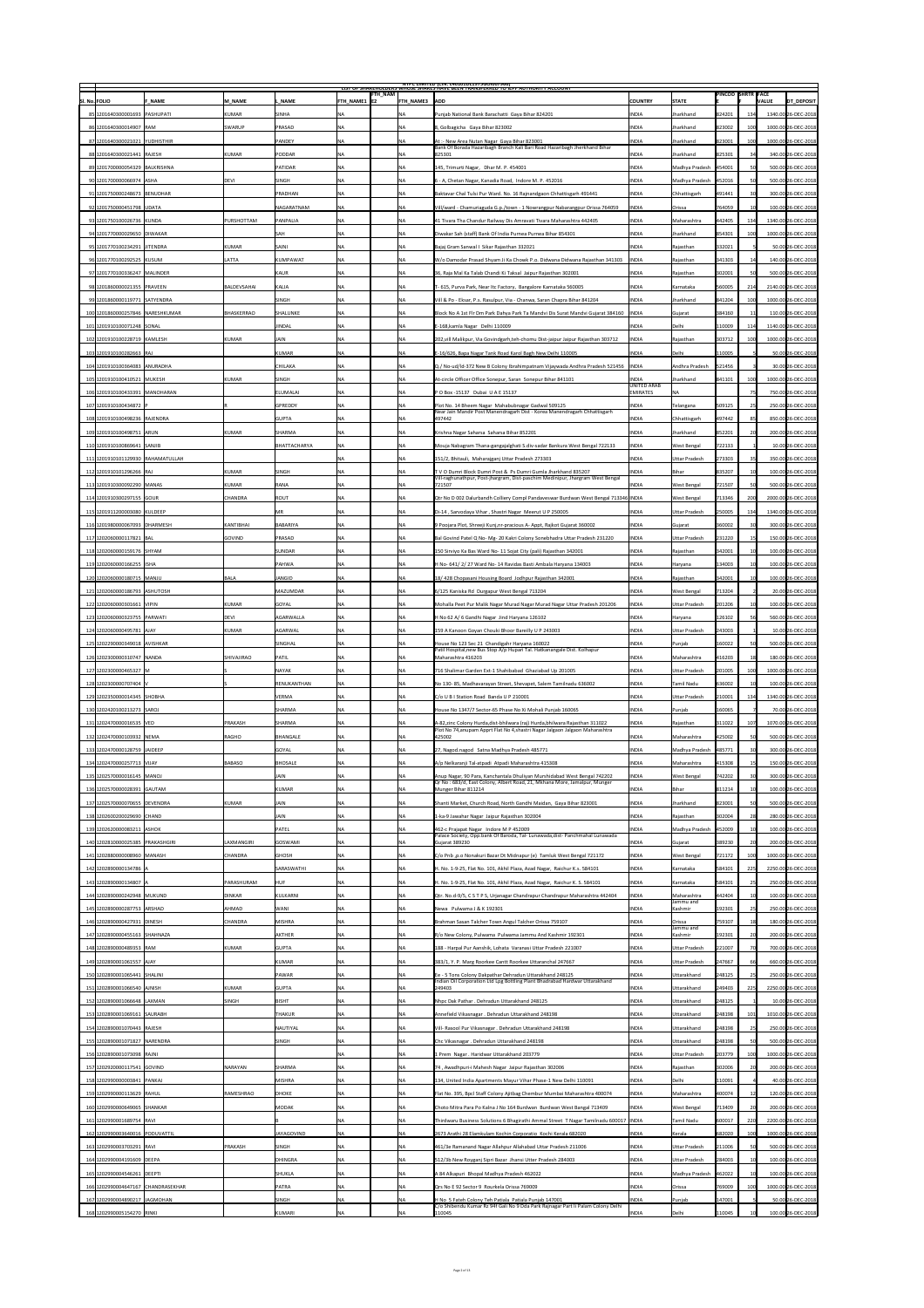|                                       |                   |                   |                                        |                  | <b>NIPC LIMITED (CIN: L4U1U1DL1975GOIUU7966)</b><br>LIST OF SHAKEHOLDERS WHOSE SHAKES HAVE BEEN TRANSFERKED TO JEPF AUTHORITY ACCOUNT                   |                |                      |                          |                  |                                   |
|---------------------------------------|-------------------|-------------------|----------------------------------------|------------------|---------------------------------------------------------------------------------------------------------------------------------------------------------|----------------|----------------------|--------------------------|------------------|-----------------------------------|
| <b>SI. No. FOLIO</b><br><b>F NAME</b> | <b>M NAME</b>     | . NAME            | <b>FTH_NAM</b><br>$ $ FTH NAME1 $ $ E2 | <b>FTH NAME3</b> | <b>ADD</b>                                                                                                                                              | <b>COUNTRY</b> | <b>STATE</b>         | <b>PINCOD SHRTR FACE</b> |                  | <b>DT DEPOSIT</b><br><b>VALUE</b> |
| 169 1202990005200867 UPENDRA          | <b>KUMAR</b>      | <b>SINGH</b>      |                                        |                  | N 6/76 D 2 Indra Nagar Ext Vikharipur Road Dlw Varanasi Uttar Pradesh 221005<br>Gurusadan Nichlu Faliu At Nanived Nr Ambamata Temple Post Motived Surat | <b>INDIA</b>   | Uttar Pradesh        | 221005                   |                  | 800.00 26-DEC-2018                |
| 170 1202990005341115 PARULATA         | <b>AMRUTLAL</b>   | PATEL             | <b>INA</b>                             |                  | Gujarat 395004                                                                                                                                          | <b>INDIA</b>   | Gujarat              | 395004                   |                  | 200.00 26-DEC-2018                |
| 171 1202990005361708 MAYA             |                   | BISHT             | NA                                     | <b>INA</b>       | 890 A Baba Farid Puri West Patel Nagar New Delhi 110008                                                                                                 | <b>INDIA</b>   | Delhi                | 110008                   |                  | 50.00 26-DEC-2018                 |
| 172 1202990005435839 LALITBHAI        | NARSHIBHAI        | <b>SAVALIYA</b>   | $\overline{\mathsf{NA}}$               |                  | A 103 Royal Palace Kamal Park Soc 2 Kapodra Varachha Road Surat Gujarat 395006  INDIA                                                                   |                | Gujarat              | 395006                   |                  | 500.00 26-DEC-2018                |
| 173 1202990005733454 BHAGWATI         | SINGH             | RATHORE           | $\overline{\mathsf{NA}}$               | INA              | H.no. 2 Housing Board Colony Dourai Ajmer Ajmer Rajasthan 305001                                                                                        | <b>INDIA</b>   | Rajasthan            | 305001                   |                  | 300.00 26-DEC-2018                |
| 174 1203000000087615 SUMAN            |                   | <b>LAHIRI</b>     | <b>INA</b>                             | <b>NA</b>        | Rajani Lane, Rajani Sanyal Lane, Govinda Sark Para, Krishnagar West Bengal 741101   INDIA                                                               |                | <b>West Bengal</b>   | 741101                   |                  | 250.00 26-DEC-2018                |
| 175 1203000000124711 AMANDEEP         |                   | <b>SINGH</b>      | <b>NA</b>                              | <b>NA</b>        | 22, Mahant Mool Colony, Bebaksar Road, Amritsar Punjab 143001                                                                                           | <b>INDIA</b>   | Punjab               | 143001                   |                  | 160.00 26-DEC-2018                |
| 176 1203000000182111 AMISHA           | <b>ASHOKBHAI</b>  | TAILOR            | <b>NA</b>                              | <b>INA</b>       | Ali, Power House Road, At Post - Khambhat, Khambhat Gujarat 388620                                                                                      | <b>INDIA</b>   | Gujarat              | 388620                   |                  | 40.00 26-DEC-2018                 |
| 177 1203130000005201 ANUPAMA          | RAJESH            | <b>PATHRE</b>     |                                        |                  | Flat No.104 Oasis Chs. Plot-21 Sector 42a Nerul Navi Mumbai Maharashtra 400706                                                                          | <b>INDIA</b>   | Maharashtra          | 400706                   | <b>20</b>        | 200.00 26-DEC-2018                |
| 178 1203160000030472 BRIJ             | <b>KISHORE</b>    | AGRAWAL           | <b>NA</b>                              |                  | Lig-18, Triveni Complex Roshanpura T T Nagar Bhopal Mp 462003                                                                                           | <b>INDIA</b>   | Madhya Pradesh       | 462003                   | 100              | 1000.00 26-DEC-2018               |
| 179 1203160000034059 RAVI             |                   | <b>RAJDEV</b>     | <b>NA</b>                              |                  | 23 Old Sindhi Colony Berasia Road Bhopal Mp 462001                                                                                                      | <b>INDIA</b>   | Madhya Pradesh       | 462001                   | 214              | 2140.00 26-DEC-2018               |
| 180 1203160000046516 SANJAY           |                   | <b>YADAV</b>      | <b>NA</b>                              | ΝA               | L. I. C. Of India Bina Dist. Sagar Bina Mp 470113                                                                                                       | <b>INDIA</b>   | Madhya Pradesh       | 470113                   | 100              | 1000.00 26-DEC-2018               |
| 181 1203160000057262  PRADEEP         |                   | SONI              |                                        |                  | $ G-1/701100$ Quarters Arera Colony Bhopal Mp 462016                                                                                                    | <b>INDIA</b>   | Madhya Pradesh       | 462016                   |                  | 50.00 26-DEC-2018                 |
| 182 1203160000081572 OP               | <b>MEHRA</b>      | ANDSONSHUF        | <b>NA</b>                              |                  | E4/122 Arera Colony Bhopal Bhopal Mp 462016                                                                                                             | <b>INDIA</b>   | Madhya Pradesh       | 462016                   |                  | 100.00 26-DEC-2018                |
| 183 1203160000183473 NAVEEN           |                   | KOSTI             | <b>NA</b>                              | <b>NA</b>        | H.no-116, Kamath Ward Gadarwara Gadarwara M.p 487551                                                                                                    | <b>INDIA</b>   | Madhya Pradesh       | 487551                   |                  | 250.00 26-DEC-2018                |
| 184 1203270000020172 PRABHAT          | <b>KUMAR</b>      | <b>VERMA</b>      | <b>NA</b>                              |                  | Indian Oil Corporatiion Kapoorthala Complex Aliganj Lucknow U.p. 226024                                                                                 | <b>INDIA</b>   | Uttar Pradesh        | 226024                   | 214              | 2140.00 26-DEC-2018               |
| 185 1203270000022813 SAROJINI         |                   | YADAV             | <b>NA</b>                              | <b>NA</b>        | A-82 Kamla Nehru Nagar Khurram Nagar Lucknow U.p. 226020<br>Asst. Branch Manager (Sales) Lic Building, Staff Qtr Rd. Station Rd. Bhadohi Sant           | <b>INDIA</b>   | <b>Uttar Pradesh</b> | 226020                   |                  | 190.00 26-DEC-2018                |
| 186 1203270000023285 VANSH            | <b>GOPAL</b>      | <b>PANDEY</b>     | NA                                     |                  | Ravidas Nagar, U.p. 273001                                                                                                                              | <b>INDIA</b>   | Uttar Pradesh        | 273001                   |                  | 1070.00 26-DEC-2018               |
| 187 1203270000140595 SATISH           | KUMAR             | <b>MISHRA</b>     | <b>NA</b>                              |                  | 308/40 Gandhi Nagar Unnao U.p 209801                                                                                                                    | <b>INDIA</b>   | Uttar Pradesh        | 209801                   |                  | 500.00 26-DEC-2018                |
| 188 1203270000180480 NIKHILESH        | <b>KUMAR</b>      | <b>SINGH</b>      | <b>NA</b>                              | 'NA              | Moh-Terhi Bazar Bangarmau Unnao Up 241501                                                                                                               | <b>INDIA</b>   | <b>Uttar Pradesh</b> | 241501                   | 50               | 500.00 26-DEC-2018                |
| 189 1203270000223671 RAM              | <b>KUMAR</b>      | GAUTAM            | <b>NA</b>                              |                  | 232/3 Shankar Puri Colony Kamta Chinhat Lucknow Up 227125<br>A-15 Darpan Apt Kastur Park, shimpoli Road Borivali West Mumbai Maharashtra                | <b>INDIA</b>   | Uttar Pradesh        | 227125                   |                  | 430.00 26-DEC-2018                |
| 190 1203320000153911 VARDA            | <b>KETAN</b>      | <b>THAKER</b>     | <b>INA</b>                             | IΝA              | 400092<br>Tirth Sagar Building Flat No 2 Nr D A V School Sector 10 New Panvel Maharashtra                                                               | <b>INDIA</b>   | Maharashtra          | 400092                   |                  | 50.00 26-DEC-2018                 |
| 191 1203320000230920 BHALCHANDRA      | <b>DAULAT</b>     | <b>SONAWANE</b>   | NA                                     |                  | 410206                                                                                                                                                  | <b>INDIA</b>   | Maharashtra          | 410206                   |                  | 250.00 26-DEC-2018                |
| 192 1203320000571962 TARKESHWAR       |                   | <b>GUPTA</b>      | INA                                    |                  | 29/1 Shanti Niketan Bhopal Madhya Pradesh 462001                                                                                                        | <b>INDIA</b>   | Madhya Pradesh       | 462001                   | 100              | 1000.00 26-DEC-2018               |
| 193 1203320000632881 NIKETA           | SUJAL             | <b>JOSHI</b>      | <b>NA</b>                              |                  | Street No 24 Block No 43 Narmadanagar Township Bharuch Gujarat 392015                                                                                   | <b>INDIA</b>   | Gujarat              | 392015                   |                  | 500.00 26-DEC-2018                |
| 194 1203320001063920 KANUBHAI         | NARAYANBHAI       | PATEL             | NA.                                    |                  | C-20 Axardham Nr Ctm Char Rasta Amraivadi Ahmedabad Gujarat 380026                                                                                      | <b>INDIA</b>   | Gujarat              | 380026                   |                  | 500.00 26-DEC-2018                |
| 195 1203320001443823 TALEKAR          | SHATRUGHAN        | <b>ASARAM</b>     | <b>INA</b>                             |                  | At & Po - Madalmohi Tq- Georai Beed Maharashtra 431122                                                                                                  | <b>INDIA</b>   | Maharashtra          | 431122                   |                  | 170.00 26-DEC-2018                |
| 196 1203320001445115 PATEL            | <b>BIPINKUMAR</b> |                   | <b>NA</b>                              |                  | At Post Ranechi Ta-bayad Dist-sabarkantha Bayad Gujarat 383325<br>76 Adarsh Nagar Shankar Shah Ward Near Slim Zone Jbp Jabalpur Madhya Pradesh          | <b>INDIA</b>   | Gujarat              | 383325                   |                  | 1000.00 26-DEC-2018               |
| 197 1203320001465771 MANOJ            |                   | <b>ADNANI</b>     | <b>NA</b>                              |                  | 482001<br>Plot No 26 Phase 2 Venkateswara Nagar Opp R S Rd Hosur Tk Krishnagiri Hosur                                                                   | <b>INDIA</b>   | Madhya Pradesh       | 482001                   | 50               | 500.00 26-DEC-2018                |
| 198 1203320001509191 BRINDHA          |                   |                   |                                        | <b>INA</b>       | Tamilnadu 635109                                                                                                                                        | <b>INDIA</b>   | Tamil Nadu           | 635109                   |                  | 50.00 26-DEC-2018                 |
| 199 1203320001666473 HEMA             |                   | JAIN              |                                        |                  | 134 Somani Nagar Aerodram Road Indore Madhya Pradesh 452005                                                                                             | <b>INDIA</b>   | Madhya Pradesh       | 452005                   |                  | 100.00 26-DEC-2018                |
| 200 1203320001705159 KHUSHBOO         |                   | <b>SINGH</b>      | <b>NA</b>                              | <b>IVA</b>       | 94 C G R Road Kolkata West Bengal 700043                                                                                                                | <b>INDIA</b>   | <b>West Bengal</b>   | 700043                   |                  | 110.00 26-DEC-2018                |
| 201 1203320001819561 KAMLESH          | <b>KUMAR</b>      | <b>JAIN</b>       | NA                                     | <b>NA</b>        | Bhata Para Rampura Kota Rajasthan 324006                                                                                                                | <b>INDIA</b>   | Rajasthan            | 324006                   |                  | 250.00 26-DEC-2018                |
| 202 1203320001839981 SHRAVAN          | <b>GOVIND</b>     | BACHHAV           | NA                                     |                  | E7 Ismt Resident Colony M I D C Baramati Dist-pune Baramati Maharashtra 413102  INDIA                                                                   |                | Maharashtra          | 413102                   |                  | 350.00 26-DEC-2018                |
| 203 1203320001935861 RAMA             |                   | MAHAJAN           | NA                                     | <b>NA</b>        | 127 Arya Samaj Road Uttam Nagar Delhi 110059                                                                                                            | <b>INDIA</b>   | Delhi                | 110059                   |                  | 1000.00 26-DEC-2018               |
| 204 1203320002112164 SUNILKUMAR       |                   | <b>MISHRA</b>     | <b>NA</b>                              |                  | 5 Puja Apartment Near Powerhouse Stn Road Umbergaon Gujarat 396171                                                                                      | <b>INDIA</b>   | Gujarat              | 396171                   |                  | 1000.00 26-DEC-2018               |
| 205 1203320002148881 PRAVINKUMAR      | <b>KANJIBHAI</b>  | <b>POPAT</b>      | <b>NA</b>                              |                  | Nr Verad Gate Bhanvad Jamnagar Bhanvad Gujarat 360510                                                                                                   | <b>INDIA</b>   | Gujarat              | 360510                   |                  | 150.00 26-DEC-2018                |
| 206 1203320002212851 SURESH           | <b>KHIMAJI</b>    | VADOLIYA          | NA                                     |                  | Congress At Mungani At Shikka Jamnagar Gujarat 361140                                                                                                   | <b>INDIA</b>   | Gujarat              | 361140                   |                  | 500.00 26-DEC-2018                |
| 207 1203320002393622 KULDEEP          | <b>KUMAR</b>      | JAIN              | <b>NA</b>                              |                  | H No -3/74 Balji Rathour Kigali Alwar Teh Dist Alwar Alwar Rajasthan 301001                                                                             | <b>INDIA</b>   | Rajasthan            | 301001                   |                  | 190.00 26-DEC-2018                |
| 208 1203320002396361 PRATAP           | NARAYAN           | GHADGE            | <b>NA</b>                              |                  | R No 201 2 Nd Floor Tirumal Apt Raten Bai Camp Thane Maharashtra 400604<br>Plot No-11 New S B I Colony Nethaji Nagar Podalakur Road Nellore Podalakur   | <b>INDIA</b>   | Maharashtra          | 400604                   |                  | 440.00 26-DEC-2018                |
| 209 1203320002462341 HARIKRISHNA      |                   | <b>MUSUNURU</b>   | <b>NA</b>                              |                  | Andhra Pradesh 524004                                                                                                                                   | <b>INDIA</b>   | Andhra Pradesh       | 524004                   |                  | 140.00 26-DEC-2018                |
| 210 1203320002522461 ANITA            | <b>SANJAY</b>     | UMARKAR           | <b>NA</b>                              |                  | A 10 Divyadarshan Apt Vise Mala College Rd Nashik Maharashtra 422005                                                                                    | <b>INDIA</b>   | Maharashtra          | 422005                   |                  | 80.00 26-DEC-2018                 |
| 211 1203320003394450 RADHA            |                   | <b>GUPTA</b>      | <b>NA</b>                              | <b>IVA</b>       | 65-16 Chitvanpur Road Lucknow Uttar Pradesh 226016                                                                                                      | <b>INDIA</b>   | Uttar Pradesh        | 226016                   |                  | 100.00 26-DEC-2018                |
| 212 1203320004682728 REETA            |                   | <b>SHARMA</b>     | NA                                     | <b>NA</b>        | 22 Chanakya Puri Shastri Nagar Meerut Uttar Pradesh 250004                                                                                              | <b>INDIA</b>   | Uttar Pradesh        | 250004                   | 250              | 2500.00 26-DEC-2018               |
|                                       |                   |                   |                                        |                  |                                                                                                                                                         |                |                      |                          |                  |                                   |
| 213 1203320004768220 JAI              |                   | PRAKASH           | NA                                     | <b>NA</b>        | Munshiganj Road Amethi Sultanpur Uttar Pradesh 227405                                                                                                   | <b>INDIA</b>   | <b>Uttar Pradesh</b> | 227405                   | 28               | 280.00 26-DEC-2018                |
| 214 1203350000167928 PAWAN            | <b>KUMAR</b>      | <b>BANSAL</b>     | <b>NA</b>                              |                  | 90 C Sainath Colony Indore Indore Madhya Pradesh 452001                                                                                                 | <b>INDIA</b>   | Madhya Pradesh       | 452001                   |                  | 200.00 26-DEC-2018                |
| 215 1203350000284180 ALKA             | <b>DIVYESH</b>    | <b>SHAH</b>       | <b>NA</b>                              | ΝA               | 204 Rukmani Plaza 13-14, Palasiya A B Road Indore Madhya Prsdesh 452018                                                                                 | <b>INDIA</b>   | Madhya Pradesh       | 452018                   | 200              | 2000.00 26-DEC-2018               |
| 216 1203350000351964 ZAID             |                   | REHMAN            | NA                                     |                  | H No 39 Sajida Nagar Opp Aziz Qureshi S Banglow Karrala Road Bhopal Madhya<br>Pradesh 462001                                                            | <b>INDIA</b>   | Madhya Pradesh       | 462001                   |                  | 500.00 26-DEC-2018                |
| 217 1203350000452443 VARSHA           | SITARAM           | <b>JOSHI</b>      | <b>NA</b>                              |                  | Nariman Nagar Sonal Nagar Jalna Maharashtra 431213                                                                                                      | <b>INDIA</b>   | Maharashtra          | 431213                   |                  | 200.00 26-DEC-2018                |
| 218 1203350000523330 SUSHMITA         |                   | KUMARI            | <b>NA</b>                              |                  | At Amardham Castair Town B Deoghar Jharkhand 814112                                                                                                     | <b>INDIA</b>   | Bihar                | 814112                   |                  | 250.00 26-DEC-2018                |
| 219 1203350000611157 SANGITA          | <b>SUNIL</b>      | AGRAWAL           | $\mathbf{v}$                           | $\Gamma$         | Balaji Galli Ram Mandir Ward. Bhusawal Maharashtra 425201                                                                                               | <b>INDIA</b>   | Maharashtra          | 425201                   |                  | 250.00 26-DEC-2018                |
| 220 1203390000056909 RAJESH           | <b>KUMAR</b>      | <b>GATTANI</b>    | $\overline{\mathsf{NA}}$               | <b>NA</b>        | Shiv Shakti Enterprise, Baruani - Bat, Jorhat Assam 785001                                                                                              | <b>INDIA</b>   | <b>Assam</b>         | 785001                   |                  | 1000.00 26-DEC-2018               |
| 221 1203440000020233 YADAGIRI         | <b>REDDY</b>      | BEERAVOLU         | $\overline{\mathsf{NA}}$               | <b>INA</b>       | H.no-1-3-277/62, Asveen Lane Dattagiri Colony Zaheerabad Andhra Pradesh 502220  INDIA                                                                   |                | Telangana            | 502220                   |                  | 100.00 26-DEC-2018                |
| 222 1203440000166155 VINUBHAI         | VERIBHAI          | PATEL             | <b>NA</b>                              | <b>NA</b>        | C/15, Narayan Nagar Bapu Nagar Ahmedabad Gujarat 380024                                                                                                 | <b>INDIA</b>   | Gujarat              | 380024                   |                  | 300.00 26-DEC-2018                |
| 223 1203450000186557 BASANT           | KUMAR             | AGARWAL           | <b>NA</b>                              | <b>NA</b>        | Sevoke Road Main Siliguri Di-darjeeling Siliguri West Bengal 734001                                                                                     | <b>INDIA</b>   | <b>West Bengal</b>   | 734001                   |                  | 100.00 26-DEC-2018                |
| 224 1203450000427869 GOPAL            |                   | <b>RAUT</b>       | <b>NA</b>                              | <b>NA</b>        | Room No-1173, Kankinara 8, Jagaddal, 24pgs [n] Kolkata Wb 743126                                                                                        | <b>INDIA</b>   | <b>West Bengal</b>   | 743126                   |                  | 80.00 26-DEC-2018                 |
| 225 1203450000451351 GURUDAS          |                   | TALUKDAR          | <b>NA</b>                              |                  | Garkamalpur, gr No6 Garkamalpur Ps- Mahishadal, block, Mahishadal -11 Medinipur<br>W B 721628                                                           | <b>INDIA</b>   | <b>West Bengal</b>   | 721628                   |                  | 500.00 26-DEC-2018                |
| 226 1203450000484991 SUSHIL           |                   | CHAKRABORTY       | <b>NA</b>                              |                  | Vill & Po - Gopinathpur Hooghly Hooghly W B 712403                                                                                                      | <b>INDIA</b>   | <b>West Bengal</b>   | 712403                   |                  | 50.00 26-DEC-2018                 |
| 227 1203450000532139 ANIRUDDHA        |                   | <b>SADHUKHAN</b>  | <b>NA</b>                              |                  | Vill+po- Debalaya Ps- Deganga Dt- 24 Pgs N Deganga Wb 743424                                                                                            | <b>INDIA</b>   | <b>West Bengal</b>   | 743424                   |                  | 100.00 26-DEC-2018                |
| 228 1203450000639101 MD               | <b>ZAFAR</b>      | <b>ALAM</b>       | <b>INA</b>                             | <b>NA</b>        | Vill- Rupaspur Po- B.o.r, Begusarai Begusarai Bihar 851114                                                                                              | <b>INDIA</b>   | Jharkhand            | 851114                   |                  | 70.00 26-DEC-2018                 |
| 229 1203460000009663 PARIDHI          |                   | <b>CHHABRA</b>    | <b>NA</b>                              |                  | Flat - 42, Block - C, 6th Floor, Navlakha Complex, Indore M.p. 452001                                                                                   | <b>INDIA</b>   | Madhya Pradesh       | 452001                   |                  | 120.00 26-DEC-2018                |
| 230 1203460000020928 RAJEEV           |                   | <b>JESANI</b>     |                                        | <b>NA</b>        | C/o Rajeev Jesani, Rishi Nagar, Ujjain M.p. 456010                                                                                                      | <b>INDIA</b>   | Madhya Pradesh       | 456010                   |                  | 20.00 26-DEC-2018                 |
| 231 1203460000032513 HEMRAJ           |                   | PRAJAPATI         | $\overline{\mathsf{NA}}$               | <b>IVA</b>       | 246, Vinoba Bhave Nagar, Rangbadi Kota Rajasthan 324005                                                                                                 | <b>INDIA</b>   | Rajasthan            | 324005                   |                  | 100.00 26-DEC-2018                |
| 232 1203460000101781 RASHMI           |                   | <b>MISHRA</b>     | $\overline{\mathsf{NA}}$               | <b>NA</b>        | Jalalpurdhai Jamunipur Charuhar Raebareli U.p. 229001                                                                                                   | <b>INDIA</b>   | <b>Uttar Pradesh</b> | 229001                   |                  | 1000.00 26-DEC-2018               |
| 233 1203460000130819 NAND             | KISHORE           | <b>SHARMA</b>     | <b>NA</b>                              |                  | 797 Saiyid Storase Jhiri Wala Baba Chhavani Ram Th Ladpura Kota Rajasthan 324007  INDIA                                                                 |                | Rajasthan            | 324007                   |                  | 500.00 26-DEC-2018                |
| 234 1203460000175109 SANJAY           |                   | <b>MADAAN</b>     | <b>NA</b>                              |                  | 47-a New Colony Gumanpura Kota Rajasthan 324007                                                                                                         | <b>INDIA</b>   | <b>Rajasthan</b>     | 324007                   |                  | 500.00 26-DEC-2018                |
| 235 1203500000275999                  | <b>CHANDRA</b>    | SEKHARREDDY       | <b>NA</b>                              |                  | 20-3, Prabhakar Street, Anantapur Andhra Pradesh 515001                                                                                                 | <b>INDIA</b>   | Andhra Pradesh       | 515001                   |                  | 30.00 26-DEC-2018                 |
| 236 1203500000299828 SUMANA           |                   | <b>DAS</b>        | <b>NA</b>                              |                  | Singatala P.s. English Bazar, Malda W.b 732101                                                                                                          | <b>INDIA</b>   | <b>West Bengal</b>   | 732101                   |                  | 100.00 26-DEC-2018                |
| 237 1203500000371883 BAJRANG          | .Al               | <b>TANWAR</b>     | <b>NA</b>                              | <b>NA</b>        | Bhairu Danji Ke Bangal, Ke Pass, Rani Bazar, Bikaner Bikaner Rajasthan 334001                                                                           | <b>INDIA</b>   | Rajasthan            | 334001                   |                  | 250.00 26-DEC-2018                |
| 238 1203500000628519 RUNU             |                   | <b>BISWAS</b>     | NA                                     | <b>NA</b>        | Runu Biswas, Subodh Smrity Road Katwa, P.o Katwa Dt.burdwan Katwa West Bengal<br>713130                                                                 | <b>INDIA</b>   | <b>West Bengal</b>   | 713130                   |                  | 30.00 26-DEC-2018                 |
| 239 1203500000725641 JAFFAR           | VALI              | <b>SYED</b>       |                                        |                  | Sai Datta Twoers Flot No 104 Ram Nagar Anantapur Anantapur Andhra Pradesh<br>515001                                                                     | <b>INDIA</b>   | Andhra Pradesh       | 515001                   | 100 <sub>1</sub> | 1000.00 26-DEC-2018               |
| 240 1203520000033948 ANAND            | KISHORE           |                   |                                        |                  | H No:18-34 Lic Colony Gopal Nagar Hanuman Pet Malkajgiri Hyderabad A P 500047   INDIA                                                                   |                | <b>Telangana</b>     | 500047                   |                  | 120.00 26-DEC-2018                |
| 241 1203560200008517 SACHCHIDANAND    |                   | <b>SINGH</b>      | <b>NA</b>                              | <b>INA</b>       | 63, Asana, Barahani Khurda, asana Teh-chandauli Dist-chandauli Chandauli Up<br>232110                                                                   | <b>INDIA</b>   | Uttar Pradesh        | 232110                   | 100              | 1000.00 26-DEC-2018               |
| 242 1203600000326741 SIDDHARTH        |                   | <b>GUPTA</b>      | INA                                    |                  | 24 B First Floor Egmore High Road Next To Muthu Dharmacy Chennai Tamil Nadu<br>600008                                                                   | <b>INDIA</b>   | Tamil Nadu           | 600008                   |                  | 40.00 26-DEC-2018                 |
| 243 1203600000518183  VENKATAKRISHNAN |                   |                   | <b>NA</b>                              | <b>NA</b>        | 19/3 3 Main Road Kannappa Nagar Thiruvanmiyur Opp Rto Office Chennai<br>Tamilnadu 600041                                                                | <b>INDIA</b>   | Tamil Nadu           | 600041                   |                  | 200.00 26-DEC-2018                |
| 244 1203600000535361 K                |                   | <b>SASIKUMAR</b>  | <b>NA</b>                              |                  | $\vert$ No 1294 4th Block Mogapayair Backside Priya Kalyana Mandala Chennai Tamil Nadu $\vert$<br>600037                                                | <b>INDIA</b>   | <b>Tamil Nadu</b>    | 600037                   |                  | 100.00 26-DEC-2018                |
| 245 1203600000900849 SANDIP           | <b>KUMAR</b>      | SAHOO             | <b>INA</b>                             |                  | Raghunath Nagar Baidyarajpur Baidyanath Temple Jajpur Orissa 755001                                                                                     | <b>INDIA</b>   | <b>Orissa</b>        | 755001                   |                  | 110.00 26-DEC-2018                |
| 246 1203600001201077 RAVI             | <b>KUMAR</b>      | <b>SHUKLA</b>     | NA                                     |                  | Qtr No A 4100 Aai Residential Colony Kahikuchi Vip Azara Guwahati Assam 781015                                                                          | INDIA          | Assam                | 781015                   |                  | 200.00 26-DEC-2018                |
| 247 1203660000075373 KALPANA          |                   | <b>MOTWANI</b>    | NA                                     |                  | 4/516-b Block. K. Pass, Sector-4, Ward No. 26, Sanganer Jaipur Rajasthan 302001                                                                         | <b>INDIA</b>   | Rajasthan            | 302001                   |                  | 500.00 26-DEC-2018                |
| 248 1203680000049292 PUSHPENDRA       |                   | <b>JAIN</b>       |                                        |                  | Dh-149, Sch No - 74 Indore 452008                                                                                                                       | <b>INDIA</b>   | Madhya Pradesh       | 452008                   |                  | 250.00 26-DEC-2018                |
| 249 1203690000090167 VINAYAKA         | <b>DAMODARA</b>   | SAVARKARVADLAMANI |                                        |                  | H No 10 Konkapalli Amalapuram Andhra Pradesh 533201                                                                                                     | <b>INDIA</b>   | Andhra Pradesh       | 533201                   |                  | 20.00 26-DEC-2018                 |
| 250 1203810000015760 RAJESHAM         |                   | RAMIDI            | <b>INA</b>                             |                  | H No 9-167/7 Avopa Housing Cly Near Over Bridge Mancherial Po Adilabad Dist<br>Mancherial Andhra Pradesh 504208                                         | <b>INDIA</b>   | Telangana            | 504208                   |                  | 500.00 26-DEC-2018                |
| 251 1203810000041951 PANNALA          | MADHUSUDHANA      | REDDY             | <b>NA</b>                              | <b>NA</b>        | H No 9-3-35 Station Road Khammam Khammam Andhra Pradesh 507001<br>H No 14-1272 N K Rajapuram Palakonda Srikakulam Dist Palakonda Andhra Pradesh         | <b>INDIA</b>   | Telangana            | 507001                   |                  | 200.00 26-DEC-2018                |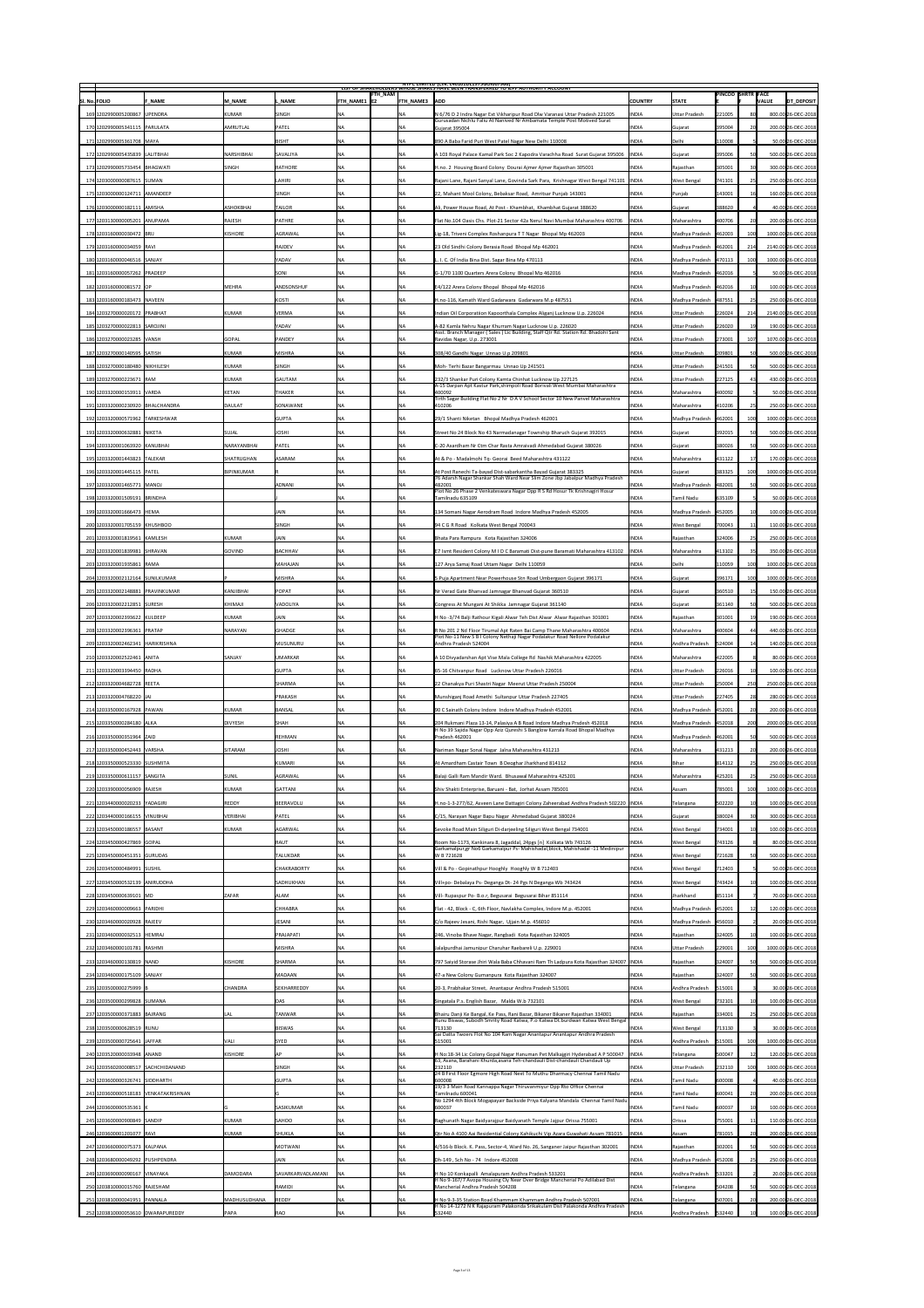|                                                        |                    |                    |                                 |                           | <b>NIPC LIMITED (CIN: L40101DL1975GOI007966)</b><br>LIST OF SHAREHOLDERS WHOSE SHARES HAVE BEEN TRANSFERRED TO TEPF AUTHORITY ACCOUNT                      |                |                           |                          |              |                      |
|--------------------------------------------------------|--------------------|--------------------|---------------------------------|---------------------------|------------------------------------------------------------------------------------------------------------------------------------------------------------|----------------|---------------------------|--------------------------|--------------|----------------------|
| SI. No. FOLIO<br><b>F NAME</b>                         | M NAME             | NAME               | FTH_NAM <br><b>FTH NAME1 E2</b> | <b>FTH NAME3 ADD</b>      |                                                                                                                                                            | <b>COUNTRY</b> | <b>STATE</b>              | <b>PINCOD SHRTR FACE</b> | <b>VALUE</b> | DT_DEPOSIT           |
| 253 1203810000059568 HEMANTH                           | KUMAR              |                    | <b>NA</b>                       |                           | H No 1-1 5th Block Julurpad Kothagudem Andhra Pradesh 507120                                                                                               | <b>INDIA</b>   | Telangana                 | 507120                   |              | 840.00 26-DEC-2018   |
| 254 1203840000085319 MOUSHUMI                          |                    | <b>ROY</b>         | <b>NA</b>                       | <b>NA</b>                 | P-6, Itc Colony Vidyapuri Lohia Nagar Patna Bihar 800020                                                                                                   | <b>INDIA</b>   | Bihar                     | 800020                   | 200          | 2000.00 26-DEC-2018  |
| 255 1203840000560670 ANITA                             |                    | <b>SINGH</b>       | <b>NA</b>                       | NA                        | Ganeshpuri Colony Susuwahi Varanasi Uttar Pradesh 221001                                                                                                   | <b>INDIA</b>   | Uttar Pradesh             | 221001                   | 250          | 2500.00 26-DEC-2018  |
| 256 1203840000724711 NRIPENDRA                         |                    | <b>MALLICK</b>     | <b>NA</b>                       | <b>NA</b>                 | 186 Chanditala Masunda New Barrackpore Kolkata West Bengal 700131                                                                                          | <b>INDIA</b>   | <b>West Bengal</b>        | 700131                   |              | 100.00 26-DEC-2018   |
| 257 1203840000760811 SANJAY                            |                    | <b>PAHWA</b>       | <b>NA</b>                       |                           | Gali No-2 Punjabi Colony Dharampur Samastipur Bihar 848101                                                                                                 | <b>INDIA</b>   | Jharkhand                 | 848101                   |              | 100.00 26-DEC-2018   |
| 258 1203900000023912 VIKAS                             | BALWANTRAO         | BHAT               | <b>NA</b>                       | ΝA                        | Vidhyapith Colony, Nr Manor Mangal Karyalaya, By Pass Road, Amravati<br>Maharashtra 444603                                                                 | <b>INDIA</b>   | Maharashtra               | 444603                   |              | 50.00 26-DEC-2018    |
| 259 1204150000067619 PARUL                             | <b>NEVIL</b>       | BHINGRADIA         | $\overline{\mathsf{NA}}$        | <b>NA</b>                 | B/2 Chitrelkut Soc, Hirabag, Varachha Road, Surat Gujarat 395010                                                                                           | <b>INDIA</b>   | Gujarat                   | 395010                   |              | 500.00 26-DEC-2018   |
| 260 1204180000040131 MOHD                              |                    | <b>IQBAL</b>       | <b>NA</b>                       | ΝA                        | 85-tobacco Street Moradabad U. P. 244001                                                                                                                   | <b>INDIA</b>   | Uttar Pradesh             | 244001                   |              | 1000.00 26-DEC-2018  |
| 261 1204210000026863 JAYSHREE                          | <b>AMIT</b>        | BHATT              | <b>NA</b>                       | <b>NA</b>                 | Block No. 11, Flat Bo.172 Surya Apt., Ipcl Township Dahej By Pass Road Bharuch<br>Gujarat 392001                                                           | <b>INDIA</b>   | Gujarat                   | 392001                   | 50           | 500.00 26-DEC-2018   |
| CLAIRSOLSYSTEMSPRIVATELIMIT<br>262 1204230000007857 ED |                    |                    | <b>NA</b>                       | <b>NA</b>                 | Flat No-60, Plot No-b-9/1, Gail Apartments Sector-62, Noida U.p 201301                                                                                     | <b>INDIA</b>   | Uttar Pradesh             | 201301                   | 320          | 3200.00 26-DEC-2018  |
| 263 1204230000089430 RITA                              |                    | <b>GUPTA</b>       | <b>NA</b>                       |                           | Collector Ganj Jaunpur Shahganj U P 223101                                                                                                                 | <b>INDIA</b>   | Uttar Pradesh             | 223101                   |              | 1000.00 26-DEC-2018  |
| 264 1204 230000135480 PINAKI                           |                    | <b>BISWAS</b>      | <b>NA</b>                       | <b>NA</b>                 | Buddha Mandir Road Haiderpara Siliguri Siliguri West Bengal 734006                                                                                         | <b>INDIA</b>   | <b>West Bengal</b>        | 734006                   |              | 150.00 26-DEC-2018   |
|                                                        |                    |                    |                                 |                           |                                                                                                                                                            |                |                           |                          |              |                      |
| 265 1204370000044493 GENDA                             | LAL                | <b>DHANORE</b>     | NA                              | ΝA                        | 11/1, Shivaji Marg Alirajpur Mp 457887                                                                                                                     | <b>INDIA</b>   | Madhya Pradesh            | 457887                   |              | 80.00 26-DEC-2018    |
| 266 1204400000016601 RAMUBHAI                          | <b>SHRIRAMBHAI</b> | <b>MISTRY</b>      | <b>NA</b>                       | .NA                       | 8, Panchvati Park, Ten Road, Dist - Surat, Bardoli Gujarat 394601                                                                                          | <b>INDIA</b>   | Gujarat                   | 394601                   |              | 100.00 26-DEC-2018   |
| 267 1204470000126245 ASHA                              |                    | GUPTA              | <b>NA</b>                       |                           | 47/120 Kiran Path Mansarovar Near Noble Public School Jaipur Rajasthan 302020                                                                              | <b>INDIA</b>   | Rajasthan                 | 302020                   |              | 50.00 26-DEC-2018    |
| 268 1204470000144938 ANJU                              | BALA               | BATRA              | <b>NA</b>                       | ΝA                        | H.no 906 Sant Nagar Opp Ideal Senior Sec School Hisar Haryana 125001                                                                                       | <b>INDIA</b>   | Haryana                   | 125001                   |              | 70.00 26-DEC-2018    |
| 269 1204470000210238 NEERAJ                            | KUMAR              | <b>JAIN</b>        | <b>NA</b>                       | <b>NA</b>                 | H.no.34, Bhagat Sing Ward, Gotegaon Gotegaon Mp 487118                                                                                                     | <b>INDIA</b>   | Madhya Pradesh            | 487118                   |              | 550.00 26-DEC-2018   |
| 270 1204470000728326 VENU                              | <b>GOPAL</b>       | <b>REDDYVIRRI</b>  | <b>NA</b>                       | ΝA                        | H No 1-9-294/2/a 303 Streetno 7 Vidya Nagar Hyderabad Andhra Pradesh 500044                                                                                | <b>INDIA</b>   | Telangana                 | 500044                   |              | 940.00 26-DEC-2018   |
| 271 1204470000739184 GURU                              | <b>PRASAD</b>      | GOWDARA            | NA                              |                           | No.2164, 4th Main, 9th Cross Mcc A Block Davangere Davangere Karnataka 577004                                                                              | <b>INDIA</b>   | Karnataka                 | 577004                   |              | 100.00 26-DEC-2018   |
| 272 1204470000747900 KALAIVANI                         |                    |                    | NA.                             | ΝA                        | D17 Allwaye Road, Block 27, Neyveli Tamilnadu 607803<br>Block C-12, Set No-16 Sda Housing Complex Vikas Nagar Shimla Himanchal Pradesh                     | <b>INDIA</b>   | <b>Tamil Nadu</b>         | 607803                   |              | 20.00 26-DEC-2018    |
| 273 1204470000828935 KAPIL                             | KUMAR              | <b>SOOD</b>        | <b>NA</b>                       |                           | 171009                                                                                                                                                     | <b>INDIA</b>   | Himachal Pradesh 171009   |                          |              | 10.00 26-DEC-2018    |
| 274 1204470000902020 VAIBHAV                           |                    | <b>JOSHI</b>       | <b>NA</b>                       |                           | 1539 Second Floor Outram Lines Kings Way Camp Delhi 110009                                                                                                 | <b>INDIA</b>   | Delhi                     | 110009                   |              | 100.00 26-DEC-2018   |
| 275 1204470001188593 SUBHA                             | KARAN              | <b>JAIN</b>        | <b>NA</b>                       |                           | Titilagarh, Dist Bolangir Ward No 6 Titilagarh Orissa 767033                                                                                               | <b>INDIA</b>   | <b>Orissa</b>             | 767033                   |              | 70.00 26-DEC-2018    |
| 276 1204470001301333 MADIPELLI                         |                    | RAJENDRAPRASAD     | <b>NA</b>                       |                           | 11/29/112 2nd Bank Colony Deshaipet Road Warangal Ap 506002                                                                                                | <b>INDIA</b>   | Telangana                 | 506002                   |              | 10.00 26-DEC-2018    |
| 277 1204470001425385 MAVJIBHAI                         | KUMPABHAI          | PATEL              | <b>NA</b>                       |                           | C/o Nootan Highschool Palanpur Palanpur Palanpur Gujarat 385001                                                                                            | <b>INDIA</b>   | Gujarat                   | 385001                   |              | 50.00 26-DEC-2018    |
| 278 1204470001471926 DHARMESHKUMAR                     | ROHITBHAI          | <b>SHUKAL</b>      | <b>NA</b>                       | ΝA                        | 109 Virpur Ta Balasinor Dist- Kheda Virpur Virpur Gujrat 388260                                                                                            | <b>INDIA</b>   | Gujarat                   | 388260                   |              | 560.00 26-DEC-2018   |
| 279 1204470001621724 HOSHILA                           |                    | VISHWAKARMA        | NA                              |                           | Laxmi Niwas Room No 29 Sai Baba Road J Nagar Khar E Mumbai Maharashtra<br>400051                                                                           | <b>INDIA</b>   | Maharashtra               | 400051                   |              | 150.00 26-DEC-2018   |
| 280 1204470001753289 SUNDER                            | LAL                | KOTHARI            | <b>NA</b>                       |                           | Juna Bazaar, Har Mandir K Paas, - Chhotisadari Madhya Pradesh 312604                                                                                       | <b>INDIA</b>   | Rajasthan                 | 312604                   |              | 870.00 26-DEC-2018   |
| 281 1204470001930744 RAMESH                            |                    | SINGH              | NA                              | <b>NA</b>                 | 14/1 Vill Gharog Teh Shimla Rural Shimla Himachal Pradesh 171011                                                                                           | <b>INDIA</b>   | Himachal Pradesh   171011 |                          |              | 150.00 26-DEC-2018   |
|                                                        |                    |                    |                                 |                           |                                                                                                                                                            |                |                           |                          |              |                      |
| 282 1204470001946655 RAMADHAR                          |                    | PATEL              | <b>NA</b>                       | INA                       | J P Associates Karchhan Kinnaur Kinnaur H P 172105                                                                                                         | <b>INDIA</b>   | Himachal Pradesh 172105   |                          |              | 100.00 26-DEC-2018   |
| 283 1204470001978128 MAHENDRAKUMAR                     | <b>VIRABHAI</b>    | PATEL              | <b>NA</b>                       |                           | At Dalwada Ta Palanpur Banaskantha Palanpur Palanpur Palanpur Gujarat 385515                                                                               | <b>INDIA</b>   | Gujarat                   | 385515                   |              | 440.00 26-DEC-2018   |
| 284 1204470002080907 KANDASAMY                         |                    |                    | ΝA                              | NA.                       | Old No New No 145/1 Mullai Nagar Sankarankovil Tamilnadu 627756                                                                                            | <b>INDIA</b>   | Tamil Nadu                | 627756                   |              | 90.00 26-DEC-2018    |
| 285 1204470002086947 RAM                               |                    | <b>SURESH</b>      | <b>NA</b>                       |                           | 73/i/i Bhel Ranipur Haridwar Haridwar Haridwar Uttaranchal 249403<br>H No 8-1-170/7 Sundaraiah Nagar Manuguru Post Khammam Andhra Pradesh                  | <b>INDIA</b>   | Uttarakhand               | 249403                   |              | 200.00 26-DEC-2018   |
| 286 1204470002102155 RAMA                              | MOHAN              | <b>RAOMUKKERA</b>  | NA                              |                           | 507117<br>1873, Sanjay Gandhi Nagar-2, Samshana Javal, Yashoda Nagar, By Pass Javal                                                                        | <b>INDIA</b>   | Telangana                 | 507117                   |              | 200.00 26-DEC-2018   |
| 287 1204470002136609 BHANTE                            | <b>SATYANAND</b>   | <b>STHAVIR</b>     | <b>NA</b>                       |                           | Amravati Maharashtra 444601                                                                                                                                | <b>INDIA</b>   | Maharashtra               | 444601                   |              | 480.00 26-DEC-2018   |
| 288 1204470002175976 MANOJ                             | KUMAR              | <b>SHARMA</b>      | <b>NA</b>                       |                           | Village And Post Hoshdarpur Gahri Hapur Hapur Uttar Pradesh 245101                                                                                         | <b>INDIA</b>   | Uttar Pradesh             | 245101                   |              | 130.00 26-DEC-2018   |
| 289 1204470002288488 BHAWNA                            | <b>MAHENDRA</b>    | <b>VANI</b>        | <b>NA</b>                       |                           | H/7, Pwd Quater, Old Palasia, Indore Madhya Pradesh 452001                                                                                                 | <b>INDIA</b>   | Madhya Pradesh            | 452001                   |              | 160.00 26-DEC-2018   |
| 290 1204470002289059 RAM                               |                    | <b>KUMAR</b>       | <b>NA</b>                       |                           | Village - kaserla P.o. Khanpur Kollian District Kurukshetra Tehsil Thanesari<br>Kurukshetra Haryana 132118                                                 | <b>INDIA</b>   | Haryana                   | 132118                   |              | 90.00 26-DEC-2018    |
| 291 1204470002431996 UMA                               |                    | <b>MISHRA</b>      | NA                              |                           | Opp 118, Ageya Nagar, - Bilaspur Chhattisgarh 495001                                                                                                       | <b>INDIA</b>   | Chhattisgarh              | 495001                   |              | 250.00 26-DEC-2018   |
| 292 1204470002613934 HANSABEN                          | <b>GANPATSINH</b>  | SOLANKI            | <b>NA</b>                       |                           | At- Ramwadi Nagaria Ta- Dharampur Dist- Valsad Dharampur Dharampur Gujarat<br>396050                                                                       | <b>INDIA</b>   | Gujarat                   | 396050                   |              | 10.00 26-DEC-2018    |
| 293 1204470002674204 SHINTO                            |                    | <b>JOSE</b>        | <b>NA</b>                       | ΝA                        | Kaniyakuzhiyil House Kalayanthani Post Vettimatton Idukki Kerala 685588                                                                                    | <b>INDIA</b>   | Kerala                    | 685588                   |              | 90.00 26-DEC-2018    |
| 294 1204470002712631 ANIL                              |                    | <b>KAPILA</b>      | <b>NA</b>                       | <b>NA</b>                 | 77 Upkar Nagar Patiala Punjab Patiala Punjab 147001                                                                                                        | <b>INDIA</b>   | Punjab                    | 147001                   |              | 170.00 26-DEC-2018   |
|                                                        |                    |                    |                                 |                           |                                                                                                                                                            |                |                           |                          |              |                      |
| 295 1204470002800952 AMAN                              |                    | BISLA              | <b>NA</b>                       | ΝA                        | H No- 521/1 V Po Dayalpur Teh Ballabgarh Faridabad Haryana 121004                                                                                          | <b>INDIA</b>   | Haryana                   | 121004                   |              | 320.00 26-DEC-2018   |
| 296 1204470003026012 MANGE                             | <b>RAM</b>         | <b>SHARMA</b>      | NA                              | .NA                       | 871 Sec 71 Urban Estate Karnal Haryana 132001                                                                                                              | <b>INDIA</b>   | Haryana                   | 132001                   |              | 390.00 26-DEC-2018   |
| 297 1204470003051024 OUMANAKKUTTY                      |                    |                    | <b>NA</b>                       |                           | Valyath Karthikappally Po Alappuzha Alappuzha Kerala 690516                                                                                                | <b>INDIA</b>   | Kerala                    | 690516                   |              | 240.00 26-DEC-2018   |
| 298 1204470003563543 SAROJ                             | <b>RANJAN</b>      | PARIDA             | <b>NA</b>                       | ΝA                        | C-18 Ashok Pride Govind Ngr Nashik Maharashtra 422008                                                                                                      | <b>INDIA</b>   | Maharashtra               | 422008                   |              | 80.00 26-DEC-2018    |
| 299 1204470004049635 A                                 |                    | <b>SATHIK</b>      | <b>NA</b>                       | <b>NA</b>                 | Old No 26 New No 52/26 Masudhi Street Chidambaram Tamil Nadu 608001                                                                                        | <b>INDIA</b>   | Tamil Nadu                | 608001                   |              | 70.00 26-DEC-2018    |
| 300 1204470004229031 JAGADEESHA                        |                    |                    | <b>NA</b>                       | ΝA                        | Unit Cfp Kmf Rayapur Dharwad Karnataka 580025                                                                                                              | <b>INDIA</b>   | Karnataka                 | 580025                   |              | 10.00 26-DEC-2018    |
| 301 1204470004252920 RAO                               | MOHANA             | <b>CHADALAVADA</b> | NA                              |                           | The Vysya Bank Ltd Bhimavaram Andhra Pradesh 534201                                                                                                        | <b>INDIA</b>   | Andhra Pradesh            | 534201                   |              | 180.00 26-DEC-2018   |
| 302 1204470004384001 SANDEEP                           | <b>SUBHASH</b>     | MAHAJAN            | NA                              | <b>NA</b>                 | Datta Peth Karmala Tal-karmala Dist-solapur Solapur Maharashtra 413208<br>Bongi Kundu Colony Po And Ps Balurghat Di Dakshin Dinajpur Near Biplabi Sangha   | <b>INDIA</b>   |                           |                          |              | 30.00 26-DEC-2018    |
| 303 1204470005167433 PARTHA                            |                    |                    |                                 |                           |                                                                                                                                                            |                | Maharashtra               | 413208                   |              |                      |
|                                                        | PRATIM             | <b>DUTTA</b>       |                                 |                           | Balurghat West Bengal 733101                                                                                                                               | <b>INDIA</b>   | <b>West Bengal</b>        | 733101                   |              | 10.00 26-DEC-2018    |
| 304 1204470006347724 APURVA                            |                    | <b>JAIN</b>        | <b>NA</b>                       | INA.                      | 28 Neemwadi Shajapur Shajapur Madhya Pradesh 465001                                                                                                        | <b>INDIA</b>   | Madhya Pradesh            | 465001                   |              | 100.00 26-DEC-2018   |
| 305 1204630000351363 RANA                              | PRATAP             | SINGH              | <b>NA</b>                       | <b>NA</b>                 | 5 Turkauliya Ram,turkauliya Roy,bhanpur Basti U.p 272194                                                                                                   | <b>INDIA</b>   | Uttar Pradesh             | 272194                   |              | 110.00 26-DEC-2018   |
| 306 1204770000032226 ABASAHEB                          | BHAGWATRAO         | <b>ANDHALE</b>     | NA                              | $\overline{N}$            | At Post Jawala (bu) Tq Sengaon Dist Hingoli Hingoli Maharashtra 431513                                                                                     | <b>INDIA</b>   | Maharashtra               | 431513                   |              | 60.00 26-DEC-2018    |
| 307 1204900000006936 KRISHAN                           | KUMAR              | GROVER             | NA                              |                           | 418/15, Quila Mohalla, Bahadurgarh Haryana 124507                                                                                                          | <b>INDIA</b>   | Haryana                   | 124507                   |              | 500.00 26-DEC-2018   |
| 308 1205090000013973 RAJEEV                            |                    | PATIDAR            | NA                              |                           | 7/7 Grasim Staff Colony Nagda Nagda M.p. 456331                                                                                                            | <b>INDIA</b>   | Madhya Pradesh            | 456331                   |              | 70.00 26-DEC-2018    |
| 309 1205140000044521 RENIMADUGU                        | <b>SANKARA</b>     | <b>RAO</b>         | <b>NA</b>                       | <b>NA</b>                 | 50-13-2, Ayyappa Nagar Polytechnic Post Gunadala Vijayawada Ap 520004                                                                                      | <b>INDIA</b>   | Andhra Pradesh            | 520004                   |              | 50.00 26-DEC-2018    |
| 310 1205140000057176 KONJARLA                          |                    | RAJESHAM           | <b>NA</b>                       | ΝA                        | # 15-70/a Opp. New Bus Station Complex Mdl : Choppadandi Karimnagar Ap 505415  INDIA                                                                       |                | Telangana                 | 505415                   |              | 700.00 26-DEC-2018   |
| 311 1205140000074958 ALAMPURI                          | <b>RAVEENDRA</b>   | <b>ACHARY</b>      | NA                              | ΝA                        | Qr.no. D-2/8, Ntpc, Pts, P.o. Jyothinagar, Karimnagar Andhra Pradesh 505215                                                                                | <b>INDIA</b>   | Telangana                 | 505215                   | 1290         | 12900.00 26-DEC-2018 |
| 312 1205140000078192 PRUDHVIDHAR                       |                    | <b>KODAM</b>       | <b>NA</b>                       | ΝA                        | H.no. 7-4-103, Subhash Nagar, . Sircilla Andhra Pradesh 505301                                                                                             | <b>INDIA</b>   | Telangana                 | 505301                   |              | 350.00 26-DEC-2018   |
| 313 1205140000087718 NEERAJA                           |                    | <b>DURISHETTY</b>  | <b>NA</b>                       | <b>NA</b>                 | H.no. 10-1-107/1 Mankamma Thota . Karimnagar Andhra Pradesh 505001                                                                                         | <b>INDIA</b>   | Telangana                 | 505001                   |              | 400.00 26-DEC-2018   |
|                                                        |                    | <b>SHRIGIRI</b>    |                                 | INA.                      |                                                                                                                                                            |                |                           |                          |              |                      |
| 314 1205140000094571 KRISHNA                           | HARI               |                    | <b>NA</b>                       |                           | H.no.10-1-330, Bhagyanagar, . Karimnagar Andhra Pradesh 505001                                                                                             | <b>INDIA</b>   | Telangana                 | 505001                   | 214          | 2140.00 26-DEC-2018  |
| 315 1205140000094970 CHAKKA                            | KESAVA             | SRINIVAS           | <b>NA</b>                       | ΝA                        | C/o.sahara India Opp. Nelco, . Bellampally Andhra Pradesh 504251                                                                                           | <b>INDIA</b>   | Telangana                 | 504251                   |              | 340.00 26-DEC-2018   |
| 316 1205140000094991 ALAMPURI                          | <b>PRAVARDHANA</b> | <b>ACHARY</b>      | NA                              | <b>NA</b>                 | Qr.no. D-2/8, Ntpc, Pts, P.o. Jyothi Nagar Karimnagar Andhra Pradesh 505215<br>H.no. 10-1-330 (old), H.no. 10-1-610 (new), Bhagya Nagar, Karimnagar Andhra | <b>INDIA</b>   | Telangana                 | 505215                   | 134          | 1340.00 26-DEC-2018  |
| 317 1205140000095030 SUDHEER                           |                    | SRIGIRI            | <b>NA</b>                       |                           | Pradesh 505001                                                                                                                                             | <b>INDIA</b>   | Telangana                 | 505001                   | 214          | 2140.00 26-DEC-2018  |
| 318 1205140000095064 SATISH                            | KUMAR              | <b>REVOORI</b>     | NA                              | ΝA                        | H.no. 5-2-67, Old Bazar, P.o.karimnagar, Karimnagar Andhra Pradesh 505001                                                                                  | <b>INDIA</b>   | Telangana                 | 505001                   | 214          | 2140.00 26-DEC-2018  |
| 319 1205140000095083 LAXMI                             |                    | DODDA              | <b>NA</b>                       | <b>NA</b>                 | D-2067, Tilak Nagar, . P.o.godavarikhani Andhra Pradesh 505209                                                                                             | <b>INDIA</b>   | Telangana                 | 505209                   |              | 1000.00 26-DEC-2018  |
| 320 1205140000096021 SRINIVAS                          | <b>RAO</b>         | <b>VENNAMANENI</b> | <b>NA</b>                       | ΝA                        | H.no.3-8-72/1, Mehar Nagar, . Sircilla Andhra Pradesh 505301                                                                                               | <b>INDIA</b>   | Telangana                 | 505301                   |              | 250.00 26-DEC-2018   |
| 321 1205270000002041 S                                 |                    | KUMAR              | NA                              | ΝA                        | D.no.2-116 Mangalagiri Guntur(dt) Andhra Pradesh 0                                                                                                         | <b>INDIA</b>   | Andhra Pradesh            |                          |              | 500.00 26-DEC-2018   |
| 322 1205320000005571 RAFIUL                            |                    | <b>ISLAM</b>       | <b>NA</b>                       | <b>NA</b>                 | Vill-Joyrampur P.o And P.s-Domkal Murshidabad Domkal West Bengal 742303                                                                                    | <b>INDIA</b>   | <b>West Bengal</b>        | 742303                   |              | 10.00 26-DEC-2018    |
| 323 1205320000017112 UTTAM                             | KUMAR              | <b>GHOSH</b>       | <b>NA</b>                       |                           | Konnagar Ghatal Paschim Medinipur Ghatal West Bengal 721212                                                                                                | <b>INDIA</b>   | <b>West Bengal</b>        | 721212                   |              | 110.00 26-DEC-2018   |
| 324 1205520000006116 AVINASH                           | SANDULAL           | <b>UDEWAL</b>      | <b>NA</b>                       |                           | Railway Station Raoad Near Kandlikar Hospital Old Jalna Jalna Maharashtra 431203                                                                           | <b>INDIA</b>   | Maharashtra               | 431203                   |              | 20.00 26-DEC-2018    |
| 325 1205730000005577 RAJESH                            | BABU               |                    | <b>NA</b>                       | <b>NA</b>                 | Muthirakalayil House Vellikulangara P O Thrissur Kerala 680693                                                                                             | <b>INDIA</b>   | Kerala                    | 680693                   |              | 100.00 26-DEC-2018   |
| 326 1205730000092441 NITIN                             |                    | <b>JOLLY</b>       | <b>NA</b>                       | $\overline{\mathsf{N}}$ A | Kattikanayil House Fairland Colony Sulthan Bathery Wayanad Kerala 673592                                                                                   | <b>INDIA</b>   | Kerala                    | 673592                   |              | 300.00 26-DEC-2018   |
| 327 1205860000002582 JANARDAN                          | PRASAD             | <b>SINHA</b>       | <b>NA</b>                       | <b>NA</b>                 | 21d Dda Flats Prem Kunj Sangam Park Rana Pratap Bagh Delhi 110007                                                                                          | <b>INDIA</b>   | Delhi                     | 110007                   | 100          | 1000.00 26-DEC-2018  |
|                                                        | KUMAR              | $ R$ Al            | <b>NA</b>                       | ΝA                        |                                                                                                                                                            | <b>INDIA</b>   |                           |                          | 500          | 5000.00 26-DEC-2018  |
| 328 1205910000006719 ANIL                              |                    |                    |                                 |                           | Deo Bhawan Bhiti Mau Nath Bhanjan Mau U.p 275101                                                                                                           |                | Uttar Pradesh             | 275101                   |              |                      |
| 329 1205910000008471   MANOJ                           | KUMAR              | MITTAL             | NA                              | <b>NA</b>                 | Alrazi Hospital Mirzahadi Pura Mau Nath Bhanjan Mau U.p. 275101                                                                                            | <b>INDIA</b>   | Uttar Pradesh             | 275101                   |              | 200.00 26-DEC-2018   |
| 330 1206120000285561 VIKRAM                            | <b>SINGH</b>       | MEHRA              | <b>NA</b>                       | ΝA                        | B-174 Avas Vikas Colony . Kichha Uttranchal 263148                                                                                                         | <b>INDIA</b>   | Uttarakhand               | 263148                   | 100          | 1000.00 26-DEC-2018  |
| 331 1206120000290831 DALJEET                           |                    | KAUR               | <b>NA</b>                       | <b>NA</b>                 | 887, Subhash Nagar Bareilly U.p. 243001                                                                                                                    | <b>INDIA</b>   | Uttar Pradesh             | 243001                   | 100          | 1000.00 26-DEC-2018  |
| 332 1206120000310194 RAMESH                            | <b>CHANDRA</b>     | <b>JOSHI</b>       | <b>NA</b>                       | ΝA                        | H.n. 5/176 Malla Gorakhpur [nawabi Road] Haldwani [nainital] Uttaranchal 263141                                                                            | <b>INDIA</b>   | Uttarakhand               | 263141                   |              | 1000.00 26-DEC-2018  |
| 333 1252400                                            |                    | <b>REEN</b>        |                                 | <b>REEN</b>               | Wz-10a Street No 1 Shiv Nagar Jail Road Janakpuri Newdelhi 110058                                                                                          | <b>INDIA</b>   | Delhi                     | 110058                   |              | 10.00 26-DEC-2018    |
| 334 1252401                                            |                    | <b>REEN</b>        |                                 | <b>REEN</b>               | Wz-10a Street No 1 Shiv Nagar Jail Road Janakpuri New Delhi 110058                                                                                         | <b>INDIA</b>   | Delhi                     | 110058                   |              | 10.00 26-DEC-2018    |
| 335 1252402                                            |                    | REEN               |                                 | REEN                      | Wz-10a Street No 1 Shiv Nagar Jail Road Janakpuri New Delhi 110058                                                                                         | <b>INDIA</b>   | Delhi                     | 110058                   |              | 10.00 26-DEC-2018    |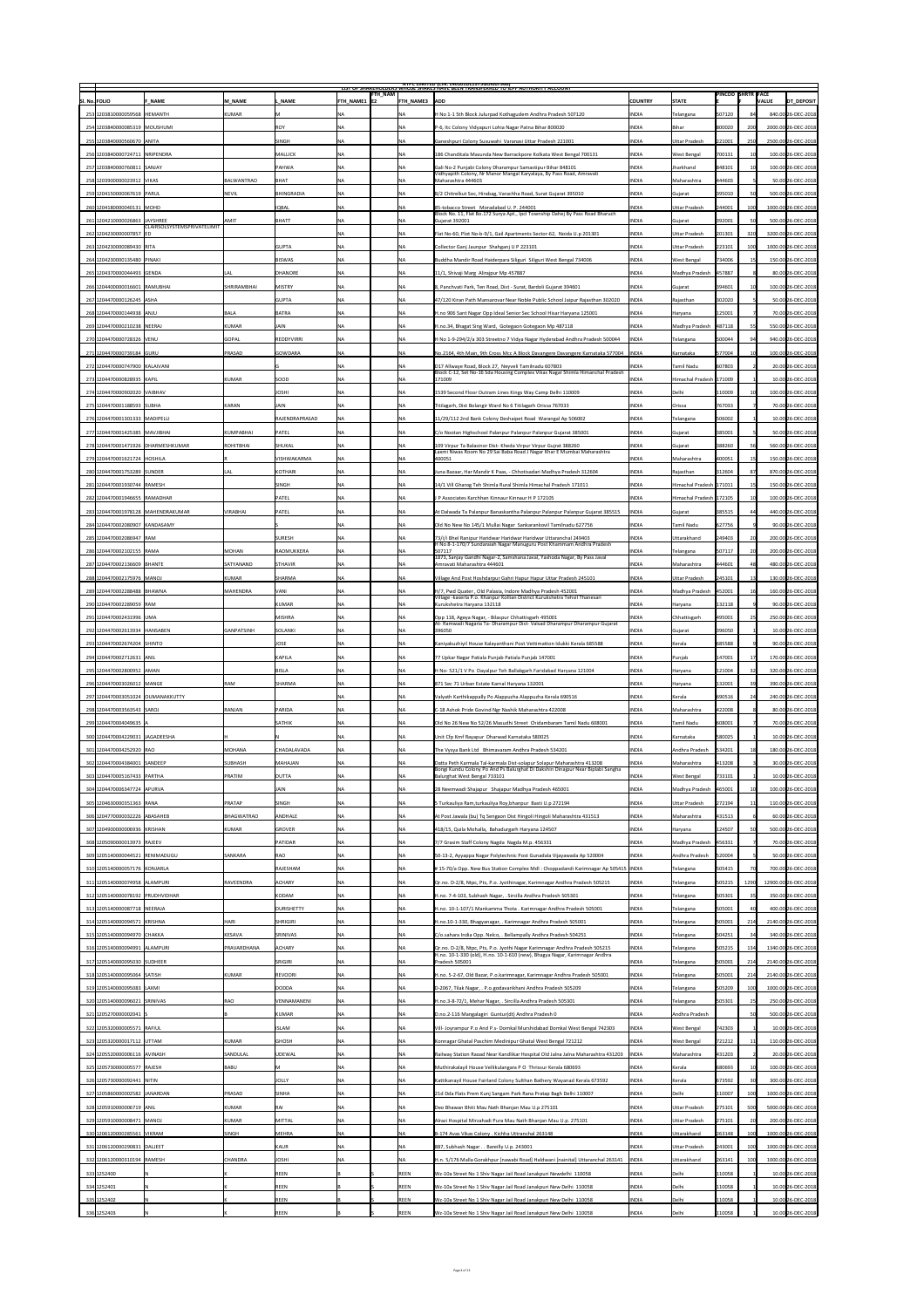|               |                                                               |                 |                            |                                |                          | <b>FTH_NAM</b>           |                      | <b>NIPC LIMITED (CIN: L4U1U1DL1975GOIUU7966)</b><br>LIST OF SHAKEHOLDERS WHOSE SHAKES HAVE BEEN TRANSFERRED TO TEPF AUTHORITY ACCOUNT                                       |                              |                               |                  | <b>PINCOD SHRTR FACE</b> |                                          |
|---------------|---------------------------------------------------------------|-----------------|----------------------------|--------------------------------|--------------------------|--------------------------|----------------------|-----------------------------------------------------------------------------------------------------------------------------------------------------------------------------|------------------------------|-------------------------------|------------------|--------------------------|------------------------------------------|
| SI. No. FOLIO |                                                               | <b>F NAME</b>   | M NAME                     | L NAME                         | <b>FTH NAME1 E2</b>      |                          | <b>FTH_NAME3</b> ADD |                                                                                                                                                                             | <b>COUNTRY</b>               | <b>STATE</b>                  |                  |                          | DT_DEPOSIT<br><b>VALUE</b>               |
|               | 337 1252404                                                   |                 |                            | REEN                           |                          |                          | REEN                 | Wz-10a Street NO 1 Shiv Nagar Jail Road Janakpuri New Delhi 110058                                                                                                          | <b>INDIA</b>                 | Delhi                         | 110058           |                          | $10.00 26$ -DEC-2018                     |
|               | 338 1252405                                                   |                 |                            | REEN                           |                          |                          | REEN                 | Wz-10a Street No 1 Shiv Nagar Jail Road Janakpuri New Delhi 110058                                                                                                          | <b>INDIA</b>                 | Delhi                         | 110058           |                          | $10.00 26$ -DEC-2018                     |
|               | 339 1252415                                                   |                 |                            | REEN                           |                          |                          | REEN                 | Wz-10a Street No 1 Shiv Nagar Jail Road Janak Puri New Delhi 110058                                                                                                         | <b>INDIA</b>                 | Delhi                         | 110058           |                          | 10.00 26-DEC-2018                        |
|               | 340 1252835                                                   |                 |                            | REEN                           |                          |                          | <b>REEN</b>          | Wz-10a Street 1 Shiv Nagar Jail Road Janak Puri New Delhi 110058                                                                                                            | <b>INDIA</b>                 | Delhi                         | 110058           |                          | 10.00 26-DEC-2018                        |
|               | 341 1252840                                                   |                 |                            | REEN                           |                          |                          | REEN                 | Wz-10a Street 1 Shiv Nagar Jail Road Janak Puri New Delhi 110058                                                                                                            | <b>INDIA</b>                 | Delhi                         | 110058           |                          | 10.00 26-DEC-2018                        |
|               | 342 1252841                                                   |                 |                            | REEN                           |                          |                          | <b>REEN</b>          | Wz-10a Street 1 Shiv Nagar Jail Road Janak Puri New Delhi 110058                                                                                                            | <b>INDIA</b>                 | Delhi                         | 110058           |                          | 10.00 26-DEC-2018                        |
|               | 343 1252842                                                   |                 |                            | <b>REEN</b>                    |                          |                          | REEN                 | Wz-10a Street 1 Shiv Nagar Jail Road Janak Puri New Delhi 110058                                                                                                            | <b>INDIA</b>                 | Delhi                         | 110058           |                          | 10.00 26-DEC-2018                        |
|               | 344 1252843                                                   |                 |                            | <b>REEN</b>                    |                          |                          | <b>REEN</b>          | Wz-10a Street 1 Shiv Nagar Jail Road Janak Puri New Delhi 110058                                                                                                            | <b>INDIA</b>                 | Delhi                         | 110058           |                          | 10.00 26-DEC-2018                        |
|               | 345 1252844                                                   |                 |                            | REEN                           |                          |                          | REEN                 | Wz-10a Street 1 Shiv Nagar Jail Road Janak Puri New Delhi 110058                                                                                                            | <b>INDIA</b>                 | Delhi                         | 110058           |                          | $10.00 26$ -DEC-2018                     |
|               | 346 1252845                                                   |                 |                            | REEN                           |                          |                          | REEN                 | Wz-10a Street 1 Shiv Nagar Jail Road Janak Puri New Delhi 110058                                                                                                            | <b>INDIA</b>                 | Delhi                         | 110058           |                          | $10.00 26$ -DEC-2018                     |
|               | 347 1252846                                                   |                 |                            | REEN                           |                          |                          | REEN                 | Wz-10a Street 1 Shiv Nagar Jail Road Janak Puri New Delhi 110058                                                                                                            | <b>INDIA</b>                 | Delhi                         | 110058           |                          | $10.00 26$ -DEC-2018                     |
|               | 348 1252847                                                   |                 |                            | REEN                           |                          |                          | REEN                 | Wz-10a Street 1 Shiv Nagar Jail Road Janak Puri New Delhi 110058                                                                                                            | <b>INDIA</b>                 | Delhi                         | 110058           |                          | $10.00 26$ -DEC-2018                     |
|               | 349 1252848                                                   |                 |                            | REEN                           |                          |                          | REEN                 | Wz-10a Street 1 Shiv Nagar Jail Road Janak Puri New Delhi 110058                                                                                                            | <b>INDIA</b>                 | Delhi                         | 110058           |                          | $10.00 26$ -DEC-2018                     |
|               | 350 1252849                                                   |                 |                            | REEN                           |                          |                          | REEN                 | Wz-10a Street 1 Shiv Nagar Jail Road Janak Puri New Delhi 110058                                                                                                            | <b>INDIA</b>                 | Delhi                         | 110058           |                          | 10.00 26-DEC-2018                        |
|               | 351 1252850                                                   |                 |                            | REEN                           |                          |                          | REEN                 | Wz-10a Street 1 Shiv Nagar Jail Road Janak Puri New Delhi 110058                                                                                                            | <b>INDIA</b>                 | Delhi                         | 110058           |                          | 10.00 26-DEC-2018                        |
|               | 352 1252851                                                   |                 |                            | REEN                           |                          |                          | <b>REEN</b>          | Wz-10a Street 1 Shiv Nagar Jail Road Janak Puri New Delhi 110058                                                                                                            | <b>INDIA</b>                 | Delhi                         | 110058           |                          | 10.00 26-DEC-2018                        |
|               | 353 1252852                                                   |                 |                            | <b>REEN</b>                    |                          |                          | REEN                 | Wz-10a Street 1 Shiv Nagar Jail Road Janak Puri New Delhi 110058                                                                                                            | <b>INDIA</b>                 | Delhi                         | 110058           |                          | $10.00 26$ -DEC-2018                     |
|               | 354 1252853                                                   |                 |                            | REEN                           |                          |                          | REEN                 | Wz-10a Street 1 Shiv Nagar Jail Road Janak Puri New Delhi 110058                                                                                                            | <b>INDIA</b>                 | Delhi                         | 110058           |                          | $10.00 26$ -DEC-2018                     |
|               | 355 1252854                                                   |                 |                            | REEN                           |                          |                          | REEN                 | Wz-10a Street 1 Shiv Nagar Jail Road Janak Puri New Delhi 110058                                                                                                            | <b>INDIA</b>                 | Delhi                         | 110058           |                          | $10.00 26$ -DEC-2018                     |
|               | 356 1252855                                                   |                 |                            | REEN                           |                          |                          | REEN                 | Wz-10a Street 1 Shiv Nagar Jail Road Janak Puri New Delhi 110058                                                                                                            | <b>INDIA</b>                 | Delhi                         | 110058           |                          | $10.00 26$ -DEC-2018                     |
|               | 357 1252856                                                   |                 |                            | REEN                           |                          |                          | REEN                 | Wz-10a Street 1 Shiv Nagar Jail Road Janak Puri New Delhi 110058                                                                                                            | <b>INDIA</b>                 | Delhi                         | 110058           |                          | $10.00 26$ -DEC-2018                     |
|               | 358 1252857                                                   |                 |                            | REEN                           |                          |                          | REEN                 | Wz-10a Street 1 Shiv Nagar Jail Road Janak Puri New Delhi 110058                                                                                                            | <b>INDIA</b>                 | Delhi                         | 110058           |                          | $10.00 26$ -DEC-2018                     |
|               | 359 1252858                                                   |                 |                            | REEN                           |                          |                          | <b>REEN</b>          | Wz-10a Street 1 Shiv Nagar Jail Road Janak Puri New Delhi 110058                                                                                                            | <b>INDIA</b>                 | Delhi                         | 110058           |                          | $10.00 26$ -DEC-2018                     |
|               | 360 1252859                                                   |                 |                            | REEN                           |                          |                          | <b>REEN</b>          | Wz-10a Street 1 Shiv Nagar Jail Road Janak Puri New Delhi 110058                                                                                                            | <b>INDIA</b>                 | Delhi                         | 110058           |                          | 10.00 26-DEC-2018                        |
|               | 361 1252860                                                   |                 |                            | REEN                           |                          |                          | REEN                 | Wz-10a Street 1 Shiv Nagar Jail Road Janak Puri New Delhi 110058                                                                                                            | <b>INDIA</b>                 | Delhi                         | 110058           |                          | 10.00 26-DEC-2018                        |
|               | 362 1252861                                                   |                 |                            | REEN                           |                          |                          | <b>REEN</b>          | Wz-10a Street 1 Shiv Nagar Jail Road Janak Puri New Delhi 110058                                                                                                            | <b>INDIA</b>                 | Delhi                         | 110058           |                          | 10.00 26-DEC-2018                        |
|               | 363 1252862                                                   |                 |                            | <b>REEN</b>                    |                          |                          | REEN                 | Wz-10a Street 1 Shiv Nagar Jail Road Janak Puri New Delhi 110058                                                                                                            | <b>INDIA</b>                 | Delhi                         | 110058           |                          | 10.00 26-DEC-2018                        |
|               | 364 1253291                                                   |                 |                            | REEN                           |                          |                          | <b>REEN</b>          | Wz-10a Street I Shiv Nagar Jail Road Janak Puri New Delhi 110058                                                                                                            | <b>INDIA</b>                 | Delhi                         | 110058           |                          | $10.00 26$ -DEC-2018                     |
|               | 365 1301670000448710 SARSWATIBEN                              |                 |                            | <b>CHAREL</b>                  | <b>NA</b>                |                          | NA                   | A/36 Krishna Park Bh. Vasna Gam Vadodara Gujarat 0                                                                                                                          | <b>INDIA</b>                 | Andhra Pradesh                |                  |                          | 500.00 26-DEC-2018                       |
|               | 366 1301760000263534 SUNIL                                    |                 | KUMAR                      | $\mathsf{PAYAL}$               | <b>NA</b>                |                          | <b>INA</b>           | Vill-jhanjhot Via-ardawta Jhunjhunu Rajasthan 0                                                                                                                             | <b>INDIA</b>                 | Rajasthan                     |                  |                          | 40.00 26-DEC-2018                        |
|               | 367 1301760000690361 RADHA                                    |                 | $\overline{\mathsf{RANI}}$ | <b>SHARMA</b>                  | <b>NA</b>                |                          | INA                  | Sector No.2 Naya Bas Alwar Rajasthan 301001                                                                                                                                 | <b>INDIA</b>                 | Rajasthan                     | 301001           |                          | 3000.00 26-DEC-2018                      |
|               | 368 1301760000694862 GEETA                                    |                 |                            | MEENA                          | <b>NA</b>                |                          | NA                   | Ram Nagar Colony, Front Of Chanda Hotel Dausa Dausa Rajasthan 303303                                                                                                        | <b>INDIA</b>                 | Rajasthan                     | 303303           |                          | 1000.00 26-DEC-2018                      |
|               | 369 1301760000729698 LOKESH                                   |                 |                            | <b>JAIN</b>                    | <b>NA</b>                |                          | <b>NA</b>            | 101 - Naipeth Chatri Churaha Ujjain Mp 456006                                                                                                                               | <b>INDIA</b>                 | Madhya Pradesh                | 456006           |                          | 200.00 26-DEC-2018                       |
|               | 370 1301760000785014 MANISH                                   |                 |                            | <b>NABERA</b>                  | <b>NA</b>                |                          | NA                   | C/o Raj Mal Ladu Lal Bapu Bazar Bijainagar Distt-Ajmer Bijainagar Rajasthan 305624   INDIA<br>Hazi Mohd Umed Ali Khan Army N. 14564162l, Skinners Horse C/o 56apo Jaisalmer |                              | Rajasthan                     | 305624           |                          | 200.00 26-DEC-2018                       |
|               | 371 1301760000852665 MOHD                                     |                 | <b>RAHIMUDDIN</b>          | KHAN                           | <b>NA</b>                |                          |                      | Rajasthan 345001                                                                                                                                                            | <b>INDIA</b>                 | Rajasthan                     | 345001           |                          | 200.00 26-DEC-2018                       |
|               | 372 1302080000440782 MYSORE                                   |                 | <b>RAMASWAMY</b>           | SRIKANT                        | <b>NA</b>                |                          | NA                   | No. 30/31, 1st Main Rd. Gandhinagar Bangalore Karnataka 560009                                                                                                              | <b>INDIA</b>                 | Karnataka                     | 560009           |                          | 1070.00 26-DEC-2018                      |
|               | 373 1302310000071034 SANJAY                                   |                 | VISHWASRAO                 | BOCHE                          | <b>NA</b>                |                          | INA                  | S.v.boche Manoli Road Mangrulpir Distt-Washim Mangrulpir Ms 444403                                                                                                          | <b>INDIA</b>                 | Maharashtra                   | 444403           |                          | 100.00 26-DEC-2018                       |
|               | 374 1302340000021222 P                                        |                 |                            | KANNANKUTTY                    | <b>NA</b>                |                          |                      | 21/63 V.m.r Nagar Meyanoor Salem Tamilnadu 636004                                                                                                                           | <b>INDIA</b>                 | Tamil Nadu                    | 636004           |                          | 140.00 26-DEC-2018                       |
|               | 375 1302340000164561 AWADHESHKUMAR                            |                 | <b>PRAHLADPRASAD</b>       | <b>JALAN</b>                   | <b>NA</b>                |                          | <b>NA</b>            | Door No:22/20, Jeeva Nagar, Tirupur, Tamil Nadu, 641603                                                                                                                     | <b>INDIA</b>                 | Tamil Nadu                    | 641603           |                          | 100.00 26-DEC-2018                       |
|               | 376 1302590000196248 CHANCHAL                                 |                 |                            | RANI                           | <b>NA</b>                |                          |                      | Chanchal Rani W/o Som Dutt, 3, gopal Nagar Opp. pili Kothi Jalandhar Punjab 144008  INDIA                                                                                   |                              | Punjab                        | 144008           |                          | 1000.00 26-DEC-2018                      |
|               | 377 1302590000743680 MOHAMMAD                                 |                 | <b>AFSAR</b>               | <b>QURISHI</b>                 | <b>NA</b>                |                          |                      |                                                                                                                                                                             |                              |                               | 486885           | 168                      | 1680.00 26-DEC-2018                      |
|               |                                                               |                 |                            |                                |                          |                          | NA                   | Type 1/105 T.t.s Vindhyanagar Dist - Sidhi Vindhya Nagar M.p. 486885                                                                                                        | <b>INDIA</b>                 | Madhya Pradesh                |                  |                          |                                          |
|               | 378 1302590000829257 VIPIN                                    |                 | KUMAR                      | <b>JAIN</b>                    | <b>NA</b>                |                          | <b>NA</b>            | 175, barahi Tola Etawah U.p. 206001                                                                                                                                         | <b>INDIA</b>                 | Uttar Pradesh                 | 206001           |                          | 450.00 26-DEC-2018                       |
|               | 379 1302590001091375 KAUSHALYA                                |                 |                            | <b>DEVI</b>                    | <b>NA</b>                |                          | <b>NA</b>            | Quarter No 631-h Jalalipatti, Dlw, Varanasi Up 221002<br>Kumbhar Ali Near Gram Panchaya Kondwada Nagothane Alibaug Alibaug                                                  | <b>INDIA</b>                 | Uttar Pradesh                 | 221002           |                          | 5000.00 26-DEC-2018                      |
|               | 380 1302590001153737 ARUN                                     |                 | <b>MADHUKAR</b>            | <b>DIVKAR</b>                  | <b>NA</b>                |                          | NA                   | Maharashtra 402201                                                                                                                                                          | <b>INDIA</b>                 | Maharashtra                   | 402201           |                          | 100.00 26-DEC-2018                       |
|               | 381 1303190000001851 NARAYAN                                  |                 |                            | <b>SINGH</b>                   | <b>NA</b>                |                          | NA                   | 2/631 Vikas Nagar Lucknow U.p. 226022                                                                                                                                       | <b>INDIA</b>                 | Uttar Pradesh                 | 226022           | 161                      | 1610.00 26-DEC-2018                      |
|               | 382 1303190000010858 NARAYAN                                  |                 |                            | <b>SINGH</b>                   | <b>NA</b>                |                          | NA                   | 2/631 Vikas Nagar Lucknow Up 226022                                                                                                                                         | <b>INDIA</b>                 | Uttar Pradesh                 | 226022           | 214                      | 2140.00 26-DEC-2018                      |
|               | 383 1303580000010652 APARNA                                   |                 | <b>NISHIKANT</b>           | <b>DESHPANDE</b>               | <b>NA</b>                |                          | INA                  | Gokul Colony, Akola Maharashtra 444005                                                                                                                                      | <b>INDIA</b>                 | Maharashtra                   | 444005           |                          | 100.00 26-DEC-2018                       |
|               | 384 1303580000039513   MANOJ                                  |                 | BHASKARRAO                 | <b>DIXIT</b>                   | <b>NA</b>                |                          | <b>INA</b>           | Sandhya Sadan, Keshav Nagar, Akola Maharashtra 444001                                                                                                                       | <b>INDIA</b>                 | Maharashtra                   | 444001           |                          | 200.00 26-DEC-2018                       |
|               | 385 1303870000038339 ASHWANI                                  |                 | KUMAR                      | <b>SHRIVASTAV</b>              | <b>NA</b>                |                          | <b>NA</b>            | Central Bank Of India Regional Office Choubey Colony Raipur Chhatisgarh 492001                                                                                              | <b>INDIA</b>                 | Chhattisgarh                  | 492001           |                          | 500.00 26-DEC-2018                       |
|               | 386 1304140000091634 PRADYUMNA                                |                 |                            | <b>MISHRA</b>                  | <b>NA</b>                |                          | <b>NA</b>            | Qr-no-2ra/90 Sector-2 Ttps Po-tal Cher Thermal Dist-angul Talcher Orissa 759101<br>2653 B Shamashram Revtale Malvan District Sindhudurg Malvan Maharashtra                  | <b>INDIA</b>                 | <b>Orissa</b>                 | 759101           |                          | 150.00 26-DEC-2018                       |
|               | 387 1304140000252991 PANKAJ                                   |                 | <b>SHASHIKANT</b>          | PEDNEKAR                       |                          |                          |                      | 416606                                                                                                                                                                      | <b>INDIA</b>                 | Maharashtra                   | 416606           |                          | 150.00 26-DEC-2018                       |
|               | 388 1304140000516841 NITESH                                   |                 |                            | KUMAR                          | <b>NA</b>                |                          | <b>INA</b>           | Flat No 1478 Sector 29 Parkview Appartments Noida Uttar Pradesh 201301<br>CO Murlidhar Gupta Advocate Plant Site Road Dist Sundargarh Rourkela Orissa                       | <b>INDIA</b>                 | Uttar Pradesh                 | 201301           |                          | 10.00 26-DEC-2018                        |
|               | 389 1304140000827168 CHANDRESH                                |                 |                            | <b>GUPTA</b>                   | <b>NA</b><br><b>NA</b>   |                          | NA                   | 769001                                                                                                                                                                      | <b>INDIA</b>                 | <b>Orissa</b><br><b>Assam</b> | 769001           |                          | 350.00 26-DEC-2018                       |
|               | 390 1304140000845506 BIPUL                                    |                 |                            | DAS                            |                          |                          |                      | C O Heera Das Vill Po Kati Gorah Dt Cachar Badarpur Silchar Assam 788805                                                                                                    | <b>INDIA</b>                 |                               | 788805           |                          | 240.00 26-DEC-2018                       |
|               | 391 1304140000942563 PARUL                                    |                 | <b>MANSUKHLAL</b>          | DAVDA                          | <b>NA</b>                |                          | NA                   | Kanak Kunj Shakti Colony 1 B H A G Office Rajkot Gujarat 360001<br>H No B 3 Pawan Vihar Colony Amlidih Om Kirana Ke Pass Raipur Chhattisgarh                                | <b>INDIA</b>                 | Gujarat                       | 360001           |                          | 1340.00 26-DEC-2018                      |
|               | 392 1304140000976485 URMILA                                   |                 |                            | <b>USHYA</b>                   | ΝA                       |                          | <b>NA</b>            | 492001                                                                                                                                                                      | <b>INDIA</b>                 | Chhattisgarh                  | 492001           |                          | 50.00 26-DEC-2018                        |
|               | 393 1304140001689326 R<br>394 1304 14000 1835 172 SHANAWAZ    |                 |                            | <b>YADAV</b>                   | <b>NA</b><br><b>NA</b>   |                          | ∣NA<br><b>NA</b>     | X Ray Department Military Hospital Almora Uk Ranikhet Uttaranchal 263645                                                                                                    | <b>INDIA</b><br><b>INDIA</b> | Uttarakhand<br>Tamil Nadu     | 263645           |                          | 400.00 26-DEC-2018<br>100.00 26-DEC-2018 |
|               | 395 1304140001948771 GOSWAMI                                  |                 | <b>BHAWANA</b>             | MPURI                          | <b>NA</b>                |                          |                      | No 18 Iyya Nagar Sembakkam Tambaram Chennai Tamilnadu 600073<br>2nd Floor Sukhshanti Appt Near Harinivas Bunglow Anand Nagar Charwada Road                                  | <b>INDIA</b>                 | Gujarat                       | '600073          |                          | 500.00 26-DEC-2018                       |
|               | 396 1304140001997186 RUCHI                                    |                 |                            | <b>GUPTA</b>                   | <b>NA</b>                |                          |                      | Vapi Gujarat 396191                                                                                                                                                         | <b>INDIA</b>                 | Delhi                         | 396191           |                          | 300.00 26-DEC-2018                       |
|               | 397 1304140002121371 CHANDRA                                  |                 | SHEKAR                     | <b>NARLA</b>                   | ΝA                       |                          |                      | Ept 57 Sarojini Nagar New Delhi 110023<br>Pmc Sierra India Pvt Ltd 1st Flr Cyber Park Phase 1 Electronic City Bangalore<br>Karnataka 560100                                 | <b>INDIA</b>                 | Karnataka                     | 110023<br>560100 |                          | 100.00 26-DEC-2018                       |
|               | 398 1304140002191729 POCCHAYA                                 |                 | MALLAYA                    | <b>MAILAWARM</b>               | <b>NA</b>                |                          | <b>INA</b>           | Ramnagar Nanded Ghar Kra 1 7 2552 Nanded Maharashtra 431602                                                                                                                 | <b>INDIA</b>                 | Maharashtra                   | 431602           | 140                      | 1400.00 26-DEC-2018                      |
|               | 399 1304140005076957 KAMESWARI                                |                 |                            | RAYAVARAPU                     | <b>NA</b>                |                          | <b>NA</b>            |                                                                                                                                                                             | <b>INDIA</b>                 | Andhra Pradesh                | 524002           |                          | 110.00 26-DEC-2018                       |
|               | 400 1304140005090925 TAMILMANI                                |                 |                            |                                | <b>NA</b>                |                          | NA                   | 27 1 148 10th Cross Road Balaji Nagar Nellore Andhra Pradesh 524002                                                                                                         | <b>INDIA</b>                 | Tamil Nadu                    | 614001           |                          | 380.00 26-DEC-2018                       |
|               |                                                               |                 |                            |                                |                          |                          |                      | 225 B Natarajan West Street Mannargudi Tamilnadu 614001<br>Uttar Bawali Mandal Para Bawali Nodakhali South 24 Parganas Nodakhali West                                       |                              |                               |                  |                          |                                          |
|               | 401 1304140006595748   ILA<br>402 1304140006651791 LOVELY     |                 |                            | <b>CHAKRABORTY</b><br>KUMARI   | <b>NA</b><br><b>NA</b>   |                          | INA                  | <b>Bengal 743384</b><br>No 262 Ka Tilka Manjhi Kalali Gali Anchal Jagdishpur Bhagalpur Bihar 812001                                                                         | <b>INDIA</b><br><b>INDIA</b> | <b>West Bengal</b><br>Bihar   | 743384<br>812001 |                          | 260.00 26-DEC-2018<br>430.00 26-DEC-2018 |
|               |                                                               |                 |                            |                                |                          |                          |                      |                                                                                                                                                                             |                              |                               |                  |                          |                                          |
|               | 403 1304140006724612 AKHILESH<br>404 1601010000035226 SHANKER |                 | KUMAR<br><b>LAL</b>        | <b>YADAV</b><br><b>AGRAWAL</b> | <b>NA</b><br><b>NA</b>   |                          | <b>NA</b>            | No D 109 Gulmohar Park Rajendra Nagar Bareilly Uttar Pradesh 243001<br>Union Bank Of India Ssi Branch Mahavir Goushala Complex Raipur Chhattisgarh<br> 492001               | <b>INDIA</b><br><b>INDIA</b> | Uttar Pradesh<br>Chhattisgarh | 243001<br>492001 |                          | 20.00 26-DEC-2018<br>1340.00 26-DEC-2018 |
|               | 405 1601010000145837 ASHA                                     |                 |                            | RANI                           | <b>NA</b>                |                          | <b>NA</b>            | C/o-b.d Varshney 2/7, P.t.c, Opp Dav School Matwari Hazaribagh Jharkhand 825301 INDIA                                                                                       |                              | Jharkhand                     | 825301           |                          | 1070.00 26-DEC-2018                      |
|               | 406 1601010000153958 ASHWANI                                  |                 | KUMAR                      | BHATIA                         | <b>NA</b>                |                          | <b>NA</b>            | C/o-'nirmal Villa' Pee Pee Compound Main Road Ranchi Jharkhand 834001                                                                                                       | <b>INDIA</b>                 | Bihar                         | 834001           |                          | 5140.00 26-DEC-2018                      |
|               | 407 1601010000262845 G                                        |                 | MOHANA                     | RAO                            | <b>NA</b>                |                          | <b>NA</b>            | 12 Savita Vihar Ntpc Township Post Seepat Bilaspur Chhattisgarh 495558                                                                                                      | <b>INDIA</b>                 | Chhattisgarh                  | 495558           | 168                      | 1680.00 26-DEC-2018                      |
|               | 408 9500192                                                   | PARESH          |                            | PARESH                         | <b>NA</b>                |                          |                      | $ C-2/63$ Yamuna Vihar Delhi 110053                                                                                                                                         | <b>INDIA</b>                 | Delhi                         | 110053           |                          | $10.00 26$ -DEC-2018                     |
|               | 409 9500765                                                   | <b>RAMADHAR</b> |                            | RAIKWAR                        | <b>NA</b>                |                          | <b>NA</b>            | N-119/45-b D G Khan Pitampura Delhi 110034                                                                                                                                  | <b>INDIA</b>                 | Delhi                         | 110034           |                          | $10.00 26$ -DEC-2018                     |
|               | 410   IN30001110136766   AJAY                                 |                 |                            | SINGH                          | <b>NA</b>                |                          | <b>INA</b>           | 588 Panjabi Coloney Etawah Etawah 206001                                                                                                                                    | <b>INDIA</b>                 | Uttar Pradesh                 | 206001           |                          | 5000.00 26-DEC-2018                      |
|               | 411   IN30007910309045   LAVANYA                              |                 |                            | KODALI                         | KONDALARA                | <b>NA</b>                | KODALI               | 25 - 8 - 18, Old Library Street Narasimha Rao Peta, Eluru West Godavari Andhra<br>$ $ Pradesh 534006                                                                        | <b>INDIA</b>                 | Andhra Pradesh                | 534006           |                          | 80.00 26-DEC-2018                        |
|               | 412   IN30009510960717   TAPASI                               |                 |                            | DE                             | Ujjal                    | <b>NA</b>                | De                   | 368, Jodhpur Park Kolkata 700068                                                                                                                                            | <b>INDIA</b>                 | <b>West Bengal</b>            | 700068           | 214                      | 2140.00 26-DEC-2018                      |
|               | 413 IN30009511129350 SURESH                                   |                 |                            | <b>TANDURE</b>                 | Shivappa                 | <b>NA</b>                | Tandure              | Suresh And Co, Room No 35 3rd Floor Abids Shopping Centre Opp Emerald Hotel<br>Abids Hyderabad 500001                                                                       | <b>INDIA</b>                 | Telangana                     | 500001           | 214                      | 2140.00 26-DEC-2018                      |
|               | 414 IN30011810630942 ANU                                      |                 |                            | <b>KHANNA</b>                  | NIRAJ                    | <b>NA</b>                | <b>KHANNA</b>        | C 1/29 Safdarjang Development Area New Delhi 110016                                                                                                                         | <b>INDIA</b>                 | Delhi                         | 110016           |                          | 40.00 26-DEC-2018                        |
|               | 415   IN30011810710392   MADAN                                |                 | <b>LAL</b>                 | SHARMA                         | <b>SH</b>                | KISHAN                   | LALSHARMA            | K 1239 Shastri Nagar Meerut Up 250004                                                                                                                                       | <b>INDIA</b>                 | Uttar Pradesh                 | 250004           | 112                      | 1120.00 26-DEC-2018                      |
|               | 416   IN30017510149398 GOVINDA                                |                 | <b>RAJAN</b>               | TS                             | SRINIVASA                | RAGHAVA                  |                      | 5/56 A Vignesh Nagar Kattur Trichy 620019                                                                                                                                   | <b>INDIA</b>                 | Tamil Nadu                    | 620019           | 134                      | 1340.00 26-DEC-2018                      |
|               | 417 IN30017510277206 VASANTHA                                 |                 |                            | <b>AMARNATH</b>                | AMARNATH                 |                          | INA                  | li/2 Sai Darbar 2nd Main Road R A Puram Chennai 600028                                                                                                                      | <b>INDIA</b>                 | Tamil Nadu                    | 600028           |                          | 2140.00 26-DEC-2018                      |
|               | 418   IN30017510314972   SHANMUGARAJAN                        |                 |                            |                                | RADHAKRISH<br><b>NAN</b> | NA                       |                      | Old No 18/31, New No 104 Lakshmi Regal Apartment West Adayavalajan St,<br>Srirangam Tiruchy 620006                                                                          | <b>INDIA</b>                 | Tamil Nadu                    | 620006           |                          | 1000.00 26-DEC-2018                      |
|               | 419 IN30018311317199 MAHESHKUMAR                              |                 |                            | NIMAVAT                        | MOHANLAL                 | $\overline{\mathsf{NA}}$ | <b>NIMAVAT</b>       | House 11 Navnivas Owners Society Plot 360 Ward 3a Adipur Kutchh Gujarat 370205  INDIA                                                                                       |                              | Gujarat                       | 370205           | 100                      | 1000.00 26-DEC-2018                      |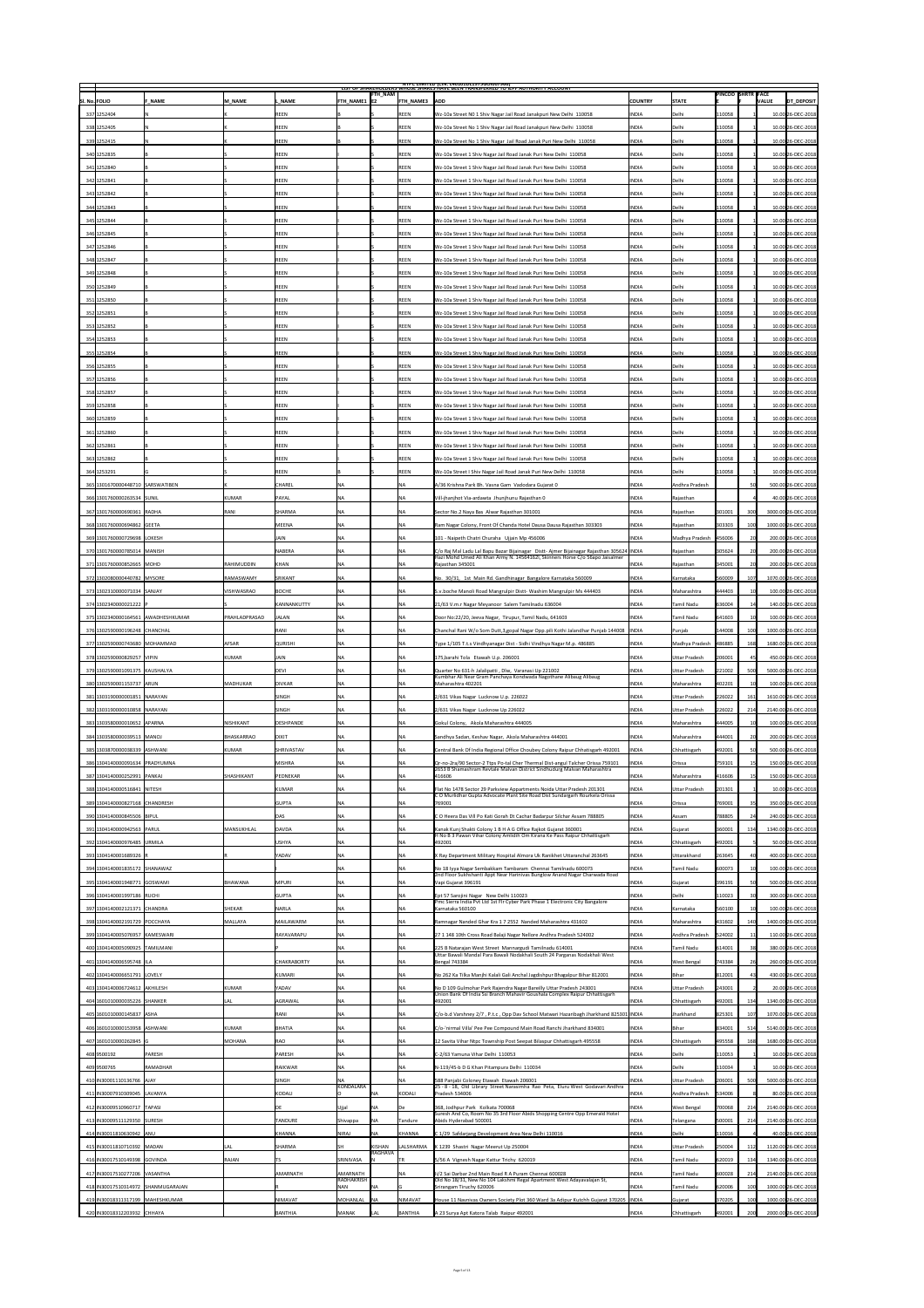|                                                                |                     |                    |                     | FTH_NAM             |                                   | <b>NIPC LIMITED (CIN: L4U1U1DL1975GOIUU7966)</b><br>LIST OF SHAREHOLDERS WHOSE SHARES HAVE BEEN TRANSFERRED TO JEPF AUTHORITY ACCOUNT    |                               |                         | <b>PINCOD SHRTR FACE</b> |                 |                                            |
|----------------------------------------------------------------|---------------------|--------------------|---------------------|---------------------|-----------------------------------|------------------------------------------------------------------------------------------------------------------------------------------|-------------------------------|-------------------------|--------------------------|-----------------|--------------------------------------------|
| SI. No. FOLIO<br><b>F NAME</b>                                 | M NAME              | . NAME             | <b>FTH NAME1 E2</b> |                     | <b>FTH NAME3 ADD</b>              |                                                                                                                                          | <b>COUNTRY</b>                | <b>STATE</b>            |                          |                 | DT_DEPOSIT<br><b>VALUE</b>                 |
| 421   IN30020610180973   SUREKHA                               |                     | <b>PALGAY</b>      | SH                  | <b>SURESH</b>       | PALGAY                            | 48 / Iv / Iii Bhel Ranipur Hardwar Uttaranchal 249403                                                                                    | <b>INDIA</b>                  | <b>Uttarakhand</b>      | 249403                   | 500             | 5000.00 26-DEC-2018                        |
| 422 IN30020610468610 KAILASH                                   |                     | GARG               | <b>RAM</b>          | DHARI               | <b>GOYAL</b><br> PRAKASHMEH       | N - 14 Tagore Gali No - 13 Braham Puri Delhi 110053                                                                                      | <b>INDIA</b>                  | Delhi                   | 110053                   | 134             | 1340.00 26-DEC-2018                        |
| 423 IN30020610794569 PANKAJ                                    | KUMAR               | MEHTA              | ISH                 | BHARAT              |                                   | -47 Mohalla Mehtan Po - Jwalapur, Hardwar Uttranchal 249407                                                                              | <b>INDIA</b>                  | Uttarakhand             | 249407                   |                 | 500.00 26-DEC-2018                         |
| 424 IN30020610959310 YADU                                      | <b>NATH</b>         | <b>PACHAURI</b>    | DEOKI               | NANDAN              | SHARMA                            | H. No - 1 Ka 31 Krishna Colony Bharatpur Rajasthan 321001                                                                                | <b>INDIA</b>                  | Rajasthan               | 321001                   |                 | 500.00 26-DEC-2018                         |
| 425 IN30021410061440 PATEL                                     | <b>VIMAL</b>        | VADIBHAI           | <b>NA</b>           |                     | NA                                | B 4 Meghalaya Flats Nr Sardar Patel Colony Navjivan Post Ahmedabad 380014                                                                | <b>INDIA</b>                  | Gujarat                 | 380014                   | 214             | 2140.00 26-DEC-2018                        |
| 426 IN30021410931044 GAURAV                                    |                     | <b>SOOD</b>        |                     |                     | <b>SOOD</b>                       | A 4 Block No 7 Mig Flats Housing Board Colony Jakhoo Shimla 171002                                                                       | <b>INDIA</b>                  | Himachal Pradesh 171002 |                          | 100             | 1000.00 26-DEC-2018                        |
| 427 IN30021410940441 PARUL                                     |                     | SHARMA             | AVNISH              | <b>NA</b>           | SHARMA                            | H No 17/302 Heritage City Dlf Phase Ii Gurgaon 122002                                                                                    | <b>INDIA</b>                  | Haryana                 | 122002                   | 100             | 1000.00 26-DEC-2018                        |
| 428 IN30021410956597                                           |                     | PONNUVELAMMAL      |                     | <b>NA</b>           | SUBBIAH                           | 43 D Type 3 Quarters Block 12 Neyveli 607803                                                                                             | <b>INDIA</b>                  | Tamil Nadu              | 607803                   |                 | 600.00 26-DEC-2018                         |
| 429 IN30021411080771 MANOKARAN                                 |                     |                    | KRISHNAN            |                     |                                   | $ C 2 567$ Bhel Township Trichy 620014                                                                                                   | <b>INDIA</b>                  | amil Nadu               | 620014                   | 121             | 120.00 26-DEC-2018                         |
| 430 IN30021411371918 UDAY                                      | <b>SHANKAR</b>      | SINGH              | KAMDEO              | <b>NA</b>           | <b>SINGH</b>                      | 6 Happy Home 15/29 Af Bamrauli Allahabad 211012                                                                                          | <b>INDIA</b>                  | <b>Uttar Pradesh</b>    | 211012                   | <b>Z51</b>      | 250.00 26-DEC-2018                         |
| 431 IN30021412094566 MAYA                                      |                     | <b>PRASAD</b>      | <b>JAGDISH</b>      | <b>INA</b>          | <b>PRASAD</b>                     | Q No 253 Sec 1 C Bokaro Steel City Bokaro Jharkhand 827001                                                                               | <b>INDIA</b>                  | Jharkhand               | 827001                   | 25 <sup>2</sup> | 250.00 26-DEC-2018                         |
| 432   IN30021412500725   GOPAL                                 |                     | GUPTA              | SARLSHA             | <b>GANAPAT</b>      |                                   | Thana Gosaiganj Lucknow Uttar Pradesh 226001                                                                                             | <b>INDIA</b>                  | <b>Uttar Pradesh</b>    | 226001                   |                 | 750.00 26-DEC-2018                         |
| 433 IN30021412688942 SHRINIVAS                                 | BHAT                | KR                 | RAJARAM             |                     | BHAT                              | No 217 68th Cross 5th Block Rajajinagar Bangalore 560010                                                                                 | <b>INDIA</b>                  | Karnataka               | 560010                   |                 | 150.00 26-DEC-2018                         |
| 434 IN30021412752349 CHIMANBHAI                                | <b>MOTIBHAI</b>     | <b>PATEL</b>       | MOTIBHAI            | RAYJIBHAI PATEL     |                                   | C/o Luneshwar Appartment Ground Floor Near S T Workshop Tal Lunawada Dist<br>Panchmahals Lunavada Gujarat 389230                         | <b>INDIA</b>                  | Gujarat                 | 389230                   |                 | 200.00 26-DEC-2018                         |
| 435 IN30021412786442 PRIYA                                     |                     | <b>RANJAN</b>      | <b>NAND</b>         | KUMAR               | MISHRA                            | A 41 Secretariate Colony Kankar Bagh Patna Patna Bihar 800020                                                                            | <b>INDIA</b>                  | <b>Bihar</b>            | 800020                   |                 | 1000.00 26-DEC-2018                        |
| 436 IN30021412820121  F                                        |                     | IANARTHANAM        | RAMASUBBU  NA       |                     |                                   | 3 10 West Street Sevalkulam Po Kuruvikulam Via Sankarankoil Taluk Tirunelveli<br>KRISHNASAMY Tamilnadu 627754                            | <b>INDIA</b>                  | Tamil Nadu              | 627754                   |                 | 500.00 26-DEC-2018                         |
| 437 IN30021412968909 SAURABH                                   |                     |                    | <b>PUSPA</b>        | KANT                | MISHRA                            | T Akharaghat P S Town Muz Muzaffarpur Bihar 842002                                                                                       | <b>INDIA</b>                  | Jharkhand               | 842002                   |                 | 20.00 26-DEC-2018                          |
| 438 IN30021413027951 NAMONATH                                  |                     | <b>MISHRA</b>      | BAIDYANATH  NA      |                     | MISHRA                            | Pharmacist Health Unit Imli Road Railway Station Muzaffarpur Bihar 842001                                                                | <b>INDIA</b>                  | Jharkhand               | 842001                   |                 | 100.00 26-DEC-2018                         |
| 439 IN30021413167445 SUMAN                                     |                     | <b>GOYAL</b>       | GAJANAN             |                     | AGRAWAL                           | Power Plant Jindal Steel And Power Ltd Kharsia Road Raigarh 496001                                                                       | <b>INDIA</b>                  | Chhattisgarh            | 496001                   |                 | 1000.00 26-DEC-2018                        |
| 440   IN30021413281886   MARTINA                               |                     | <b>DIANA</b>       | <b>XAVIER</b>       | <b>NA</b>           | JEYAKUMAR                         | Kotak Securities Ltd No Grr Buisiness Centre New 36 Vaidyaram Street T Nagar<br>Chennai Tamilnadu 600017                                 | <b>INDIA</b>                  | Tamil Nadu              | 600017                   |                 | 200.00 26-DEC-2018                         |
| 441 IN30021413341679   MIRZA                                   | <b>SHAHRUKH</b>     | BEG                | MIRZA               | <b>FIRDAUSI</b>     | JAMALBEG                          | 39 Ring Road T V Tower Near Petrol Pump Dubagga Lucknow Uttar Pradesh 226003  INDIA                                                      |                               | <b>Uttar Pradesh</b>    | 226003                   |                 | 70.00 26-DEC-2018                          |
| 442 IN30021413404764 RAM                                       | <b>NATH</b>         | SINGH              | BUTAN               | <b>INA</b>          | <b>SINGH</b>                      | House No 375 Navneet Housing Colony Kali Mandir Road Hanuman Nagar Kankarbag<br>Patna Bihar 800020                                       | <b>INDIA</b>                  | Bihar                   | 800020                   |                 | 450.00 26-DEC-2018                         |
| 443   IN30021413465413   PRATIMA                               |                     | <b>KUMARI</b>      | <b>BIRENDRA</b>     | <b>NA</b>           | KUMAR                             | 373 D J And K Pocket Dilshad Garden Delhi Delhi 110095                                                                                   | <b>INDIA</b>                  | Delhi                   | 110095                   |                 | 20.00 26-DEC-2018                          |
| 444 IN30021413495801 M                                         |                     | DHANASEKARAN       | MUTHU               | <b>INA</b>          | <b>MANICKAM</b>                   | 104 Ave Maria Complex Ramanathan Hospital Road Trichy Road Thanjavur 613007                                                              | <b>INDIA</b>                  | <b>Tamil Nadu</b>       | 613007                   | 35 <sup>1</sup> | 350.00 26-DEC-2018                         |
| 445 IN30021413748629 PRADEEP                                   | KUMAR               | GOYAL              |                     | GOVIND              | GOYAL                             | 109/3 Govindam Model House Aminabad Lucknow 226001                                                                                       | <b>INDIA</b>                  | <b>Uttar Pradesh</b>    | 226001                   |                 | 500.00 26-DEC-2018                         |
| 446 IN30021413783407  A                                        |                     | <b>MATHIVANAN</b>  | ARUNACHALA          |                     | INA                               | No 40/20 Raja Raja Cholan Nagar Srinivasapuram Tanjore 613009                                                                            | <b>INDIA</b>                  | Tamil Nadu              | 613009                   |                 | 120.00 26-DEC-2018                         |
| 447 IN30021413925620 KHAJA                                     |                     | <b>HABEEBUDDIN</b> | HAFEEZUDDI          | <b>NA</b>           | <b>KHAJA</b>                      | H No 2-7-633 Near Masjidequba Mukarampura Street Karimnagar Karimnagar<br>Andhra Pradesh 505002                                          | <b>INDIA</b>                  | Telangana               | 505002                   | 13 <sup>1</sup> | 130.00 26-DEC-2018                         |
| 448 IN30021413941374 ASHOK                                     | BIHARILAL           | <b>TAPADIYA</b>    | BIHARILAL           | BANSILALJI TAPADIYA |                                   | 40 Vaibhav Nagar Karegaon Road Parbahani 431401                                                                                          | <b>INDIA</b>                  | Maharashtra             | 431401                   |                 | 70.00 26-DEC-2018                          |
| 449 IN30021414231972 SOMA                                      |                     | MAITY              | NIRANJAN            | <b>NA</b>           | <b>GHOSH</b>                      | Mahatabpur Midnapur Paschim Medinipur 721101                                                                                             | <b>INDIA</b>                  | <b>West Bengal</b>      | 721101                   |                 | 100.00 26-DEC-2018                         |
| 450 IN30021415190516 RIPUSUDAN                                 |                     | <b>CHAUBEY</b>     | KALPNATH            |                     | <b>CHAUBEY</b>                    | H No 37 Strt Mohalla Vill Town Laharapar Police Stn Captain Ganj Distt Azamgarh<br>Azamgarh Uttar Pradesh 276141                         | <b>INDIA</b>                  | <b>Uttar Pradesh</b>    | 276141                   |                 | 40.00 26-DEC-2018                          |
| 451 IN30021415375700 SEEMA                                     |                     | SINGH              | <b>JAGAT</b>        | BAHADUR SINGH       |                                   | C/o J B Singh Upvan N Boda Bagh Rewa Madhya Pradesh 486001                                                                               | <b>INDIA</b>                  | Madhya Pradesh          | 486001                   | 75              | 750.00 26-DEC-2018                         |
| 452 IN30023910329876 SHAJI                                     |                     | THOMAS             | <b>VARKEY</b>       | <b>NA</b>           | THOMAS                            | Malieckal House Illithode P O Malayattur Ernakulam Kerala 682022                                                                         | <b>INDIA</b>                  | Kerala                  | 682022                   |                 | 340.00 26-DEC-2018                         |
| 453 IN30023910833557 LEENA                                     |                     | <b>OOMMEN</b>      | <b>VARGHESE</b>     |                     | <b>CHEERAN</b>                    | Vallakalil House Pandalam P O Pandalam Kerala 689501                                                                                     | <b>INDIA</b>                  | Kerala                  | 689501                   |                 | 4000.00 26-DEC-2018                        |
| 454 IN30023910923996 RADHAKRISHNAN                             |                     |                    | KURUP               |                     |                                   | $ Qr $ No D-17 Ntpc Township Chepad P O 690507                                                                                           | <b>INDIA</b>                  | Kerala                  | 690507                   | 1681            | 1680.00 26-DEC-2018                        |
| 455   IN30023911033634   PRAVEEN                               |                     |                    |                     |                     |                                   | PANKAJAKSHA   Mindtree Consulting Pvt Ltd No.42, 27th Cross 2nd Stage, Banashankari Bangalore<br>560070                                  | <b>INDIA</b>                  | Karnataka               | 560070                   |                 | 400.00 26-DEC-2018                         |
| 456 IN30023911355760 SREEKUMAR                                 |                     |                    | BHASKARAN   NA      |                     | PILLAI                            | Sreenivas Ward 3 Kanjikuzhy Varanam P O 688555                                                                                           | <b>INDIA</b>                  | Kerala                  | 688555                   |                 | 250.00 26-DEC-2018                         |
| 457 IN30023911555246 SATYANARAYANA                             |                     |                    | HANUMESH   NA       |                     | <b>SHETTY</b>                     | C\o Mallikarjun Pattna Sahakar Bank. Maski Tq Lingsugur Dist Raichur 584124                                                              | <b>INDIA</b>                  | Karnataka               | 584124                   | 25              | 250.00 26-DEC-2018                         |
| 458 IN30023912071164 APPUKUTTAN                                |                     |                    | THANKAMON           |                     |                                   | Doordarshan Kendra Hpt, Medical College (po) Kozhikode 673008                                                                            | <b>INDIA</b>                  | Kerala                  | 673008                   |                 | 100.00 26-DEC-2018                         |
| 459 IN30023912094426 NEETHU                                    | <b>SATHYAN</b>      |                    | SATHYAN             |                     | <b>INA</b>                        | C 5 Ntpc Town Ship Nangiarkulangara Po Alappuzha 690513                                                                                  | <b>INDIA</b>                  | Kerala                  | 690513                   |                 | 500.00 26-DEC-2018                         |
| 460 IN30023912165018 ANKUR                                     |                     | <b>SETH</b>        | SHRIPAL             | <b>INA</b>          | <b>SETH</b>                       | 209, Bhoivada Munged Th. Aspur Dist. Dungarpur 314022                                                                                    | <b>INDIA</b>                  | Rajasthan               | 314022                   |                 | 340.00 26-DEC-2018                         |
|                                                                |                     |                    |                     | <b>KESHAVRA</b>     |                                   |                                                                                                                                          |                               |                         |                          | 25              | 250.00 26-DEC-2018                         |
| 461   IN30023912201308   CHAVAN                                | BHARAT              | PRAKASH            | PRAKASH             |                     | CHAVAN                            | Taraju Housing Society Mahaveer Nagar Plot No.46, Sagar Galli Kolhapur 416002                                                            | <b>INDIA</b>                  | Maharashtra             | 416002                   |                 |                                            |
| 462 IN30023912348037 RAMRAO                                    | <b>DATTATRAY</b>    | PATIL              | DATTATRAY           | <b>APPAJI</b>       | PATIL                             | 1182/e 190 8 Pwd Servent Co Op Society Flat No.2 Takala Kolhapur 416008                                                                  | <b>INDIA</b>                  | Maharashtra             | 416008                   |                 | 180.00 26-DEC-2018                         |
| 463   IN30023912398545   PRACHI                                | <b>SHANTIKUMAR</b>  | JAIN               | SHANTI              | KUMAR               | JAIN                              | 1004, Tiara Bldg Hiranandai Estate Ghodbunder Road Thane(west) 400607                                                                    | <b>INDIA</b>                  | Maharashtra             | 400607                   |                 | 250.00 26-DEC-2018                         |
| 464 IN30023912416387   BILU                                    |                     |                    | <b>VALSAN</b>       |                     | NA                                | Sreevalsam 2/740 A Elathur Kozhikode 673303                                                                                              | <b>INDIA</b>                  | Kerala                  | 673303                   |                 | 300.00 26-DEC-2018                         |
| 465 IN30023912924740                                           |                     | KUMAR              | <b>CONDATEE</b>     | <b>SIVARAM</b>      | <b>RAMADOSS</b>                   | C 34 Ntpc Township Cheppad Alleppey India 690507                                                                                         | <b>INDIA</b>                  | Kerala                  | 690507                   | 1681            | 1680.00 26-DEC-2018                        |
| 466 IN30026310144987 SUBRATA                                   |                     | <b>BHANDARI</b>    | SUNIL               | <b>NA</b>           | BHANDARI                          | Vill - Gandhinagar Po - Kakdwip Dist - 24 Paraganas(s) 743347                                                                            | <b>INDIA</b>                  | West Bengal             | 743347                   |                 | 500.00 26-DEC-2018                         |
| 467 IN30034311094905 SAVUKIYA                                  | <b>CHANDRIKABEN</b> |                    |                     |                     | SABHANI                           | Nr. Sarvaliya Chora, Sayla, Ta - Sayla, Dist. Surendranagar. 363430                                                                      | <b>INDIA</b>                  | Gujarat                 | 363430                   |                 | 500.00 26-DEC-2018                         |
| 468 IN30036010017173 MADHUKAR                                  |                     | CHAUDHARI          | GANPATRAO S         |                     | <b>CHAUDHARI</b>                  | Plot No.13 Mig-a Dr A.s.raonagar Ecil Post Hyderabad 500062                                                                              | <b>INDIA</b>                  | Telangana               | 500062                   | 1001            | 1000.00 26-DEC-2018                        |
| 469 IN30036010105464 ASHOK                                     |                     | <b>SHETTY</b>      |                     |                     | <b>SHETTY</b>                     | 409, Triveni Lokgram Kalyan (e) 421306                                                                                                   | <b>INDIA</b>                  | Maharashtra             | 421306                   | 134             | 1340.00 26-DEC-2018                        |
| 470 IN30036010111996 VISHNU                                    | KUMAR               | BAJPAI             | INA.                |                     | NA                                | No.588/3 Officers Accomdation Airforce Jalahalli East Bangalore 560014                                                                   | <b>INDIA</b>                  | Karnataka               | 560014                   | 214             | 2140.00 26-DEC-2018                        |
| 471   IN30036010137078   SHEETAL                               | <b>ANNASAHEB</b>    | DESHMUKH           | ANNASAHEB  M        |                     | <b>DESHMUKH</b>                   | 101, Shree Madhav Niwas United Western Society Plot No.3, Karve Nagar Pune<br>411052                                                     | <b>INDIA</b>                  | Maharashtra             | $ 411052\rangle$         |                 | 500.00 26-DEC-2018                         |
| 472 IN30036010277647 KONDURI                                   |                     | BHASKAR            |                     | <b>NA</b>           |                                   | HANMANDLU  H.no.11-18/1 Postel Mdl - Kodimial Dist - Karim Nagar 505501                                                                  | <b>INDIA</b>                  | Telangana               | 505501                   |                 | 1070.00 26-DEC-2018                        |
| 473 IN30036010403414 JUGANGSU                                  |                     | <b>SAHA</b>        | <b>SUSHIL</b>       | RANJAN              | <b>SAHA</b>                       | Melarmath Near Old M L A Hostel Agartala Tripura 799001                                                                                  | <b>INDIA</b>                  | Manipur                 | 799001                   |                 | 250.00 26-DEC-2018                         |
| 474 IN30036020146559 RAM                                       |                     | BASAK              | INA.                |                     |                                   | 98 Koreya Road F-f3 Calcutta 700019                                                                                                      | <b>INDIA</b>                  | West Bengal             | 700019                   | 1001            | 1000.00 26-DEC-2018                        |
| 475 IN30036020639658 DR                                        |                     | <b>PSANTOSH</b>    |                     |                     |                                   | PARTHASARAT Raghavendra Child Care Centre No 61 S N Complex 50 Road Hancimantha Nagar<br>Banglore 560019                                 | <b>INDIA</b>                  | Karnataka               | 560019                   |                 | 140.00 26-DEC-2018                         |
| 476 IN30036020854355 NAMRATA                                   |                     | <b>DHANDHANIA</b>  | BIMAL               | KUMAR               |                                   | DHANDHANIA 55 Mukta Rambabu Street Calcutta 700007                                                                                       | <b>INDIA</b>                  | West Bengal             | 700007                   | 214             | 2140.00 26-DEC-2018                        |
| 477 IN30036021366552 NEEL                                      | <b>RASHESH</b>      | <b>SHAH</b>        | RASHESH             | <b>NA</b>           | <b>SHAH</b><br><b>GOVINDASRIC</b> | 123 Landmark Carmichael Road Mumbai 400026                                                                                               | <b>INDIA</b>                  | Maharashtra             | 400026                   | 214             | 2140.00 26-DEC-2018                        |
| 478 IN 30036021893772 ASHOK                                    | KUMAR               | RICHHARIYA         | LATE                | <b>DR</b>           | <b>HHARIYA</b>                    | A 307 Priyadarshini Apartment 17 I P Extension New Delhi 110092                                                                          | <b>INDIA</b><br>UNITED STATES | Delhi                   | 110092                   | 168             | 1680.00 26-DEC-2018                        |
| 479 IN30037810180159 SRIDHAR                                   |                     | SOURIRAJAN         | SOURIRAJAN   NA     |                     | <b>SATAGOPAN</b>                  | 204, O'kelly Lane Cary Nc 27511 Usa 111111                                                                                               | <b>OF AMERICA</b>             | <b>NA</b>               |                          | 99              | 990.00 26-DEC-2018                         |
| 480   IN30037810311755   SANGEETH                              | KUMAR               |                    | BASKAR              |                     | NA                                | No 25 Kaliappan Gounder St Mathikonpalayam Dharmapuri 636702<br>B-5 Matrukrupa Opp Don Bosco High School Gorai Road Borivli West, mumbai | <b>INDIA</b>                  | Tamil Nadu              | 636702                   |                 | 100.00 26-DEC-2018                         |
| 481   IN30038610094202   AKSHATA                               |                     | <b>VINEKAR</b>     | NA                  |                     | <b>NA</b>                         | 400092                                                                                                                                   | <b>INDIA</b>                  | Maharashtra             | 400092                   | 334             | 3340.00 26-DEC-2018                        |
| 482 IN30039410962664 REPALA                                    | GURU                | <b>MURTHY</b>      | <b>NA</b>           | <b>ISHWARDA</b>     |                                   | Post Vemulapally Dist Nalgonda 508217                                                                                                    | <b>INDIA</b>                  | Telangana               | 508217                   |                 | 500.00 26-DEC-2018                         |
| 483 IN30039412073413 NARENDRA                                  | <b>NAVNITDAS</b>    | KAPADIA            | NAVNITDAS           |                     | KAPADIA                           | Matru Smruti "24 Shantiniketan Colony Aurangabad 431001                                                                                  | <b>INDIA</b>                  | Maharashtra             | 431001                   |                 | 1000.00 26-DEC-2018                        |
| 484 IN30039412259544 SANJAY                                    | <b>SINGH</b>        | <b>CHAUHAN</b>     |                     |                     | CHAUHAN                           | 2/7 Meera Complex M P Nagar Zone Ii Bhopal 462011                                                                                        | <b>INDIA</b>                  | Madhya Pradesh          | 462011                   | 1001            | 1000.00 26-DEC-2018                        |
| 485   IN30039412353074   SIVASUBRAMANIAN                       |                     |                    | MARIAPPAN           |                     | <b>NA</b>                         | D 4/90 Kailasapuram Bhel 620014                                                                                                          | <b>INDIA</b>                  | Tamil Nadu              | 620014                   | 134             | 1340.00 26-DEC-2018                        |
| 486 IN30039412415713 KEDAR                                     | <b>NATH</b>         | TRIPATHI           | LATE                | PARAM               |                                   | HANSTRIPATHI Ram Nagari Sector 9 Po Ashiana Nagar Patna 800025                                                                           | <b>INDIA</b>                  | <b>Bihar</b>            | 800025                   |                 | 1000.00 26-DEC-2018                        |
| 487 IN30039412529069 SHANTI                                    |                     | DEVI               |                     | <b>HARCHAN</b>      | PRASAD                            | Byahut Cloth Store Main Road Gamharia Saraikela Kharswan 832108                                                                          | <b>INDIA</b>                  | Bihar                   | 832108                   | 1001            | 1000.00 26-DEC-2018                        |
| 488 IN 30039412635979 SANTI                                    |                     | DEVI               | LATE                |                     | RAJ                               | 10-2-12/13 Road No 16 West Marredpally Secunderabad 500026                                                                               | <b>INDIA</b>                  | Telangana               | 500026                   | 335             | 3350.00 26-DEC-2018                        |
| 489 IN30039412683479 NEENA                                     |                     | JAIN               | <b>DHANYA</b>       | KUMAR               | JAIN<br>KISHORESATP               | 62 Dubey Colony Katni 483501                                                                                                             | <b>INDIA</b>                  | Madhya Pradesh          | 483501                   | 736             | 7360.00 26-DEC-2018                        |
| 490   IN30039412727556   DINABANDHU                            |                     | SATPATHY           | LATE                | <b>RAJ</b>          | <b>ATHY</b><br><b>GSHRIVASTAV</b> | At Po Talcher Thermal 2ra/36 Sec I Dt Angul 759101                                                                                       | <b>INDIA</b>                  | <i><b>Orissa</b></i>    | 759101                   | 461             | 4610.00 26-DEC-2018                        |
| 491 IN30039413269289 MOHIT                                     |                     | SHRIVASTAVA        | LATE<br>CHANDRASHE  |                     |                                   | 7/14 Type-7 Mact Campus Bhopal 462003<br>A-12 Fortune Glory Tilak Nagar Nr Priyadarshini E-8 Extension Po Gulmohar Colony                | <b>INDIA</b>                  | Madhya Pradesh          | 462003                   | 100             | 1000.00 26-DEC-2018                        |
| 492 IN30039413463915 ANIL                                      |                     | SAPRE              | KHAR                | KESHRO              | <b>SAPRE</b>                      | Bhopal (mp) 462039                                                                                                                       | <b>INDIA</b>                  | Madhya Pradesh          | 462039                   |                 | 20.00 26-DEC-2018                          |
| 493 IN30039413679809 SHISHIR                                   |                     | SINGH              |                     |                     | <b>SINGH</b><br><b>PADMANABHA</b> | 6/7 J M Sengupta Road Durgapur 713205                                                                                                    | <b>INDIA</b>                  | <b>West Bengal</b>      | 713205                   | 214             | 2140.00 26-DEC-2018                        |
| 494 IN30039413892379 P                                         |                     | KALAIYARASI        |                     | <b>NA</b>           |                                   | Plot No 416, Rajaji Street E B Colony N K Road Thanjavur 600001                                                                          | <b>INDIA</b>                  | <b>Tamil Nadu</b>       | 600001                   | 1001            | 1000.00 26-DEC-2018                        |
| 495   IN30039413899866   CHANDA                                |                     | <b>AGGARWAL</b>    | BAIJ                | <b>NATH</b>         | AGGARWAL                          | C 37 Rohit Kunj Pitampura Delhi 110034                                                                                                   | <b>INDIA</b>                  | Delhi                   | 110034                   | 134             | 1340.00 26-DEC-2018                        |
| 496 IN30039414017412 RAVI                                      |                     | KUMAR              | BANSHI              | INA                 | <b>PRASAD</b>                     | 302 Jagdeo Place Phase- Ii Dimna Road Mango Jamshedpur 831012                                                                            | <b>INDIA</b>                  | <b>Bihar</b>            | 831012                   |                 | 200.00 26-DEC-2018                         |
| 497 IN30039414223826 ANCHLA                                    |                     | SINGH              |                     |                     | SINGH                             | B/03 Riddhi Siddhi Regency Ganeshpuri Colony Indore 452001<br>Plot No-895 H No 6-3-597/a/1/1 Venkatramana Colony Anand Nagar Khairtabad  | <b>INDIA</b>                  | Madhya Pradesh          | 452001                   | 161             | 1610.00 26-DEC-2018                        |
| 498 IN30039414361097                                           | <b>NIROOP</b>       | KUMARREDDY         |                     | HARINATH  REDDY     |                                   | Hyderabad 500004                                                                                                                         | <b>INDIA</b>                  | Telangana               | 500004                   | 107             | 1070.00 26-DEC-2018                        |
| 499 IN30039414370919 SHALENDRA                                 |                     | KUMAR              | VIRENDRA            | <b>NR</b>           | <b>SINHA</b>                      | Professors Colony North Shastri Nagar Patna 800023                                                                                       | <b>INDIA</b>                  | <b>Bihar</b>            | 800023                   | 100             | 1000.00 26-DEC-2018                        |
| 500   IN30039414374479   GANDE                                 |                     | SAMMAIAH           | RAMAIAH             |                     | NA                                | 8-12-117 Pinnavari Street Warangal 506002                                                                                                | <b>INDIA</b>                  | Telangana               | 506002                   |                 | 50.00 26-DEC-2018                          |
| 501   IN30039414454542   SIDDHARTH                             | <b>NATH</b>         | GUPTA              |                     |                     | <b>GUPTA</b><br><b>IRAJ</b>       | 106 Babar Road Opp World Trade Centre New Delhi 110001                                                                                   | <b>INDIA</b>                  | Delhi                   | 110001                   | 1001            | 1000.00 26-DEC-2018                        |
| 502 IN30039414459013 RAGHUVEER<br>503 IN30039414466497 ESKILLA | <b>ARYA</b>         | RAJAIAH            | NARASAIAH           | <b>SITA</b>         | <b>NA</b>                         | H No-1-9-130 New Bowenpally Secunderabad 500001<br>Qr No-t2-296 G M Office Colony Po-godavarikhani Dist-karimnagar 505209                | <b>INDIA</b><br><b>INDIA</b>  | Telangana<br>Telangana  | 500001<br>505209         | 100             | 1000.00 26-DEC-2018<br>1000.00 26-DEC-2018 |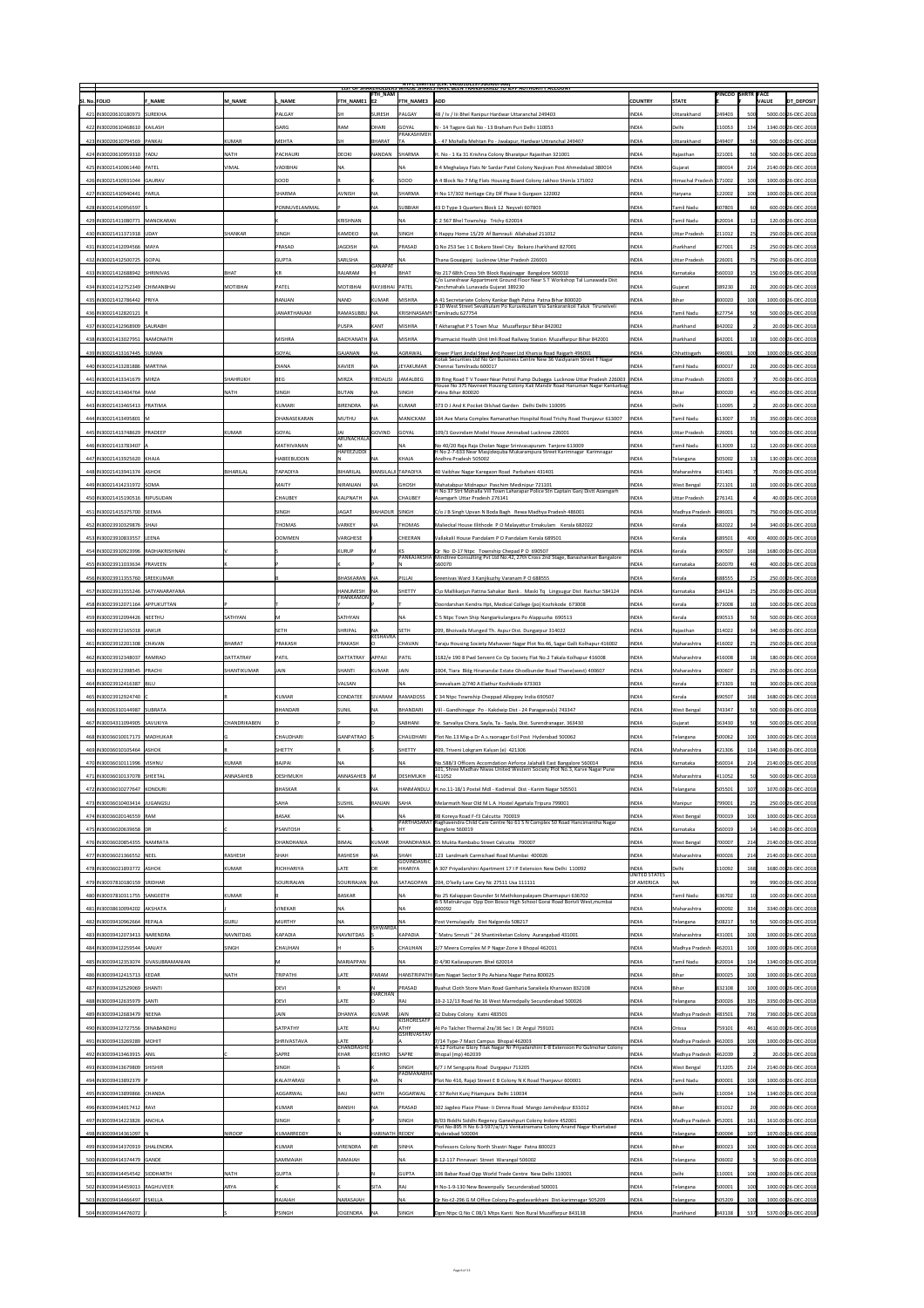|                                       |                   |                      |                                 |                                 |                            | <b>NIPC LIMITED (CIN: L4U1U1DL1975GOIUU7966)</b><br>LIST OF SHAKEHOLDERS WHOSE SHAKES HAVE BEEN TRANSFERKED TO JEPF AUTHORITY ACCOUNT           |                |                      |                          |     |                                   |
|---------------------------------------|-------------------|----------------------|---------------------------------|---------------------------------|----------------------------|-------------------------------------------------------------------------------------------------------------------------------------------------|----------------|----------------------|--------------------------|-----|-----------------------------------|
| <b>SI. No. FOLIO</b><br><b>F NAME</b> | M NAME            | L NAME               | $ $ FTH NAME1 $ $ E2            | <b>FTH_NAM</b>                  | <b>FTH NAME3 ADD</b>       |                                                                                                                                                 | <b>COUNTRY</b> | <b>STATE</b>         | <b>PINCOD SHRTR FACE</b> |     | <b>DT DEPOSIT</b><br><b>VALUE</b> |
| 505   IN30039414484747   SARVESH      |                   | <b>TIWARI</b>        |                                 |                                 | <b>TIWARI</b>              | M N 27 Nehru Ward Narsinghpur Narsinghpur Mp 487001                                                                                             | <b>INDIA</b>   | Madhya Pradesh       | 487001                   |     | 1000.00 26-DEC-2018               |
| 506 IN30039414522256 M                | <b>VINAY</b>      | KUMAR                |                                 | <b>JAYA</b>                     |                            | PRAKASHRAO   6-3-609/22 203 Hari Hara Nivas Anand Nagar Colony Hyderabad 500004                                                                 | <b>INDIA</b>   | Telangana            | 500004                   |     | 520.00 26-DEC-2018                |
|                                       |                   |                      |                                 |                                 |                            |                                                                                                                                                 |                |                      |                          |     |                                   |
| 507 IN30039414529502 M                |                   | MEENAKSHI            |                                 | <b>ADI</b>                      | <b>NARAYANA</b>            | 12/358 Sai Nagar Opp State Bank Of India Anantapur Ap 515001                                                                                    | <b>INDIA</b>   | Andhra Pradesh       | 515001                   | 107 | 1070.00 26-DEC-2018               |
| 508 IN30039414537115   BIPIN          | PRASADI           | PASWAN               | PRASADI                         | KESHO                           | <b>PASWAN</b>              | A-34 Jairanchchod Nagar Society Tarsali-sussen Road Vadodara Gujarat 390010                                                                     | <b>INDIA</b>   | Gujarat              | 390010                   | 214 | 2140.00 26-DEC-2018               |
| 509 IN30039414566843 GONTLA           | <b>GANGADHARA</b> | RAO                  |                                 | <b>SUBBA</b>                    | <b>RAO</b>                 | H No-6-105 Markapur-5 Prakasam Dt 523316                                                                                                        | <b>INDIA</b>   | Andhra Pradesh       | 523316                   | 134 | 1340.00 26-DEC-2018               |
| 510 IN30039414567900                  | <b>SRINIVAS</b>   | REDDY                |                                 | KRISHNA                         | REDDY                      | 2-7-150 Excise Colony Subedari Hanamkonda Warangal 506001                                                                                       | <b>INDIA</b>   | Telangana            | 506001                   | 100 | 1000.00 26-DEC-2018               |
| 511   IN30039414584780   SUJEET       | <b>KUMAR</b>      | SINGH                | LATE                            | <b>JAGDEEP</b>                  | SINGH                      | Vill-bahadurpur Dist-arwal 804402                                                                                                               | <b>INDIA</b>   | Bihar                | 804402                   | 100 | 1000.00 26-DEC-2018               |
| 512 IN30039414602385 M                |                   | DHANANJAY            |                                 | <b>NA</b>                       | <b>KANAKAIAH</b>           | Hno 12-270/a Sri Nagar Colony Patancheru Hyderabad 502319                                                                                       | <b>INDIA</b>   | Telangana            | 502319                   | 300 | 3000.00 26-DEC-2018               |
| 513 IN30039414607236 NITCHENAMETLA    | <b>VENKATA</b>    | NAGARAJAGUPTA        |                                 | <b>RAMA</b>                     | <b>SUBBAIAH</b>            | Balabigari Street H No-19-250 Proddatur Cuddapah-dist A P 516360                                                                                | <b>INDIA</b>   | Andhra Pradesh       | 516360                   |     | 1000.00 26-DEC-2018               |
| 514 IN30039414610560 RAM              | NANDAN            | <b>PANDEY</b>        | <b>DEVI</b>                     | DAYAL                           | <b>PANDEY</b>              | Ashadeep Bhagat Singh Ward Sagar Mp 470002                                                                                                      | <b>INDIA</b>   | Madhya Pradesh       | 470002                   |     | 140.00 26-DEC-2018                |
| 515 IN30039414689513 ATUL             | <b>KUMAR</b>      | SHASTRI              | BAANTARAO NA                    |                                 | SHASTRI                    | B\187 Rescue Complex Bagdona Kailash Nagar Betul 460447                                                                                         | <b>INDIA</b>   | Madhya Pradesh       | 460447                   |     | 1000.00 26-DEC-2018               |
| 516   IN30039414696145   SUNDAR       |                   | <b>HANSDA</b>        | LAL                             | <b>CHAND</b>                    | <b>HANSDA</b>              | Vill Rajbandh Po Rajbandh Durgapur 713212                                                                                                       | <b>INDIA</b>   | <b>West Bengal</b>   | 713212                   |     | 1070.00 26-DEC-2018               |
| 517 IN30039414909816 VASUMATI         | <b>BHOGILAL</b>   | <b>PARIKH</b>        | BHOGILAL                        | BALABHAI PARIKH                 |                            | A-102 Ganga Jamna Society Subhanpura Baroda 390023                                                                                              | <b>INDIA</b>   | Gujarat              | 390023                   |     | 2140.00 26-DEC-2018               |
| 518 IN 30039414984189   H             |                   | <b>SANJAY</b>        |                                 | <b>NA</b>                       | KISHINDAS                  | 12-a Lavanya Ashok Ii Floor Sastri Road Trichy 620017                                                                                           | <b>INDIA</b>   | Tamil Nadu           | 620017                   |     | 30.00 26-DEC-2018                 |
| 519 IN30039415828769 MAUKTIK          | <b>BHARATBHAI</b> | <b>TRIVEDI</b>       | BHARATBHAI                      |                                 |                            | Rutambhara B1-7 Alap Tenam Plot 2549 Opp Rupali Society Bhavnagar 364001                                                                        | <b>INDIA</b>   | Gujarat              | 364001                   |     | 500.00 26-DEC-2018                |
|                                       |                   |                      |                                 |                                 |                            |                                                                                                                                                 |                |                      |                          |     |                                   |
| 520 IN30039416061723 PRASHANT         | <b>KUMAR</b>      | <b>TYAGI</b>         | <b>VED</b>                      | PRAKASH                         | <b>TYAGI</b>               | Cplpk Tyagi Et-1/8 A F S Amla Depo Dist Betul 460551                                                                                            | <b>INDIA</b>   | Madhya Pradesh       | 460551                   | 100 | 1000.00 26-DEC-2018               |
| 521   IN30039416177493   MUCHATLA     | <b>CHENNA</b>     | KESAVA               | CHALAPATHI NA                   |                                 | <b>MUCHATLA</b>            | 4/86 Bus Stand Khajipet Sunkesula Khajipet Kadapa Dist 516203                                                                                   | <b>INDIA</b>   | Andhra Pradesh       | 516203                   |     | 500.00 26-DEC-2018                |
| 522 IN30039416239589 PRAKASH          |                   | KUMAR                | <b>NAND</b>                     | KISHOR                          | <b>PRASAD</b>              | J N Roy Road Sahibganj 816109<br>Kalyan Vihar Apartment Ashok Vihar Colony Room No-5 Street No 5, Pandri Raipur                                 | <b>INDIA</b>   | Bihar                | 816109                   |     | 200.00 26-DEC-2018                |
| 523 IN30039416388399                  | SURENDRAN         | <b>NAIR</b>          | SANKARAN                        | <b>INA</b>                      | <b>NAIR</b>                | 492004                                                                                                                                          | <b>INDIA</b>   | <b>Chhattisgarh</b>  | 492004                   |     | 500.00 26-DEC-2018                |
| 524 IN30039416397060 SUBHASH          | <b>CHANDRA</b>    | <b>DAS</b>           | <b>DHOKAL</b>                   | PRASAD                          | <b>DAS</b>                 | At Kanpur Po Rohini Via Jasidih Deoghar 814152                                                                                                  | <b>INDIA</b>   | <b>Bihar</b>         | 814152                   | 50  | 500.00 26-DEC-2018                |
| 525 IN30039416420083 M                | SATYANARAYANA     | <b>CHARI</b>         | <b>SWAMY</b>                    | <b>NA</b>                       |                            | MATHRASALA   D No 10/12 Porumamilla Road Badvel Kadapa Dist 516227                                                                              | <b>INDIA</b>   | Andhra Pradesh       | 516227                   | 214 | 2140.00 26-DEC-2018               |
| 526 IN30039416546452 R                |                   | MURUGANANTHAM        |                                 | <b>NA</b>                       |                            | RAMALINGAM 2/135 North Street Radhapuram Taluk Kudankulam 627106                                                                                | <b>INDIA</b>   | Tamil Nadu           | 627106                   |     | 100.00 26-DEC-2018                |
| 527 IN30039416549893 JOSE             |                   |                      | ALEXANDER                       |                                 | NA                         | Kallattu (h) Kattappana Kattappana 685508                                                                                                       | <b>INDIA</b>   | Kerala               | 685508                   |     | 500.00 26-DEC-2018                |
| 528 IN30039416724174 A                |                   | <b>BALU</b>          | ARCHUNAN                        |                                 | INA.                       | No 191 Kottavoor Village Chengam Tk Tiruvannamalai 606710                                                                                       | <b>INDIA</b>   | Tamil Nadu           | 606710                   |     | 100.00 26-DEC-2018                |
| 529 IN30039417444659 NIZAR            |                   | MANDANI              | NOORUDDIN                       |                                 | INA.                       | No-7-893 Jpn Road Warangal 506002                                                                                                               | <b>INDIA</b>   | Telangana            | 506002                   | 200 | 2000.00 26-DEC-2018               |
| 530 IN30044110958944 MADHURI          | <b>DEVI</b>       | KURRA                | NAGESWARA RAO                   |                                 |                            | Plot 157 Sector 2 M V P Colony M V P Colony Visakhapatnam 530017                                                                                | <b>INDIA</b>   | Andhra Pradesh       | 530017                   | 161 | 1610.00 26-DEC-2018               |
| 531 IN30044110978368 CHANDRASEKHAR    |                   |                      | RAMANA                          | RAJU                            | <b>DV</b>                  | 3a Sowmya Apartments 42 Perambur High Road Chennai 600012                                                                                       | <b>INDIA</b>   | <b>Tamil Nadu</b>    | 600012                   | 134 | 1340.00 26-DEC-2018               |
|                                       |                   |                      | <b>SESHAGIRIRA</b>              |                                 |                            |                                                                                                                                                 |                |                      |                          |     |                                   |
| 532 IN30044111019605 VENKATA          | SUBBARAO          | KURICHETTY           |                                 |                                 |                            | Plot No 147 3rd Line Nggo Colony Venugopala Nagar Guntur 522004                                                                                 | <b>INDIA</b>   | Andhra Pradesh       | 522004                   | 214 | 2140.00 26-DEC-2018               |
| 533 IN30045010745703 ABHIJIT          |                   | <b>JOAG</b>          | <b>JAYANT</b>                   | DAMODAR JOAG                    |                            | 21 Golden Court 50 Aundh Rd. Khadki Pune 411003                                                                                                 | <b>INDIA</b>   | Maharashtra          | 411003                   |     | 640.00 26-DEC-2018                |
| 534 IN30046810047328 GAURAV           |                   | RUSTAGI              | SUBHASH                         | <b>CHAND</b>                    | RUSTAGI                    | B-9/204 Sector -5 Rohini Delhi 110085                                                                                                           | <b>INDIA</b>   | Delhi                | 110085                   |     | 10.00 26-DEC-2018                 |
| 535 IN30047640105010 MANISH           |                   | KOHLI                | <b>NA</b>                       |                                 |                            | 29 Madhuban Colony Circuler Road Chhindwara M P 480001                                                                                          | <b>INDIA</b>   | Madhya Pradesh       | 480001                   | 134 | 1340.00 26-DEC-2018               |
| 536 IN30047643514805   VIRJIBHAI      | MAVAJIBHAI        | PRAJAPATI            | NAVAJIBHAI NA                   |                                 | <b>PRAJAPATI</b>           | Nr Railway Station At/post Kosamba Tal Mangrol Dist Surat Surat 394120                                                                          | <b>INDIA</b>   | Gujarat              | 394120                   |     | 70.00 26-DEC-2018                 |
| 537 IN30048410190946 SHANTA           |                   | <b>MADAN</b>         | <b>NA</b>                       |                                 |                            | A-294 Shivalik Malviya Nagar New Delhi 110017<br> DHARMAMEH  9/b Amar Ashirwad Appt Near Old Mgm School B/h Wood Land Talkies Virar W           | <b>INDIA</b>   | Delhi                | 110017                   |     | 2140.00 26-DEC-2018               |
| 538 IN 30048410560912 NIKET           | <b>JAIWANT</b>    | <b>DHARMAMEHER</b>   | <b>JAIWANT</b>                  | <b>WAMAN</b>                    | <b>IER</b>                 | 401303                                                                                                                                          | <b>INDIA</b>   | Maharashtra          | 401303                   |     | 1000.00 26-DEC-2018               |
| 539   IN30048410574089 SHRADHA        | SANJAY            | WALAVALKAR           | <b>SANJAY</b>                   | <b>INA</b>                      |                            | WALAVALKAR  A/2, Santoor , Pandurang Wadi , Road No-4,goreagaon (e) Mumbai 400063                                                               | <b>INDIA</b>   | Maharashtra          | 400063                   |     | 1000.00 26-DEC-2018               |
| 540 IN30048411156853 ANITA            |                   | <b>THUKRAL</b>       | NARINDER                        | <b>INA</b>                      | KUMAR                      | House No 23 Sector 7a Faridabad 121006                                                                                                          | <b>INDIA</b>   | Haryana              | 121006                   |     | 10.00 26-DEC-2018                 |
| 541   IN30048411195304   PARSANA      | <b>VIPULKUMAR</b> | GHANSHYAMBHAI        | <b>PARSANA</b>                  | <b>GHANSHY</b><br><b>AMBHAI</b> | <b>JIVABHAI</b>            | 95, Kamalbang Soci B/h Ramkrishna Soci L H Road Surat 395006                                                                                    | <b>INDIA</b>   | Gujarat              | 395006                   |     | 20.00 26-DEC-2018                 |
| 542 IN30048411326863 F                |                   | <b>PANANDIKER</b>    |                                 |                                 |                            | PANANDIKER   14, Lavanya, 353/8 R B Mehta Marg Ghatkopar East Mumbai 400077                                                                     | <b>INDIA</b>   | Maharashtra          | 400077                   | 100 | 1000.00 26-DEC-2018               |
| 543 IN30048411372889                  |                   | <b>UMA</b>           | <b>INA</b>                      |                                 | <b>NA</b>                  | Granules India Ltd 15a/1, Phase 3, Ida Jeedimetla Hyderabad 500055                                                                              | <b>INDIA</b>   | Telangana            | 500055                   |     | 1000.00 26-DEC-2018               |
| 544 IN30048411470708 ASHOK            | <b>KARTIK</b>     | <b>GAIKWAD</b>       | KARTIK                          |                                 | <b>GAIKWAD</b>             | C/o Lighthouse Systems C 22, Yugdharma Complex Central Bazar Road, Ramdaspeth                                                                   | <b>INDIA</b>   |                      | 440010                   | 134 | 1340.00 26-DEC-2018               |
|                                       |                   |                      |                                 |                                 |                            | Nagpur 440010                                                                                                                                   |                | Maharashtra          |                          |     |                                   |
| 545   IN30048411562106   MINESH       | <b>KISHOR</b>     | <b>MEHTA</b>         | KISHOR                          |                                 | <b>MEHTA</b>               | 30 Jayant Villa Ashwamegh Society Behind Shital Society Bharuch 392001                                                                          | <b>INDIA</b>   | Gujarat              | 392001                   |     | 200.00 26-DEC-2018                |
| 546   IN30048411598008   NARAYANA     |                   |                      |                                 | IM.                             | ANANDAPAI                  | B/4, 37 Saraswati Township Vagra Dahej Po Bharuch 392130                                                                                        | <b>INDIA</b>   | Gujarat              | 392130                   | 134 | 1340.00 26-DEC-2018               |
| 547   IN30048411614315   SUNITA       |                   | NARAYAN              |                                 |                                 | <b>NARAYAN</b>             | A/8, Ongc Flats Prabhat Colony Santacruz East Mumbai 400055                                                                                     | <b>INDIA</b>   | Maharashtra          | 400055                   |     | 2140.00 26-DEC-2018               |
| 548 IN30048411689293 VIKRAM           |                   | <b>SINGH</b>         | <b>BHIM</b>                     | <b>INA</b>                      | <b>SINGH</b>               | H No 501 G F Sec 45 A Chandigarh 160047                                                                                                         | <b>INDIA</b>   | Punjab               | 160047                   |     | 180.00 26-DEC-2018                |
| 549 IN30048411699287 PREETI           |                   | MATKAR               | <b>TUSHAR</b>                   | <b>INA</b>                      | MATKAR                     | Flat No 90 Hope Apartments Sector 15 li Gurgaon 122001                                                                                          | <b>INDIA</b>   | Haryana              | 122001                   | 214 | 2140.00 26-DEC-2018               |
|                                       |                   |                      |                                 | NA                              | MALLAPPA                   | Mig 124 Kphb Colony Hyderabad 500072                                                                                                            | <b>INDIA</b>   | Telangana            | 500072                   |     | 2140.00 26-DEC-2018               |
| 550 IN30048411795199 SHAMSHABAD       |                   | VEERASANGAMMA        |                                 |                                 |                            |                                                                                                                                                 |                |                      |                          | 214 |                                   |
| 551 IN30048411804449   I              |                   | <b>MANIKANDAN</b>    |                                 | <b>NA</b>                       |                            | NARASIMHAN   12 5 149/11/1 Vijayapuri Tarnaka Secunderabad 500017                                                                               | <b>INDIA</b>   | <b>Telangana</b>     | 500017                   |     | 2140.00 26-DEC-2018               |
| 552 IN30048411821188 MONTU            |                   | <b>DASS</b>          | RAJDHAR                         | <b>INA</b>                      | DAS                        | A/502 Yamuna Building Evershine Enclave Mira Road East Thane 401107                                                                             | <b>INDIA</b>   | Maharashtra          | 401107                   | 214 | 2140.00 26-DEC-2018               |
| 553   IN30048411868899   DIPAK        |                   | <b>SARKAR</b>        | LATE                            | <b>NIRMAL</b>                   |                            | KANTISARKAR   D II/7 Vidyasagar Avenue B Zone Durgapur 713205                                                                                   | <b>INDIA</b>   | <b>West Bengal</b>   | 713205                   | 369 | 3690.00 26-DEC-2018               |
| 554 IN30048411870635   H              |                   | NATARAJAN            |                                 | <b>INA</b>                      |                            | C/o Purita Marketing Service 19/1/1, Auroshree Brahmaputra Rutlandgate, 4th St                                                                  | <b>INDIA</b>   |                      |                          |     |                                   |
|                                       |                   |                      | VELLAICHAM                      |                                 | KANDASAMY                  | Chennai 600006                                                                                                                                  |                | Tamil Nadu           | 600006                   |     | 1070.00 26-DEC-2018               |
| 555 IN 30048411880038 V               |                   | ALAGAPPAN            |                                 |                                 |                            | Old No 15, New No 29 North Road West, Cit Nagar Chennai 600035<br>C/o K Ghanasyam Polaris Software Lab Limited 1st And 2nd Floors G Pulla Reddy | <b>INDIA</b>   | <b>Tamil Nadu</b>    | 600035                   |     | 2140.00 26-DEC-2018               |
| 556 IN30048411884569 V                |                   | <b>BSARITHALAXMI</b> |                                 | <b>GHANA</b>                    | <b>SYAM</b>                | Bldg Greenlands Begumpet Hyderabad 500016                                                                                                       | <b>INDIA</b>   | Telangana            | 500016                   | 214 | 2140.00 26-DEC-2018               |
| 557 IN30048411919879 AMIT             |                   |                      |                                 |                                 | <b>JHA</b>                 | Wz 745 E Palam Village New Delhi 110045                                                                                                         | <b>INDIA</b>   | Delhi                | 110045                   |     | 150.00 26-DEC-2018                |
| 558   IN30048412171407   NEERAJ       |                   | <b>RANA</b>          | SH                              | <b>VIKRAM</b>                   | <b>SINGH</b>               | H No 2 Raghuvanshi Complex Burail Chandigarh 160047                                                                                             | <b>INDIA</b>   | Punjab               | 160047                   |     | 100.00 26-DEC-2018                |
| 559 IN30048412523019 RAM              | SARAN             | <b>SHARMA</b>        | MUSSADDI                        | <b>INA</b>                      | <b>LAL</b>                 | 44/d Pocket C Mayur Vihar Phase Ii Delhi 110091<br>Karvy Stock Broking Ltd Plot No 890/755, Nalco Nagar Township Chowk, At And Po               | <b>INDIA</b>   | Delhi                | 110091                   |     | 1000.00 26-DEC-2018               |
| 560 IN30048412871015   BIVEKANAND     |                   | <b>PANDEY</b>        | PANDEY                          |                                 |                            | Kandasar Angul 759145                                                                                                                           | <b>INDIA</b>   | <b>Orissa</b>        | 759145                   |     | 150.00 26-DEC-2018                |
| 561 IN30051310857062 K                |                   | <b>VIJAYAKUMAR</b>   | <b>KANNAN</b>                   |                                 |                            | 105 Anna Salai State Bank Street Chennai 600002                                                                                                 | <b>INDIA</b>   | <b>Tamil Nadu</b>    | 600002                   | 214 | 2140.00 26-DEC-2018               |
| 562 IN30051310955554 MUKESH           |                   | <b>CHOUDHARY</b>     | LATE                            | <b>SARYUG</b>                   | <b>CHOUDHARY</b>           | Rambagh Road Near Mahavir Asthan Muzaffarpur 842001                                                                                             | <b>INDIA</b>   | Jharkhand            | 842001                   |     | 1000.00 26-DEC-2018               |
| 563 IN30051310965492 S                | <b>SYED</b>       | ABUTHAHIR            | IM.                             | <b>SYED</b>                     | KADHER                     | 4 Muthamil Nagar liird Street P And T Nagar North Extn Madurai 625017                                                                           | <b>INDIA</b>   | Tamil Nadu           | 625017                   |     | 100.00 26-DEC-2018                |
| 564 IN30051311644195 SHOBHA           |                   | <b>BANERJEE</b>      | <b>DEBESH</b>                   | BANERJEE DIGRET                 |                            | White Gates Farm 11 North Drive Catterpur New Delhi 110074                                                                                      | <b>INDIA</b>   | Delhi                | 110074                   |     | 2000.00 26-DEC-2018               |
| 565 IN30051311750672  KALAVATI        |                   | <b>BISHOYEE</b>      | DURGA                           | <b>PRASAD</b>                   | <b>BISHOYEE</b>            | Bank Colony New Colony Rayagada Orissa 765001                                                                                                   | <b>INDIA</b>   | <b>Orissa</b>        | 765001                   |     | 1000.00 26-DEC-2018               |
| 566   IN30051311762586   KAVITHA      |                   | <b>BOMMAREDDY</b>    | VENKATA                         | <b>RAMANA</b>                   | REDDYBOMM<br><b>AREDDY</b> | R 67e R Block Dilshad Gardens New Delhi 110095                                                                                                  | <b>INDIA</b>   | Delhi                | 110095                   |     | 400.00 26-DEC-2018                |
| 567 IN30051311810809 ABDUL            | <b>SHUKOOR</b>    | PM                   | MOHAMMED KUTTY                  |                                 |                            | 190 Nsc Bose Road Chennai Tamilnadu 600001                                                                                                      | <b>INDIA</b>   | <b>Tamil Nadu</b>    | 600001                   |     | 250.00 26-DEC-2018                |
| 568 IN30051312263174 NOSHE            |                   | <b>KHAN</b>          | <b>CHOTE</b>                    | <b>INA</b>                      | KHAN                       | Ward No 3 Pathakheda Sarni Dist Betul Sarni Madhya Pradesh 460447                                                                               | <b>INDIA</b>   | Madhya Pradesh       | 460447                   |     | 100.00 26-DEC-2018                |
| 569 IN30051312441210 PAYAL            | YOGESH            | GHORPADE             | <b>YOGESH</b>                   | ARJUN                           | <b>GHORPADE</b>            |                                                                                                                                                 | <b>INDIA</b>   | Maharashtra          | 411038                   |     | 60.00 26-DEC-2018                 |
|                                       |                   |                      |                                 |                                 |                            | E/15 Sr 70 Shivnagari Near Mahatma Society Kothrud Pune 411038                                                                                  |                |                      |                          |     |                                   |
| 570 IN30051312613397 MONICA           |                   | <b>RATAN</b>         | <b>VIKRAM</b>                   |                                 | <b>RATAN</b>               | 337 Civil Lines Jhokan Bagh Jhansi Uttar Pradesh 284001                                                                                         | <b>INDIA</b>   | Uttar Pradesh        | 284001                   | 100 | 1000.00 26-DEC-2018               |
| 571   IN30051312938530   CHAUDHARI    | <b>ASHOK</b>      | <b>SAWALERAM</b>     | SAWALERAM B                     |                                 | <b>CHAUDHARY</b>           | A/p Nawalewadi Tal Akole Ahmednagar 422601<br>Vidyutnagar Samarthraj Nivas Rajiv Gandhi College Road Nanded Maharashtra India                   | <b>INDIA</b>   | Maharashtra          | 422601                   |     | 500.00 26-DEC-2018                |
| 572 IN30051313020542 GANPAT           |                   | <b>BOINWAD</b>       | MANEJI                          | <b>GANPAT</b>                   | BOINWAD                    | 431604                                                                                                                                          | <b>INDIA</b>   | Maharashtra          | 431604                   | 140 | 1400.00 26-DEC-2018               |
| 573 IN30051313731024 B                | VENKAT            | <b>RAMAN</b>         | DHARMA                          | <b>RAO</b><br><b>RAMCHAN</b>    | BUDUMURU                   | Mt Section Darjipura Air Force Vadodara Gujarat 390022                                                                                          | <b>INDIA</b>   | Gujarat              | 390022                   |     | 100.00 26-DEC-2018                |
| 574 IN30051313791694 ROHIDAS          |                   | SURYAWANSHI          | RAJARAM                         | DRA<br>KRISHNAR                 |                            | SURYAWANSHI A/p Kherade Tambi Tal Khanapur Sangli 416001                                                                                        | <b>INDIA</b>   | Maharashtra          | 416001                   |     | 250.00 26-DEC-2018                |
| 575 IN30051313835946   UDAY           |                   | KULKARNI             | BHIMRAO                         | <b>JAO</b>                      | KULKARNI                   | C/o B K Kulkarni C 140 Indira Nagar Bijapur Road Solapur Maharashtra 413004                                                                     | <b>INDIA</b>   | Maharashtra          | 413004                   |     | 100.00 26-DEC-2018                |
| 576 IN30051313961739 KAVA             | <b>KETAN</b>      |                      | <b>KAVA</b>                     | <b>MAVJI</b>                    |                            | S 3 Sayona Appt V V Nagar Road Anand Gujarat 388001                                                                                             | <b>INDIA</b>   | Gujarat              | 388001                   |     | 300.00 26-DEC-2018                |
| 577 IN30051313992158 GANESH           |                   | <b>BHAGAVATH</b>     | <b>SHANKAR</b>                  | <b>INA</b>                      | BHAGAVATH                  | Narnada Kolalgiri Uppoor Udupi Karnataka 576105                                                                                                 | <b>INDIA</b>   | Karnataka            | 576105                   |     | 50.00 26-DEC-2018                 |
| 578 IN30051314155622   AJAI           | <b>KUMAR</b>      | <b>SINGH</b>         | <b>AMAR</b>                     | BAHADUR SINGH                   |                            | Vill Naudhia Po Sangram Garh Dist Pratap Garh Teh Lalganj Ajhara Lalganj Uttar<br>Pradesh 230141                                                | <b>INDIA</b>   | <b>Uttar Pradesh</b> | 230141                   |     | 100.00 26-DEC-2018                |
| 579 IN30051314553966 MANARANJAN       |                   | <b>DEY</b>           | NITYANANDA NA                   |                                 | <b>DEY</b>                 | Uttar Natagarh Po Pansila 24 Parganas North Kolkata West Bengal 700112                                                                          | <b>INDIA</b>   | <b>West Bengal</b>   | 700112                   |     | 500.00 26-DEC-2018                |
| 580   IN30051314596449   SADHANA      | <b>DILIP</b>      | <b>BADGE</b>         | DATTATRAYA GANESH               |                                 |                            | PIMPALAPURE   Near B K Vidyalaya Godbole Plot Dabki Road Akola Maharashtra 444002                                                               | <b>INDIA</b>   | Maharashtra          | 444002                   |     | 100.00 26-DEC-2018                |
| 581   IN30051315372262   AMIT         |                   | KUMAR                | KAPIL                           |                                 | DEO                        | D 226/227 Nehru Vihar New Delhi 110054                                                                                                          | <b>INDIA</b>   | Delhi                | 110054                   |     | 250.00 26-DEC-2018                |
| 582 IN30051315408528 S                | PANDURANGA        | <b>BHAT</b>          | <b>SUBRAYABHA</b>               |                                 | <b>NA</b>                  | No Mig 27 1st Stage K H B Colony Kuvempunagar Mandya Karnataka 571401                                                                           | <b>INDIA</b>   | Karnataka            | 571401                   |     | 500.00 26-DEC-2018                |
|                                       |                   | <b>GATTANI</b>       | BHAGWAN                         | DASJI                           |                            | Linde Process Technologies Indian Pvt Ltd 38 Nutan Bharat Soc Alkapuri Baroda                                                                   | <b>INDIA</b>   |                      |                          |     | 1500.00 26-DEC-2018               |
| 583 IN30051315434014 PRASHANT         |                   |                      |                                 | <b>SHIVLALSI</b>                | GATTANI                    | Gujarat 390007<br>Rh 3 Swami Park B H Wasan Toyota Showroom Rane Ngr Cidco Stop                                                                 |                | Gujarat              | 390007                   | 150 |                                   |
| 584   IN30051315459802   JITENDRA     | <b>DILIPSINGH</b> | <b>PARDESHI</b>      | DILIPSINGH                      | <b>NG</b>                       | PARDESHI                   | Nashikmaharashtra 422008                                                                                                                        | <b>INDIA</b>   | Maharashtra          | 422008                   |     | 190.00 26-DEC-2018                |
| 585   IN30051315568284   KAILASH      | <b>KUMAR</b>      | JAISWAL              | <b>SHEO</b>                     | DAYAL                           | <b>JAISWAL</b>             | S O Sheo Dayal Jaiswal Vill Chichari Post Jkauna Srawasthi U P 271801                                                                           | <b>INDIA</b>   | <b>Uttar Pradesh</b> | 271801                   | 82  | 820.00 26-DEC-2018                |
| 586 IN30051315635966 GOUTAM           |                   | GHOSH                | KALIPADA                        | <b>INA</b>                      | <b>GHOSH</b>               | Vill And Po Sunia Dst Hooghly West Bengal 712614                                                                                                | <b>INDIA</b>   | <b>West Bengal</b>   | 712614                   |     | 480.00 26-DEC-2018                |
| 587 IN30051315637148 ASHUTOSH         |                   | MAHUDKAR             | VIJAYKUMAR   MAHADEV   MAHUDKAR |                                 |                            | At Patrakar Nagar Plot No 8 Matrukru Pa Ban Sangli Sangali 416416                                                                               | <b>INDIA</b>   | Maharashtra          | 416416                   |     | 170.00 26-DEC-2018                |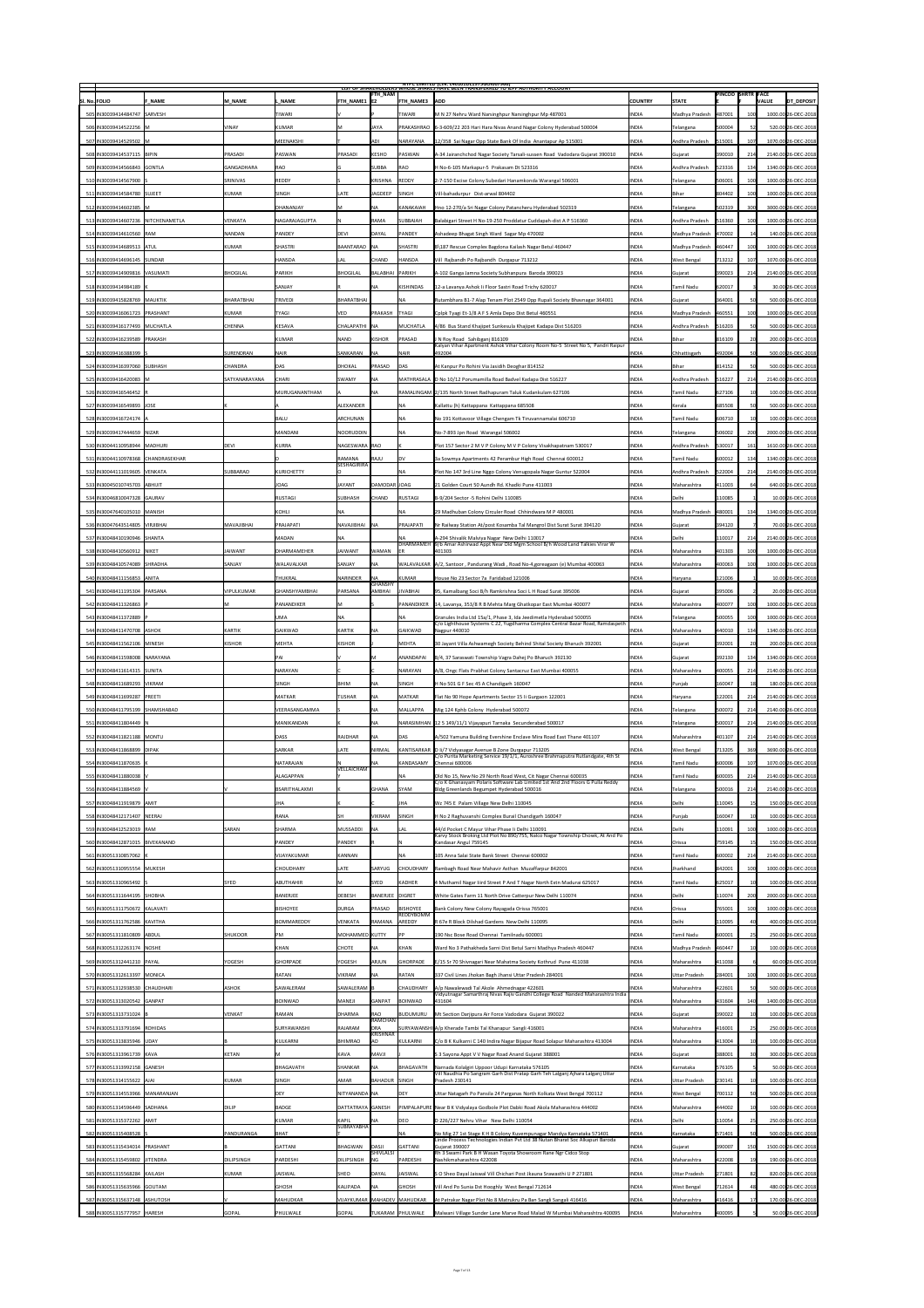|                                                                 |               |                          |                                 |                                     |                           |                           | <b>NIPC LIMITED (CIN: L40101DL1975GOI007966)</b><br>LIST OF SHAREHOLDERS WHOSE SHARES HAVE BEEN TRANSFERRED TO TEPF AUTHORITY ACCOUNT                           |                              |                                     |                          |                  |                                            |
|-----------------------------------------------------------------|---------------|--------------------------|---------------------------------|-------------------------------------|---------------------------|---------------------------|-----------------------------------------------------------------------------------------------------------------------------------------------------------------|------------------------------|-------------------------------------|--------------------------|------------------|--------------------------------------------|
| <b>SI. No. FOLIO</b>                                            | <b>F NAME</b> | <b>M NAME</b>            | . NAME                          | FTH NAME1  E2                       | <b>FTH_NAM</b>            | <b>FTH NAME3</b>          | <b>ADD</b>                                                                                                                                                      | <b>COUNTRY</b>               | <b>STATE</b>                        | <b>PINCOD SHRTR FACE</b> |                  | <b>VALUE</b><br>DT_DEPOSIT                 |
| 589 IN30051315839154 SHYAM                                      |               | SADHU                    | <b>THORAT</b>                   | <b>SADHU</b>                        | KONDIBA                   | <b>THORAT</b>             | M S No 22 1 Kalubai Nagar Chandan Nagar Kharadi Pune Maharashtra 411014                                                                                         | <b>INDIA</b>                 | Maharashtra                         | 411014                   | 11               | 110.00 26-DEC-2018                         |
| 590   IN30051315910786   PATEL                                  |               | KIRITKUMAR               |                                 | BHULABHAI                           |                           | INA.                      | 21 B Geet Nandan Society Govindnagar Dahod Gujarat 389151                                                                                                       | <b>INDIA</b>                 | Gujarat                             | 389151                   |                  | 500.00 26-DEC-2018                         |
| 591 IN30051316044592 DINESH                                     |               |                          | <b>CHANDRA</b>                  | SHANKER                             | <b>LAL</b>                |                           | KHANDELWAL  A 31 Civil Lines Moradabad Q Uttar Pradesh 244001                                                                                                   | <b>INDIA</b>                 | <b>Uttar Pradesh</b>                | 244001                   | 214              | 2140.00 26-DEC-2018                        |
| 592 IN30051316200164 VINOD                                      |               |                          | <b>RAJAK</b>                    | RAMJIT                              | <b>NA</b>                 | RAJAK                     | Vill Po Ramnagar Colliery Barakar Bwn Manager Office Barakar West Bengal 713324<br>Al 5 Sec 5/20/3 Nr Siddhivinayak Temple Sec 5 Airoli Navi Mumbai Maharashtra | <b>INDIA</b>                 | <b>West Bengal</b>                  | 713324                   |                  | 1000.00 26-DEC-2018                        |
| 593 IN30051316219722 VISHNU                                     |               | TUKARAM                  | <b>MAGAR</b>                    | TUKARAM                             | SAVLARAM MAGAR<br>RAMCHAN |                           | 400708<br>C/o Madhu Chaudhary 121 Sunity Sadan Gandhi Nagar West Boring Canal Road                                                                              | <b>INDIA</b>                 | Maharashtra                         | 400708                   | 22               | 220.00 26-DEC-2018                         |
| 594 IN30051316247284 MANOJ                                      |               | <b>VISHWANATH</b>        | MAHARAJ                         | VISHWANATH DRA                      |                           | MAHARAJ                   | Patna Bihar 800001<br>52 Harinath Sen Road Dakshinpara Near Shyamali Math Barasat North 24 Parganas                                                             | <b>INDIA</b>                 | <b>Bihar</b>                        | 800001                   | 33               | 330.00 26-DEC-2018                         |
| 595   IN30051316685003   AUNGSHUMAN                             |               |                          | <b>BOSE</b>                     | <b>DILIP</b>                        | <b>KUMAR</b>              | <b>BOSE</b>               | Kolkata West Bengal 700124<br>Bldg No C 1 Flat No 203 Antariksha Hsg Soc Nr Masulkar Colony Pimpri Pune                                                         | <b>INDIA</b>                 | West Bengal                         | 700124                   |                  | 100.00 26-DEC-2018                         |
| 596 IN30051316889296   IMTIYAZ                                  |               |                          | <b>AKHTAR</b>                   | SAIYEED                             | FARIDEE                   | <b>AKHTAR</b>             | Maharashtra 411018<br>Vill Ward Purunpari Gpitown Kalamishri Ps Salipur Near Lendon Cuttack Orissa                                                              | <b>INDIA</b>                 | Maharashtra                         | 411018                   |                  | 500.00 26-DEC-2018                         |
| 597 IN30051318082090 JNANENDRA                                  |               |                          | <b>SAMAL</b>                    | <b>DHRUBA</b>                       | <b>CHARAN</b>             | SAMAL                     | 754202<br>H No 69 Street No 4 Yadav Colony Ballabgarh Near To Yadav Dairy Faridabad                                                                             | <b>INDIA</b>                 | <b>Orissa</b>                       | 754202                   |                  | 50.00 26-DEC-2018                          |
| 598 IN30051318548065 VIKASH                                     |               |                          | <b>SHARMA</b>                   | <b>SHIV</b>                         | SHANKAR                   | <b>SHARMA</b>             | Haryana 121004                                                                                                                                                  | <b>INDIA</b>                 | Haryana                             | 121004                   |                  | 450.00 26-DEC-2018                         |
| 599 IN30055610025868 RAJIV                                      |               |                          | <b>GUPTA</b>                    | HANUMAN                             | <b>INA</b>                | PRASAD                    | Jaganath Prasad Dwarika Prasad & Co Fateh Ganj Faizabad 224001                                                                                                  | <b>INDIA</b>                 | <b>Uttar Pradesh</b>                | 224001                   | 214              | 2140.00 26-DEC-2018                        |
| 600 IN30055610183168 SURESH                                     |               | KUMAR                    | <b>GARG</b>                     | <b>LATE</b>                         | RAM                       | <b>SWAROOP</b>            | Opposite Agrawal Dharmshala Chopan Sonebhadra 231205                                                                                                            | <b>INDIA</b>                 | <b>Uttar Pradesh</b>                | 231205                   | 150              | 1500.00 26-DEC-2018                        |
| 601 IN30055610346177  AHMAD                                     |               |                          | <b>JAMAL</b>                    | LATE                                | <b>NAIMUR</b>             | <b>RAHMAN</b>             | Satti Masjid Ghazipur 233001                                                                                                                                    | <b>INDIA</b>                 | <b>Uttar Pradesh</b>                | 233001                   |                  | 1000.00 26-DEC-2018                        |
| 602 IN30058910116037 AJAY                                       |               |                          | KUMAR                           | PRABHU<br>SEENIVASAGA               |                           | PODDAR                    | Mohangang Tarapur Munger 813221                                                                                                                                 | <b>INDIA</b>                 | <b>Bihar</b>                        | 813221                   |                  | 5000.00 26-DEC-2018                        |
| 603   IN30059710086554   MAHESH                                 |               | <b>POOVIAH</b>           |                                 |                                     | ΝA                        |                           | No 24 Poovaiya Street Mukkudal 627601                                                                                                                           | <b>INDIA</b>                 | <b>Tamil Nadu</b>                   | 627601                   |                  | 10.00 26-DEC-2018                          |
| 604 IN30059710169807 DR                                         |               |                          | RVENUGOPAL                      |                                     |                           | RAGHAVAN                  | 2/1 Swastik Chambers Crawford Market Tilak Marg Mumbai 400001                                                                                                   | <b>INDIA</b>                 | Maharashtra                         | 400001                   | 214              | 2140.00 26-DEC-2018                        |
| 605 IN30059710170246 VIJAY                                      |               | KUMAR                    | GOENKA                          | <b>NARAYAN</b>                      | PRASAD                    | <b>GOYAL</b>              | 96, Tardeo Road 5th Floor, Mumbai 400034                                                                                                                        | <b>INDIA</b>                 | Maharashtra                         | 400034                   | 300              | 3000.00 26-DEC-2018                        |
| 606 IN30061010572476 KONDAIAH                                   |               |                          |                                 | <b>MADDAIAH</b>                     | <b>INA</b>                |                           | Lecturer 3-3-98 Mukkadi Peta Hindupur 515201                                                                                                                    | <b>INDIA</b>                 | Andhra Pradesh                      | 515201                   |                  | 100.00 26-DEC-2018                         |
| 607   IN30061010636033   SUSHEELA                               |               |                          | RAO                             | <b>LATE</b>                         | <b>SRI</b>                | <b>RSNRAO</b>             | 138 5th Cross Iti Layout J P Nagar 1st Phase Bangalore 560078                                                                                                   | <b>INDIA</b>                 | Karnataka                           | 560078                   | 214              | 2140.00 26-DEC-2018                        |
| 608 IN30061010731565 JJAGANNATHA                                |               |                          |                                 |                                     | <b>NA</b>                 | JAYARAJU                  | No.473, 3rd Cross Basavanapura Road Kr Puram Bangalore 560036                                                                                                   | <b>INDIA</b>                 | Karnataka                           | 560036                   |                  | 500.00 26-DEC-2018                         |
| 609 IN30064410163427 PARVEEN                                    |               | <b>SUSAN</b>             | VIJAYJOBANPUTRA                 | <b>VIJAY</b>                        |                           | INA                       | C32 Woods North Main Road Koregaon Park Pune 411001                                                                                                             | <b>INDIA</b>                 | Maharashtra                         | 411001                   | 134              | 1340.00 26-DEC-2018                        |
| 610   IN30064410165433   DEEKSHA<br>611 IN30064410377599 NAGARE |               | <b>AJAY</b><br>BHARAT    | <b>SAKSENA</b><br><b>SURESH</b> | <b>AJAY</b><br><b>SURESH</b>        | BANDHU<br>PANDIT          | SAKSENA<br>NAGARE         | A-4, Tata Steel Officers Enclave Beta- 1, Greater Noida Noida 201308<br>880 Nagare Wada Gaidhani Lane Saraf Bazar Nashik 422001                                 | <b>INDIA</b><br><b>INDIA</b> | <b>Uttar Pradesh</b><br>Maharashtra | 201308<br>422001         | 214              | 2140.00 26-DEC-2018<br>10.00 26-DEC-2018   |
| 612 IN30065210113217 PATEL                                      |               |                          | GIRISHKUMAR                     | PATEL                               | GIRISHKU<br><b>MAR</b>    |                           | 23/ Hariharanand Society Near Sun Flower School Malav Talav, Jivraj Park<br>Ahmedabad 380051                                                                    | <b>INDIA</b>                 |                                     | 380051                   |                  | 140.00 26-DEC-2018                         |
| 613 IN30065210201803 TUSHAR                                     |               | DEEPAK                   | PARMAR                          | ISHVARBHAI N                        |                           | PARMAR                    | At - Limdi Fali Ta - Dhandhuka Dist - Ahmedabad. 382460                                                                                                         | <b>INDIA</b>                 | Gujarat<br>Gujarat                  | 382460                   |                  | 500.00 26-DEC-2018                         |
| 614 IN30066910080984 VIRUKULLA                                  |               | SURI                     | BABU                            |                                     | <b>MOHAN</b>              | <b>RAO</b>                | Usha Enterprises Pulavarty Vari Street Kakinada 533001                                                                                                          | <b>INDIA</b>                 | Andhra Pradesh                      | 533001                   |                  | 1000.00 26-DEC-2018                        |
| 615 IN30066910109062 M                                          |               | UMAMAHESWAR              | RAO                             |                                     | <b>NA</b>                 | <b>PPA</b>                | BHEEMALINGA Nitin Complex, Shop No-1 Devi Medical And General Stores Opp Vinayak Chowk<br>Anantapur 515001                                                      | <b>INDIA</b>                 | Andhra Pradesh                      | 515001                   |                  | 1000.00 26-DEC-2018                        |
| 616 IN30068510599687 ABHISHEK                                   |               |                          | <b>GUHA</b>                     | RAJAT                               | KUMAR                     | <b>GUHA</b>               | C-59 A Old Dlf Colony Sector-14 Gurgaon 122001                                                                                                                  | <b>INDIA</b>                 | Haryana                             | 122001                   |                  | 50.00 26-DEC-2018                          |
| 617 IN30070810331216 KARAN                                      |               | <b>SINGH</b>             | <b>CHHICHHOLIA</b>              | JAI                                 | <b>CHAND</b>              | <b>RAM</b>                | E - 12, Nagnechi Pawanpuri Bikaner 334001                                                                                                                       | <b>INDIA</b>                 | Rajasthan                           | 334001                   |                  | 200.00 26-DEC-2018                         |
| 618 IN30070810363030 PARVESH                                    |               |                          | KUMAR                           | 5F                                  | <b>SHIV</b>               | CHANDER                   | H No 63/1 Jawahar Nagar Mandi Hp Mandi 175001                                                                                                                   | <b>INDIA</b>                 | Himachal Pradesh 175001             |                          |                  | 500.00 26-DEC-2018                         |
| 619   IN30073210059450   BRAHM                                  |               | <b>JEET</b>              | <b>SINGH</b>                    | SHRI                                | <b>RAM</b>                | <b>YASHSINGH</b>          | Jr 59 Renusagar Colony Renusagar Sonebhadra Up 231218                                                                                                           | <b>INDIA</b>                 | <b>Uttar Pradesh</b>                | 231218                   | 134              | 1340.00 26-DEC-2018                        |
| 620   IN30073210139314   BHAWANA                                |               |                          | <b>GEHLOT</b>                   | OMPRAKASH   NA                      |                           | PARIHAR                   | 22 'c' Bhagat Singh Marg O/s Nagori Gate Jodhpur Jodhpur Rajasthan 342001                                                                                       | <b>INDIA</b>                 | Rajasthan                           | 342001                   | 214              | 2140.00 26-DEC-2018                        |
| 621 IN30074910641092 AMOL                                       |               | <b>SURESH</b>            | MORE                            | <b>SURESH</b>                       | SAMBHAJI   MORE           |                           | $ C/6$ , Ambika Sadan C.h.s.ltd Rambaug Lane No.4, Kalyan West Dist.thane 421301   INDIA                                                                        |                              | Maharashtra                         | 421301                   |                  | 200.00 26-DEC-2018                         |
| 622 IN30075710376625 RAJENDRA                                   |               | KUMAR                    | <b>GUPTA</b>                    | <b>JAGDISH</b>                      | <b>SAHAI</b>              | GUPTA                     | B/457 Awas Vikas Colony Nandanpura P O Sipri Jhansi 284003                                                                                                      | <b>INDIA</b>                 | <b>Uttar Pradesh</b>                | 284003                   |                  | 1000.00 26-DEC-2018                        |
| 623 IN30088814034013 SUNIL                                      |               | KUMAR                    | KEJRIWAL                        |                                     |                           | KEJRIWAL                  | Mansi Khoti Near Holi Cross School Burdhaman Compound Ranchi 834001                                                                                             | <b>INDIA</b>                 | Bihar                               | 834001                   |                  | 1500.00 26-DEC-2018                        |
| 624 IN30088814099354 SHIV                                       |               | KUMAR                    | <b>VERMA</b>                    | VISHWANATH NA                       |                           | <b>VERMA</b>              | Verma Jwelers Bekapur Munger Bihar Munger 811201                                                                                                                | <b>INDIA</b>                 | Bihar                               | 811201                   |                  | 1000.00 26-DEC-2018                        |
| 625 IN30088814103542 BHARAT                                     |               |                          | BHUSAN                          |                                     | RAM                       | <b>LALARORA</b>           | Anupam Vastra Bhandar Main Bazar Jwalapur Haridwar Haridwr 249407                                                                                               | <b>INDIA</b>                 | <b>Uttarakhand</b>                  | 249407                   | 214              | 2140.00 26-DEC-2018                        |
| 626 IN30088814669770 SHRIKANT                                   |               | BINDORAO                 | KULKARNI                        | <b>BINDORAO</b>                     |                           | KULKARNI                  | Shriniwas Co Op Housing Society Ist Floor Room No 8 Opp Suyog Tailor Mahalaxmi<br>Nagar Wadaowali Section Ambernath East 421501                                 | <b>INDIA</b>                 | Maharashtra                         | 421501                   |                  | 1070.00 26-DEC-2018                        |
| 627 IN30088814936429 ANAND                                      |               |                          | <b>VARDHAN</b>                  | NARAYAN                             |                           | DALMIA                    | Dalmia House Barhiya Bazar At Po-barhiya, Dist-lakhisarai 811302                                                                                                | <b>INDIA</b>                 | Bihar                               | 811302                   |                  | 1000.00 26-DEC-2018                        |
| 628 IN 30088814938700 ASHOK                                     |               |                          | <b>VARDHAN</b>                  | NARAYAN                             | PRASAD                    | DALMIA                    | Dalmia House Barhiya Bazar At Po-barhiya, Dist-lakhisarai 811302                                                                                                | <b>INDIA</b>                 | Bihar                               | 811302                   |                  | 1000.00 26-DEC-2018                        |
| 629 IN30088814975052 MR                                         |               |                          |                                 |                                     |                           | <b>NA</b>                 |                                                                                                                                                                 |                              |                                     |                          |                  | 600.00 26-DEC-2018                         |
|                                                                 |               | HARENDRA                 | KUMARGUPTA                      | NA                                  |                           |                           | House No. 250 Harisahay Khidaki Ashik Rol Shamsabad Agra 283125                                                                                                 | <b>INDIA</b>                 | <b>Uttar Pradesh</b>                | 283125                   |                  |                                            |
| 630   IN30092310051927   RAJBALA                                |               |                          | <b>JAIN</b>                     | SHRI                                | <b>VINOD</b>              | KUMARJAIN                 | Railway Road Jain Gali No-2, House No-15/45 Bhagwan Mahavir Marg, Baraut<br>Baghpat (u.p) 250611                                                                | <b>INDIA</b>                 | <b>Uttar Pradesh</b>                | 250611                   | 214              | 2140.00 26-DEC-2018                        |
| 631 IN30094010084680   \                                        |               |                          | <b>SHARMA</b>                   |                                     |                           | SHARMA                    | B-1143 Krishna Vihar Jamnipali Korba 495450                                                                                                                     | <b>INDIA</b>                 | Chhattisgarh                        | 495450                   | 369              | 3690.00 26-DEC-2018                        |
| 632 IN30094010099923 RANU                                       |               |                          | PANDEY                          | <b>SUSANTA</b>                      | KUMAR                     | PANDEY                    | Qr.no.c/62 O.p.m.colony P.o.amlai Paper Mills Shahdol 484117                                                                                                    | <b>INDIA</b>                 | Madhya Pradesh                      | 484117                   |                  | 1000.00 26-DEC-2018                        |
| 633 IN30094010120242 VINEET                                     |               | SHEETAL                  | BANWAR                          |                                     |                           | BANWAR                    | Hig-18 M.p. nagar C.g 495677                                                                                                                                    | <b>INDIA</b>                 | Chhattisgarh                        | 495677                   |                  | 1000.00 26-DEC-2018                        |
| 634 IN30094010191227 VIJAY                                      |               | KUMAR                    | AGRAWAL                         |                                     |                           | <b>AGRAWAL</b>            | Main Road Korba (c.g.) 495678                                                                                                                                   | <b>INDIA</b>                 | Chhattisgarh                        | 495678                   | 134              | 1340.00 26-DEC-2018                        |
| 635 IN30094010193376 KIRAN                                      |               |                          | BALA                            | <b>SHIV</b>                         | <b>KUAMR</b>              | <b>SAXENA</b>             | House No.10/3 Shankar Niwas City Thana Road Hisar 125001                                                                                                        | <b>INDIA</b>                 | Haryana                             | 125001                   | 34               | 340.00 26-DEC-2018                         |
| 636 IN30094010261443 HARDEEP                                    |               |                          | SINGH                           |                                     | NIRAMAL                   | <b>SINGH</b>              | H.no-hl-362 Phase - 9 S.a.s Nagar Mohali (punjab) 160062                                                                                                        | <b>INDIA</b>                 | Punjab                              | 160062                   |                  | 200.00 26-DEC-2018                         |
| 637 IN30096610177604 CHANDRA                                    |               | KUMAR                    | <b>GUPTA</b>                    | BANARSI                             | DAS                       | <b>GUPTA</b>              | 11/110 Sector-3 Rajendra Nagar Sahibabad (Uttar Pradesh) 201005                                                                                                 | <b>INDIA</b>                 | <b>Uttar Pradesh</b>                | 201005                   |                  | 140.00 26-DEC-2018                         |
| 638 IN30096610220164 ASIM                                       |               | KUMAR                    | SEN                             | <b>SAILESH</b>                      | CHANDRA SEN               |                           | Vill- Kanska Post- Panagarh Bazar Distt- Burdwan West Bengal 713148                                                                                             | <b>INDIA</b>                 | <b>West Bengal</b>                  | 713148                   | 12               | 120.00 26-DEC-2018                         |
| 639 IN30097410087787 MUKESHKUMAR                                |               | BHAISHANKER              | <b>PANDYA</b>                   | <b>NA</b>                           |                           |                           | Dubgar Street, Khargate, Pranbhai Patual's, Old Building, Mahuva Port, Dist.<br>Bhavnagar. 364290                                                               | <b>INDIA</b>                 | Gujarat                             | 364290                   | ו∪ט⊥             |                                            |
| 640   IN30097410795841   RIBADIA                                |               | MILANBHAI                |                                 |                                     | POPATBHA                  | RIBADIA                   | Chanod Colony, Selvas Road, Aradhna Coplex, Flat No. 30, Kachchiwad, Vapi. 396175   INDIA                                                                       |                              | Gujarat                             | 396175                   |                  | 500.00 26-DEC-2018                         |
| 641   IN30097411093870   TUSHAR                                 |               | <b>GANDUBHAI</b>         | KHUNT                           | <b>GANDUBHAI</b>                    |                           | KHUNT                     | Daleshvar Dairy Farm, C-161, Hudako Qtr, Rajkot. 360003                                                                                                         | <b>INDIA</b>                 | Gujarat                             | 360003                   |                  | 1000.00 26-DEC-2018                        |
| 642 IN30097411278072 HASMUKHKUMAR                               |               |                          | <b>PATEL</b>                    | KANTIBHAI                           |                           | PATEL                     | B/6, Agman Society, Jitodia Road, Chavdapura, Anand. 388001                                                                                                     | <b>INDIA</b>                 | Gujarat                             | 388001                   |                  | 1000.00 26-DEC-2018<br>80.00 26-DEC-2018   |
| 643 IN30097411292548 KALPESHKUMAR                               |               |                          | KALASARIYA                      | RASIKBHAI                           | <b>NA</b><br>KHATANM      | KALASARIYA                | Vavera Road, Nr. Tatvajayot, Rajula. 365560                                                                                                                     | <b>INDIA</b>                 | Gujarat                             | 365560                   |                  | 250.00 26-DEC-2018                         |
| 644 IN30098210688344 SHANKARLAL                                 |               | MIRCHIMAL                | <b>AYALANI</b>                  | MIRCHIMAL   AL                      |                           | <b>AYALANI</b>            | Prabhamill Society, Nr-jjis Bangla, Viramgam Dist-ahmedabad 382150                                                                                              | <b>INDIA</b>                 | Gujarat                             | 382150                   |                  | 250.00 26-DEC-2018                         |
| 645 IN30099910081873 OM                                         |               | PRAKASH                  | MISHRA                          | <b>DINA</b><br><b>SATYANARAY</b>    | <b>NATH</b>               | MISHRA                    | Om Prakash Mishra Zonal Office C.b.i. Bhagwanpur Muzaffarpur 842001                                                                                             | <b>INDIA</b>                 | Jharkhand                           | 842001                   |                  | 1000.00 26-DEC-2018                        |
| 646   IN30102220164240   CHAKRADHARA                            |               | REDDY                    | <b>TETALI</b>                   | <b>ANA</b>                          | <b>NA</b>                 | REDDY                     | Manager Andhra Bank Guntur Medical College Branch Guntur 522007<br>D No 64 7 16 1 Ramnagar Sriharipuram Opp Yarada Park Malkapuram                              | <b>INDIA</b>                 | Andhra Pradesh                      | 522007                   |                  | 1000.00 26-DEC-2018                        |
| 647 IN30102220238232 N                                          |               |                          | <b>SEBASTIAN</b>                | <b>JOSEPH</b><br>RIKHABCHAN         | <b>INA</b>                | <b>CHANDY</b>             | Visakhapatnam 530011                                                                                                                                            | <b>INDIA</b>                 | Andhra Pradesh                      | 530011                   | 105              | 1050.00 26-DEC-2018                        |
| 648 IN30102220275910 R                                          |               | PRAKASH                  | <b>CHANDGANDHI</b>              |                                     | <b>NA</b>                 | GANDHI                    | 7 2 363 Pot Market Secunderabad A P 500003                                                                                                                      | <b>INDIA</b>                 | Telangana                           | 500003                   | 100              | 1000.00 26-DEC-2018                        |
| 649 IN30102220275928 M                                          |               | <b>MAHAVEER</b>          | <b>GANDHI</b>                   | <b>MOHANLAL</b>                     | <b>NA</b>                 | GANDHI<br>RAMACHANDR      | 7 2 363 Pot Market Secunderabad A P 500003                                                                                                                      | <b>INDIA</b>                 | Telangana                           | 500003                   |                  | 1000.00 26-DEC-2018                        |
| 650 IN30102220375958 M                                          |               |                          | HANUMAYAMMA                     |                                     |                           | <b>ARAO</b>               | G 3 Maruti Pearls Kunchana Palli Tadepalli Guntur Dist 522501                                                                                                   | <b>INDIA</b>                 | Andhra Pradesh                      | 522501                   | 214              | 2140.00 26-DEC-2018                        |
| 651 IN30102220486888   VELURI                                   |               | <b>VENKATA</b>           | <b>SUBRAHMANYAM</b>             | <b>VENKATA</b><br><b>SIVANARAYA</b> | <b>RAMA</b>               | <b>SUBBARAO</b>           | Andhra Bank Tiruchanoor Road Tirupati 517502<br>7/578 Godugupet Opp Venkateswara Swamy Temple Machilipatnam Krishna(dt)                                         | <b>INDIA</b>                 | Andhra Pradesh                      | 517502                   |                  | 2800.00 26-DEC-2018                        |
| 652 IN30102220543126 KOUNDUR                                    |               | <b>VENKATA</b>           | <b>SUBBARAO</b>                 | <b>NA</b>                           |                           |                           | Ap 521001                                                                                                                                                       | <b>INDIA</b>                 | Andhra Pradesh                      | 521001                   |                  | 1000.00 26-DEC-2018                        |
| 653 IN30102220677592 G                                          |               |                          | <b>SATYANARAYANA</b>            |                                     |                           | DASTAGIRI<br>RAJTHULASIRA | H No 81/291 D Ramakrishna Nagar Kurnool 518001                                                                                                                  | <b>INDIA</b>                 | Andhra Pradesh                      | 518001                   | 134              | 1340.00 26-DEC-2018                        |
| 654 IN30102220772106 KAMOJWALA                                  |               |                          | <b>SREELATHA</b>                | KARANAM                             | GOVINDA MAN               |                           | Q No Nc 65 8 Inc Colony(po) Godavarikhani(vil) Karimnagar(dt) 505211                                                                                            | <b>INDIA</b>                 | Telangana                           | 505211                   |                  | 1070.00 26-DEC-2018                        |
| 655 IN30102220955685 POTHURI                                    |               | <b>PRABHAKAR</b>         | NAIDU                           | <b>POTHURI</b>                      | NARAYANA REDDY            | YALAMANCHIL               | Devalapalle Village And Post Kalakada Mandal Chittoor Dist 517236                                                                                               | <b>INDIA</b>                 | Andhra Pradesh                      | 517236                   | 214              | 2140.00 26-DEC-2018                        |
| 656 IN30102220992102 RANI                                       |               | KALPANA                  | YALAMANCHILI                    | <b>BABU</b>                         | <b>NA</b>                 |                           | Flt No 201 Naimisam Apts Plot No 22 Sri Nagar Colony Hyderabad 500073<br>C/o Amarshi Khimji Opp Nawanagar High School Near Jayshree Talkies Jamnagar            | <b>INDIA</b>                 | Telangana                           | 500073                   | 214              | 2140.00 26-DEC-2018                        |
| 657 IN30103910552533 JAYPRAKASH                                 |               | <b>PREMJIBHAI</b>        | <b>VICHHI</b>                   | <b>NA</b>                           |                           |                           | 361001                                                                                                                                                          | <b>INDIA</b>                 | Gujarat                             | 361001                   |                  | 140.00 26-DEC-2018                         |
| 658   IN30105510169518   MOJEEHULLAH                            |               |                          |                                 | LATE                                | <b>ALI</b>                | <b>HASAN</b>              | 83 A Maqbara Golaganj Lucknow 226018                                                                                                                            | <b>INDIA</b>                 | <b>Uttar Pradesh</b>                | 226018                   |                  | 50.00 26-DEC-2018                          |
| 659 IN30105510194752 NAVIN                                      |               | <b>CHANDRA</b>           | <b>JOSHI</b>                    | <b>LATE</b>                         |                           | <b>DJOSHI</b>             | Mig - 83, Bhel Colony Avas Vikas Rudrapur Dist. U. S. Nagar 263153                                                                                              | <b>INDIA</b>                 | Uttarakhand                         | 263153                   | 334 <sub>1</sub> | 3340.00 26-DEC-2018                        |
| 660   IN30105510309074   PAWAN                                  |               | KUMAR                    | <b>SHARMA</b>                   | <b>HARI</b>                         | SHANKAR SHARMA            |                           | Railway Colony Station Lakheri 323603                                                                                                                           | <b>INDIA</b>                 | Rajasthan                           | 323603                   |                  | 1000.00 26-DEC-2018                        |
| 661 IN30105510512087 ANOOP                                      |               |                          | <b>SINGH</b>                    | <b>JAIMAL</b>                       | <b>NA</b>                 | <b>SINGH</b>              | 493 New Jawahar Nagar Jalandhar 144001                                                                                                                          | <b>INDIA</b>                 | Punjab                              | 144001                   |                  | 1000.00 26-DEC-2018                        |
| 662   IN30105510592297   KAMLESH                                |               |                          | KOTHARI                         | <b>UDAI</b>                         | LAL                       | KOTHARI                   | 18 Heera Bagh Colony University Road Udaipur (raj) 313001                                                                                                       | <b>INDIA</b>                 | Rajasthan                           | 313001                   |                  | 10.00 26-DEC-2018                          |
| 663 IN30105510626766 NAVEEN                                     |               |                          | <b>ARYA</b>                     | BRIJ                                | MOHAN                     | <b>ARYA</b>               | Bari Mohalla Shahpura Bhilwara 311001                                                                                                                           | <b>INDIA</b>                 | Rajasthan                           | 311001                   |                  | 500.00 26-DEC-2018                         |
| 664 IN30105510795046 PRATIBHA<br>665 IN30106310027770 K         |               | $\sf M\sf D$             | <b>JAIN</b><br>ANSARULLAH       | <b>UTTAM</b><br> M                  | <b>CHAND</b>              | JAIN<br><b>KUDDUS</b>     | Mohalla-kashi Nagar Lakhimpur Kheri 262701                                                                                                                      | <b>INDIA</b><br><b>INDIA</b> | Uttar Pradesh                       | 262701                   |                  | 1000.00 26-DEC-2018<br>1070.00 26-DEC-2018 |
| 666 IN30108013164064 G                                          |               |                          | <b>RAJAM</b>                    | <b>NA</b>                           |                           |                           | House No -3190 Sector 21-d Chandigarh 160022<br>Ployno.9 Janaki Puram Near Malaikoil Tiruverumbur Tiruchirapalli 620013                                         | <b>INDIA</b>                 | Punjab<br><b>Tamil Nadu</b>         | 160022<br> 620013        |                  | 140.00 26-DEC-2018                         |
| 667 IN30108022174586 C                                          |               |                          | <b>DURAIRAJ</b>                 |                                     |                           |                           | CHOCKALINGA   No 415 T H Road Back Side lind Floor Flat No 3 Old Washermenpet Chennai<br>600021                                                                 | <b>INDIA</b>                 | Tamil Nadu                          | 600021                   | 100              | 1000.00 26-DEC-2018                        |
| 668 IN30108022444897 N                                          |               | $\overline{\mathsf{MU}}$ | <b>MOORTHY</b>                  |                                     |                           |                           | MUNIRAJULU   No 81 New No 106 Ramasamy Street Ist Floor Mannady Chennai 600001                                                                                  | <b>INDIA</b>                 | Tamil Nadu                          | 600001                   | 214              | 2140.00 26-DEC-2018                        |
| 669 IN30108022618496  K                                         |               |                          | <b>SUDHA</b>                    |                                     | <b>NA</b>                 | <b>KANNAN</b>             | Old No 6 New No 11/2 Kamalathoppu Street North Veli Street Madurai 625001                                                                                       | <b>INDIA</b>                 | Tamil Nadu                          | 625001                   |                  | 100.00 26-DEC-2018                         |
| 670 IN30108022739940 S                                          |               |                          | <b>RAMAMURTHY</b>               | SUBRAMANIA<br>M                     |                           | NA                        | Old No 6/49a New No 4/58 Thappalampuliur Thappalampuliur Tiruvarur 610106                                                                                       | <b>INDIA</b>                 | <b>Tamil Nadu</b>                   | 610106                   |                  | 30.00 26-DEC-2018                          |
| 671 IN30112715623709 NIRMALA                                    |               |                          |                                 | <b>NA</b>                           |                           | INA.                      | Above Old L.i.c Building 2/625 Padam Ki Pulia Saray Nasralla Khurja Khurja 203131                                                                               | <b>INDIA</b>                 | <b>Uttar Pradesh</b>                | 203131                   | 250              | 2500.00 26-DEC-2018                        |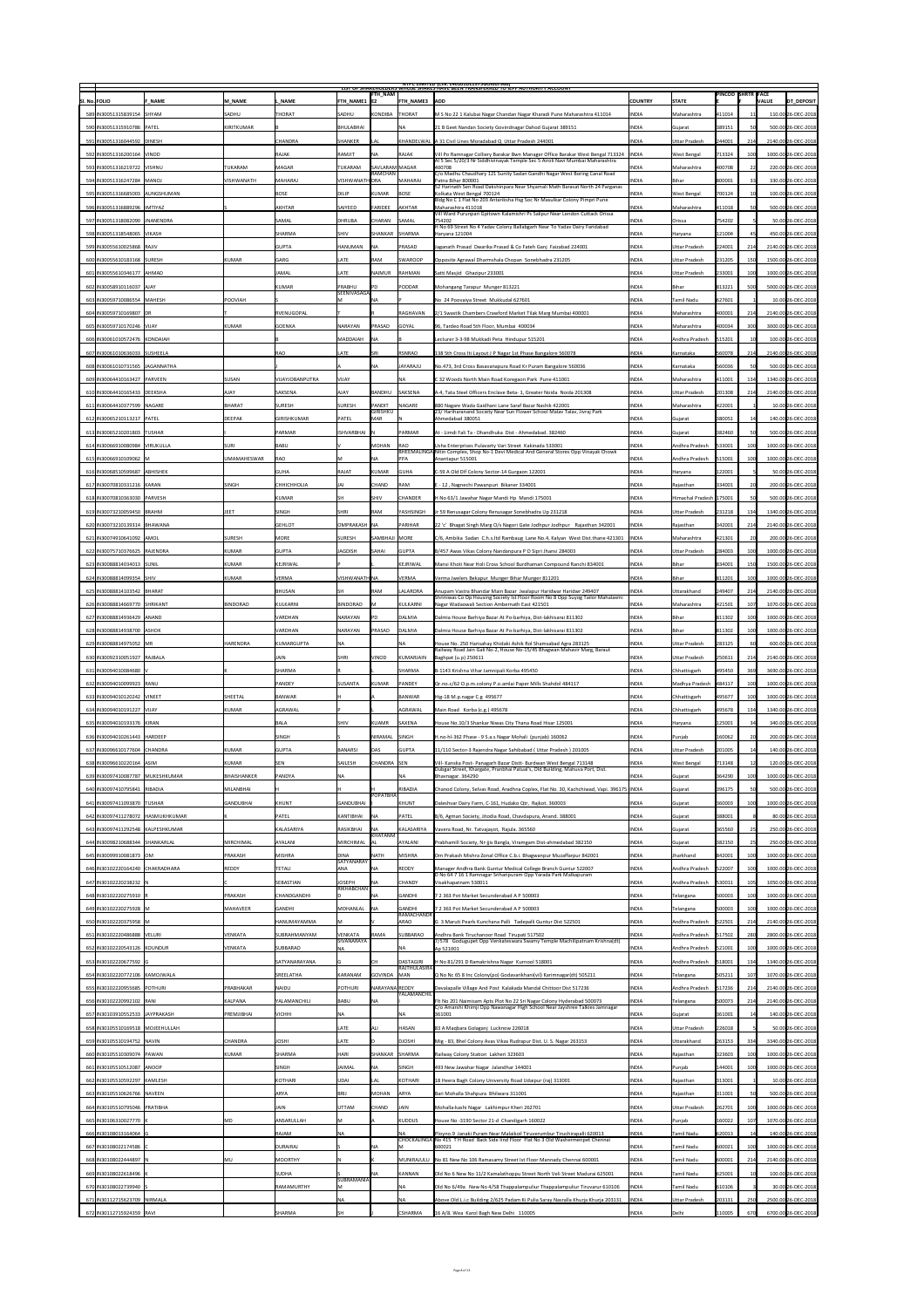|                                                             |               |                     |                     |                                 |                                  |                              | <b>NIPC LIMITED (CIN: L4U1U1DL1975GOIUU7966)</b><br>LIST OF SHAKEHOLDERS WHOSE SHAKES HAVE BEEN TRANSFERRED TO TEPF AUTHORITY ACCOUNT                                          |                              |                                              | <b>PINCOD SHRTR FACE</b> |                 |                                            |
|-------------------------------------------------------------|---------------|---------------------|---------------------|---------------------------------|----------------------------------|------------------------------|--------------------------------------------------------------------------------------------------------------------------------------------------------------------------------|------------------------------|----------------------------------------------|--------------------------|-----------------|--------------------------------------------|
| SI. No. FOLIO                                               | <b>F NAME</b> | M NAME              | <b>NAME</b>         | <b>FTH NAME1 E2</b>             | <b>FTH NAM</b>                   | <b>FTH NAME3</b>             | <b>ADD</b>                                                                                                                                                                     | <b>COUNTRY</b>               | <b>STATE</b>                                 |                          |                 | <b>DT_DEPOSIT</b><br><b>VALUE</b>          |
| 673 IN30112715955879 RAM                                    |               | ANUJ                | <b>THAKUR</b>       | <b>NA</b>                       |                                  |                              | Oriental Bank Of Commerce Lahurabir Varanasi Varanasi 221002                                                                                                                   | <b>INDIA</b>                 | <b>Uttar Pradesh</b>                         | 221002                   |                 | 1000.00 26-DEC-2018                        |
| 674   IN30112715996794   KUMAR                              |               |                     | <b>ABHISHEK</b>     | <b>AJOY</b>                     | KUMAR                            | <b>AGARWAL</b>               | Konark Cinema Munger Bihar 811201<br>COMd. Sayedul Islam Vill Gopinath Pur Po Ghonza Distt 24 Pargana (n) West                                                                 | <b>INDIA</b>                 | <b>Bihar</b>                                 | 811201                   |                 | 1000.00 26-DEC-2018                        |
| 675 IN30112716228565 MD                                     |               | ALI                 | MUSAISLAM           | MD                              | SAYEDUL                          | <b>ISLAM</b>                 | <b>Bengal 743249</b>                                                                                                                                                           | <b>INDIA</b>                 | West Bengal                                  | 743249                   | 260             | 2600.00 26-DEC-2018                        |
| 676 IN30112716233968 RABINDRA                               |               | <b>NATH</b>         | <b>PANDEY</b>       | <b>CHANDRIKA</b>                | <b>INA</b>                       | <b>PANDEY</b>                | B 14 2 Ongc Colony Ankleshwar Distt Bharuch 393010                                                                                                                             | <b>INDIA</b>                 | Gujarat                                      | 393010                   | 214             | 2140.00 26-DEC-2018                        |
| 677 IN30112716266328 DHANANJAY                              |               | KUMAR               | <b>SINHA</b>        | <b>SRI</b>                      | <b>UMESH</b>                     |                              | PRASADSINHA   C/o Sri U.p. Sinha Awadhpuri Near St. Karen's School Danapur Cant Patna 801503<br>Flat No 216 Jai Hind Apartments lind Floor Sector 23 Plot No 77 Jui Nagar Navi | <b>INDIA</b>                 | <b>Bihar</b>                                 | 801503                   | TOOI            | 1000.00 26-DEC-2018                        |
| 678 IN30112716394904 UTTAM                                  |               |                     | <b>AUT</b>          | <b>VASANT</b>                   |                                  | <b>AUTI</b>                  | Mumbai 400705                                                                                                                                                                  | <b>INDIA</b>                 | Maharashtra                                  | 400705                   |                 | 100.00 26-DEC-2018                         |
| 679 IN30112716501583 PRITAM                                 |               |                     | SINGH               | <b>NAZAR</b>                    | <b>NA</b>                        | <b>SINGH</b>                 | Village Bhandal Dona P.o. Sidhwan Dona Distt Kapurthala Punjab 144625                                                                                                          | <b>INDIA</b>                 | Punjab                                       | 144625                   | 88              | 880.00 26-DEC-2018                         |
| 680 IN30112716635784 PAUL                                   |               |                     | <b>SINGH</b>        |                                 | <b>KARTAR</b><br><b>BISHNUDE</b> | <b>SINGH</b>                 | Adarash Nagar Ferozpur Road Zira, Distt. Moga 142047                                                                                                                           | <b>INDIA</b>                 | Punjab                                       | 142047                   |                 | 1000.00 26-DEC-2018                        |
| 681 IN30112716663356 RAM                                    |               | SHARAN              | DAS                 | <b>SRI</b>                      |                                  | DAS                          | Vill Mubarakpur P.o Sankh Dist Begusarai 800000                                                                                                                                | <b>INDIA</b>                 | <b>Bihar</b>                                 | 800000                   | 134             | 1340.00 26-DEC-2018                        |
| 682 IN30112716748223 LAXMI                                  |               |                     | SHANKER             | LATE                            | <b>SRI</b>                       | <b>SADHAI</b>                | 293/296 Old Haiderganj Lucknow 100000                                                                                                                                          | <b>INDIA</b>                 | <b>Uttar Pradesh</b>                         |                          |                 | 1070.00 26-DEC-2018                        |
| 683 IN30112716812977 ASHOK                                  |               | KUMAR               | <b>SINGH</b>        | BALDEO                          | PRASAD                           | <b>SINGH</b>                 | Sector 4f, Qr No 1039 Bokaro Steel City 827004                                                                                                                                 | <b>INDIA</b>                 | Jharkhand                                    | 827004                   |                 | 1000.00 26-DEC-2018                        |
| 684 IN30112716856574 DATTAR                                 |               | SINGH               | SHEKHAWAT           | KHINV                           | SINGH                            |                              | SHEKHAWAT   Z.s(a) 73 B.j.s Colony R.t.o Office Jodhpur Rajasthan 342010                                                                                                       | <b>INDIA</b>                 | Rajasthan                                    | 342010                   |                 | 1000.00 26-DEC-2018                        |
| 685 IN30112716919908 OM                                     |               | PRAKASH             | SACHDEV             | <b>TAKAN</b>                    | LAL                              | SACHDEV                      | Block 4 Q No 35/22 Govind Nagar Kanpur 208006                                                                                                                                  | <b>INDIA</b>                 | <b>Uttar Pradesh</b>                         | 208006                   |                 | 140.00 26-DEC-2018                         |
| 686 IN30112716960879 SHAILESH                               |               |                     | <b>JAIN</b>         |                                 |                                  | JAIN<br>ASHARAMBAN           | Gudakhu Line Panchsheel Bhawan Rajnandgaon Chhattisgarh 491441                                                                                                                 | <b>INDIA</b>                 | Chhattisgarh                                 | 491441                   | 314             | 3140.00 26-DEC-2018                        |
| 687   IN30114310395862   RAMAVTAR                           |               |                     | BANSAL              |                                 | <b>SHRI</b>                      | SAL                          | F 14 Sucheta Puri G T Toad Govind Puri Modi Nagar Ghaziabad 201201                                                                                                             | <b>INDIA</b>                 | <b>Uttar Pradesh</b>                         | 201201                   | 550             | 5500.00 26-DEC-2018                        |
| 688 IN30114310404737 KAILASH                                |               |                     | <b>SHARMA</b>       | RAMJI                           | DASS                             | <b>SHARMA</b>                | 114 Ram Nagar Opp Narayan Dharm Kanta Nagafgarh Road Nangloi Delhi 110041                                                                                                      | <b>INDIA</b>                 | Delhi                                        | 110041                   | 214             | 2140.00 26-DEC-2018                        |
| 689 IN30115120456727 LOKESH                                 |               |                     | <b>SHARMA</b>       |                                 |                                  | SHARMA                       | X/418 Subhash Rd G Ngr Delhi 110031                                                                                                                                            | <b>INDIA</b>                 | Delhi                                        | 110031                   |                 | 80.00 26-DEC-2018                          |
| 690   IN30115122471885   DAVINDER                           |               |                     | KAUR                | <b>JAWAHAR</b>                  | <b>NA</b>                        | <b>SINGH</b><br>NARAYANAIYE  | Sr Den East 1128 / V Railway Officers Colony Papti Club Road Bhusawal 425201                                                                                                   | <b>INDIA</b>                 | Maharashtra                                  | 425201                   |                 | 100.00 26-DEC-2018                         |
| 691   IN30115123026598   KYTHARAM                           |               | <b>NARAYANAIYER</b> | RAJALAKSHMI         | <b>KYTHARAM</b>                 |                                  |                              | Narayana Vihar Punkunnam Trichur 680002<br>Gupta Building House Opp Bansilal Petrol Pump 31 A National Highway Gangtok                                                         | <b>INDIA</b>                 | Kerala                                       | 680002                   |                 | 1000.00 26-DEC-2018                        |
| 692 IN30115123509900 RENU                                   |               |                     | <b>GUPTA</b>        | <b>RAM</b>                      | KISHAN                           | <b>GUPTA</b>                 | 737101                                                                                                                                                                         | <b>INDIA</b>                 | West Bengal                                  | 737101                   |                 | 560.00 26-DEC-2018                         |
| 693 IN30118620052685 OMKAR                                  |               |                     | <b>AGARWAL</b>      | RAM                             | SWAROOP GUPTA                    |                              | C/o Vinni Madicos Shastri Market Bareilly 243001                                                                                                                               | <b>INDIA</b>                 | <b>Uttar Pradesh</b>                         | 243001                   | 2721            | 2720.00 26-DEC-2018                        |
| 694 IN30118620127905 KAILASH                                |               | <b>CHANDRA</b>      | <b>RAI</b>          | <b>RAM</b>                      | DATT                             | <b>RAI</b>                   | C/o Rai Genral Store Bagicha Ward Lohaghat Distt - Champawat 262524                                                                                                            | <b>INDIA</b>                 | <b>Uttar Pradesh</b>                         | 262524                   |                 | 500.00 26-DEC-2018                         |
| 695 IN30120910104046 RAKESH                                 |               |                     | <b>SAXENA</b>       | DEEPENDER   NA                  |                                  | <b>SAXENA</b>                | H. No. 10, Kalyanpuram Opp. Singhal Dharamkanta Agra Road Aligarh 202001                                                                                                       | <b>INDIA</b>                 | <b>Uttar Pradesh</b>                         | 202001                   |                 | 1000.00 26-DEC-2018                        |
| 696 IN30120910104819 RAJEEV                                 |               |                     | <b>SINGH</b>        |                                 |                                  | <b>ARYA</b>                  | 781, South Civil Lines Muzaffar Nagar 251001<br>13, Guruprasad Suryanagar Society, Opp. Iti Dairy Road, Palanpur Dist- Banaskantha                                             | <b>INDIA</b>                 | <b>Uttar Pradesh</b>                         | 251001                   |                 | 1070.00 26-DEC-2018                        |
| 697 IN30123310139302 BAROT                                  |               | <b>JANAKRAY</b>     | <b>AMBALAL</b>      | BAROT                           | <b>NA</b>                        | AMBALAL                      | (n.g.) 385001<br>H/o Justice D N Barua Hari Singh & Associates Pub Sarania Rajgarh Link Road 2nd                                                                               | <b>INDIA</b>                 | Gujarat                                      | 385001                   | 214             | 2140.00 26-DEC-2018                        |
| 698 IN30125028145210 ASHA                                   |               | DEVI                | <b>SINGH</b>        | <b>HARI</b>                     | SHANKAR SINGH                    |                              | Bye Lane Guwahati 781003                                                                                                                                                       | <b>INDIA</b>                 | <b>Assam</b>                                 | 781003                   | 134             | 1340.00 26-DEC-2018                        |
| 699 IN30125028189779 SURENDRA                               |               | <b>SINGH</b>        | <b>RAJPUT</b>       | <b>BHURE</b>                    | <b>SINGH</b>                     | <b>RAJPUT</b><br>SHARDAPRASA | Qr No B 24 Ire Colony Po Matikhalo Chatrapur Ganjam Orissa 761045                                                                                                              | <b>INDIA</b>                 | <b>Orissa</b>                                | 761045                   |                 | 1000.00 26-DEC-2018                        |
| 700   IN30125028423809   SACHIDA                            |               | <b>NAND</b>         | <b>SINGH</b>        | <b>LATE</b>                     | <b>SRI</b>                       | <b>DSINGH</b>                | Union Bank Of India At & P O Jainamore Dist Bokaro 829301                                                                                                                      | <b>INDIA</b>                 | Jharkhand                                    | 829301                   |                 | 340.00 26-DEC-2018                         |
| 701   IN30125028545511   GAGAN                              |               | BIHARI              | <b>MOHAPATRA</b>    | <b>NATABAR</b>                  | <b>NA</b>                        |                              | MOHAPATRA   C/o Sri Natabar Mohapatra At Patna Sahi Po Talcher Town Dist Angul Orissa 759100   INDIA                                                                           |                              | <b>Orissa</b>                                | 759100                   |                 | 1000.00 26-DEC-2018                        |
| 702   IN30125028675680   CHANDRIMA                          |               |                     | BHATIA              | PANKAJ                          | INA.                             | BHATIA                       | A 2/3 Amli 3 Silvassa Silvasa 396230                                                                                                                                           | <b>INDIA</b>                 | Gujarat                                      | 396230                   | 100             | 1000.00 26-DEC-2018                        |
| 703 IN30125028686305 ORRI                                   |               | <b>APPA</b>         | RAO                 | LATE                            |                                  | PAIDAYYA                     | Ntpc/ttps(f And A Dept) Qr No F 72 Sector 1 At/po Talcher Thermal Angul 759101                                                                                                 | <b>INDIA</b>                 | <b>Orissa</b>                                | 759101                   | 737             | 7370.00 26-DEC-2018                        |
| 704 IN30125028689558 ARUP                                   |               |                     | CHAKRABORTY         | LATE                            |                                  |                              | CHAKRABORTY C O S Chakraborty Sarbaibandha Jorhat 785001<br>Agam Pharmaceuticals S C Goswami Road Sarma Complex Panbazar Guwahati                                              | <b>INDIA</b>                 | Assam                                        | 785001                   |                 | 1000.00 26-DEC-2018                        |
| 705   IN30125028717333   MAHENDRA                           |               | KUMAR               | <b>VERMA</b>        | <b>DURGA</b>                    | <b>DUTTA</b>                     | <b>VERMA</b>                 | 781001<br>Block A/1 Tatar Khan Mosque Housing Complex Deewan Bazar Buxi Bazar, Cuttak                                                                                          | <b>INDIA</b>                 | <b>Assam</b>                                 | 781001                   |                 | 1000.00 26-DEC-2018                        |
| 706 IN30125028902735 MD                                     |               | <b>IHTESHAMUL</b>   | <b>AKHAN</b>        | <b>MOHAMMAD SHER</b>            |                                  | <b>ALIKHAN</b>               | 753001                                                                                                                                                                         | <b>INDIA</b>                 | <b>Orissa</b>                                | 753001                   |                 | 770.00 26-DEC-2018                         |
| 707 IN30127630124439 RAJENDRA                               |               |                     | <b>LODHA</b>        | <b>SHANTI</b>                   | LAL                              | LODHA                        | 65 Maldas Street Udaipur Rajasthan, Udaipur 313001<br>305 Ishwar Appartmets Ambaji Kadwa Plot 2 Krishna Nagar Main Road Infront Of                                             | <b>INDIA</b>                 | <b>Rajasthan</b>                             | 313001                   |                 | 60.00 26-DEC-2018                          |
| 708   IN30127630460459   MEHUL                              |               |                     | SOLANKI             | <b>RAMNIKLAL</b>                |                                  | INA                          | Sankalp Hospita Rajkot 360002                                                                                                                                                  | <b>INDIA</b>                 | Gujarat                                      | 360002                   |                 | 500.00 26-DEC-2018                         |
| 709 IN30131320767930 SHYAM                                  |               | <b>SUNDER</b>       | SHAH                | VASUDEV                         | <b>SHAH</b>                      | <b>SH</b>                    | Sco 2907/08 Basement Sector 22c Chandigarh 160022                                                                                                                              | <b>INDIA</b>                 | Punjab                                       | 160022                   |                 | 500.00 26-DEC-2018                         |
| 710 IN30131320825871 MAHATAB                                |               |                     | <b>HOSSAIN</b>      | MAHAMMAD  ZAKIR                 |                                  | <b>HOSSAIN</b>               | Joypur Pandua Hooghly 712149                                                                                                                                                   | <b>INDIA</b>                 | <b>West Bengal</b>                           | 712149                   |                 | 1000.00 26-DEC-2018                        |
| 711   IN30133018115390   SATISH                             |               | TRIMBAKRAO          | BAPAT               | TRIMBAKRAO   NA                 |                                  | BAPAT                        | 1104 Kalyan Nagar Basmat Road Parbhani 431401                                                                                                                                  | <b>INDIA</b>                 | Maharashtra                                  | 431401                   |                 | 1000.00 26-DEC-2018                        |
| 712 IN30133018188908 YOGENDRASINH                           |               | BHIMSINH            | <b>RAJ</b>          | <b>BHIMSINH</b>                 |                                  | RAJ                          | A 20, Ganesh Kunj Society, Nr, Jay Vishal Society, Dahej By Pass,, Bharuch 392001                                                                                              | <b>INDIA</b>                 | Gujarat                                      | 392001                   |                 | 30.00 26-DEC-2018                          |
| 713 IN30133018303272 BAL                                    |               | MUKUND              | DASAGRAWAL          | <b>RANCHOR</b>                  | DAS                              | <b>AGRAWAL</b>               | C 27/279 A K Maldahia Maldahia Varanasi 221001                                                                                                                                 | <b>INDIA</b>                 | <b>Uttar Pradesh</b>                         | 221001                   | 134             | 1340.00 26-DEC-2018                        |
|                                                             |               |                     |                     |                                 |                                  |                              |                                                                                                                                                                                |                              |                                              |                          |                 |                                            |
| 714 IN30133018432707 JAYA                                   |               |                     | MAHESHWARI          | AVADH                           | BEHARI                           |                              | MAHESHWARI S 34 Ambabari Jaipur 302023                                                                                                                                         | <b>INDIA</b>                 | Rajasthan                                    | 302023                   | 214             | 2140.00 26-DEC-2018                        |
| 715   IN30133018566078   BHOLA                              |               |                     | <b>NATH</b>         | DAVI                            | <b>NA</b>                        | <b>PRASAD</b>                | D 65/228 Lahartara Varanasi 221002                                                                                                                                             | <b>INDIA</b>                 | <b>Uttar Pradesh</b>                         | 221002                   |                 | 340.00 26-DEC-2018                         |
| 716   IN30133018614737   DHANANJAY                          |               |                     | SINGH               | <b>SRI</b>                      | <b>HRIDAY</b>                    | LALSINGH                     | C\o D N Shukla 46/10c/1 Ganesh Nagar Muirabad Allahabad 211002                                                                                                                 | <b>INDIA</b>                 | <b>Uttar Pradesh</b>                         | 211002                   | 100             | 1000.00 26-DEC-2018                        |
| 717 IN30133018684570 MANOJ                                  |               |                     | KUMAR               | <b>LATE</b>                     | <b>OM</b>                        | PRAKASH                      | S/o Late Om Prakash Sadar Bazar Phulwari Sharif (chouraha) Patna 801505                                                                                                        | <b>INDIA</b>                 | Bihar                                        | 801505                   | TOOI            | 1000.00 26-DEC-2018                        |
| 718   IN30133018717101   MANOHAR                            |               | LAL                 | <b>GUPTA</b>        | <b>HARIHAR</b>                  | <b>NA</b>                        | <b>PRASAD</b>                | Sadar Bazar Danapur Cantt Patna (bihar) 801503                                                                                                                                 | <b>INDIA</b>                 | Bihar                                        | 801503                   | 214             | 2140.00 26-DEC-2018                        |
| 719 IN30133018811065 RAMJEE                                 |               |                     | MISHRA              | <b>LATE</b>                     |                                  | NMISHRA                      | Iv 74 Ntpc Township Po Vidyutnagar Ambedkarnagar 224238                                                                                                                        | <b>INDIA</b>                 | <b>Uttar Pradesh</b>                         | 224238                   | 1090            | 10900.00 26-DEC-2018                       |
| 720   IN30133018820814   BANSH                              |               | $ $ PATI            | <b>PRASADTIWARI</b> |                                 |                                  | <b>TIWARI</b>                | Gahilgarh Shahpur Vindhyanagar Sidhi 486885                                                                                                                                    | <b>INDIA</b>                 | Madhya Pradesh                               | 486885                   |                 | 300.00 26-DEC-2018                         |
| 721 IN30133018865023 SUNIL                                  |               |                     | SETH                |                                 | M                                | <b>DSETH</b>                 | Hn 2 C 110 Po Vindhyanagar Sidhi 486885                                                                                                                                        | <b>INDIA</b>                 | Madhya Pradesh                               | 486885                   | 491             | 4910.00 26-DEC-2018                        |
| 722 IN30133018869227 SUMAN                                  |               | <b>PUNDLIK</b>      | PATIL               | <b>PUNDLIK</b>                  |                                  | NA                           | Padmalaya 61/29 Shivnagali Bijali Nagar Chinchwad Pune 411033                                                                                                                  | <b>INDIA</b>                 | Maharashtra                                  | 411033                   |                 | 1070.00 26-DEC-2018                        |
| 723 IN30133018916203 DHARMA                                 |               | RAJ                 | SHARMA              | BIBHUTY                         | IΝΔ                              | RAI                          | Nh 2 C 76 Po Vindhyanagar Sidhi 486885                                                                                                                                         | <b>INDIA</b>                 | Madhya Pradesh   486885                      |                          | 629             | 6290.00 26-DEC-2018                        |
| 724 IN30133018930464 ALEXIUS                                |               |                     | KHALKO              | LATE                            | REMIS                            | <b>KHALKO</b>                | Vill Harsari Pakri Toli Po Nawadih Dist Gumala Jharkhand 835230                                                                                                                | <b>INDIA</b>                 | Bihar                                        | 835230                   |                 | 1000.00 26-DEC-2018                        |
| 725 IN30133018936143 RAJENDRA                               |               | PRASAD              | <b>SINGH</b>        | <b>PARAS</b>                    | <b>NATH</b>                      | <b>SINGH</b>                 | B 25 Shankar Puri Near Bosco Intercollege Kamta Chinhat Lucknow 227105                                                                                                         | <b>INDIA</b>                 | <b>Uttar Pradesh</b>                         | 227105                   | 300             | 3000.00 26-DEC-2018                        |
| 726 IN30133018943822 Y                                      |               |                     | VENKATARAMANARAO    |                                 | NARAYANA RAO                     | PRAKASHSRIV                  | 49 Type 4 Sector I Bhel Township Ranipur Hardwar (ua) 249403                                                                                                                   | <b>INDIA</b>                 | <b>Uttarakhand</b>                           | 249403                   | 300             | 3000.00 26-DEC-2018                        |
| 727 IN30133018947519 POONAM                                 |               |                     | <b>SRIVASTAVA</b>   | SHRI                            | <b>GYAN</b>                      | <b>ASTAVA</b>                | 411/b D L W Varanasi 221004                                                                                                                                                    | <b>INDIA</b>                 | <b>Uttar Pradesh</b>                         | 221004                   | 400             | 4000.00 26-DEC-2018                        |
| 728 IN30133019375683 RAVI                                   |               | <b>ANSIRAM</b>      | <b>ADWANI</b>       | ANSIRAM                         | BHRIGUNA                         | ADWANI                       | C/o Girdhar Cloth Stores Plot No 5 Tanga Chowk Yavatmal 445001                                                                                                                 | <b>INDIA</b>                 | Maharashtra                                  | 445001                   |                 | 500.00 26-DEC-2018                         |
| 729 IN30133019494979 VIDYA                                  |               | <b>SAGAR</b>        | <b>BOSE</b>         | <b>SRI</b>                      | TH                               | <b>RAM</b>                   | Piro West From Dack Bangla Dack Bangla Dist Bhojpur (Bihar) 802207                                                                                                             | <b>INDIA</b>                 | <b>Bihar</b>                                 | 802207                   |                 | 500.00 26-DEC-2018                         |
| 730 IN30133019582893 VACHITRA                               |               | <b>DEVI</b>         | <b>VASHISHT</b>     |                                 |                                  | <b>VASHISHT</b>              | C/o H.s Negi Surya Vihar Gori Kunj Rajgarh Road Solan (hp) 173212                                                                                                              | <b>INDIA</b>                 | Himachal Pradesh   173212                    |                          |                 | 1000.00 26-DEC-2018                        |
| 731 IN30133019947835 RAMA                                   |               | KANT                | <b>MISHRA</b>       | <b>RAM</b>                      | KANT                             | MISHRA                       | $ 28c/4 $ Allahapur Allahabad 211006                                                                                                                                           | <b>INDIA</b>                 | <b>Uttar Pradesh</b>                         | 211006                   | 25              | 250.00 26-DEC-2018                         |
| 732 IN30133019995841 SURINDER                               |               | <b>SINGH</b>        | BEDI                |                                 |                                  | BEDI                         | C 134 lind Floor SFS Flats Sector 19 Rohini New Delhi 110089                                                                                                                   | <b>INDIA</b>                 | Delhi                                        | 110089                   |                 | 1000.00 26-DEC-2018                        |
| 733 IN30133020494572 AKHILESH                               |               | DHARMNATH           | <b>TIWARI</b>       | DHARMNATH DIPNATH               | BHAGUBH                          | <b>TIWARI</b>                | At Post Dindori Taluka Dindori Dist Nashik Dindori 422202                                                                                                                      | <b>INDIA</b>                 | Maharashtra                                  | 422202                   |                 | 10.00 26-DEC-2018                          |
| 734 IN30133020608149   MANVENDRASINH                        |               |                     | <b>ZALA</b>         | PRAVINSINH                      |                                  | <b>ZALA</b>                  | Block No.36 Rushabh Nagar 1 Behind Shrimad Society Morbi Morbi 363642<br>B 21 R B I Ashish Bldg 2nd Cross Lane Lokhandwala Complex Andheri West Mumbai                         | <b>INDIA</b>                 | Gujarat                                      | 363642                   | 281             | 2810.00 26-DEC-2018                        |
| 735 IN30143610568987 VIJAY                                  |               | DEEPCHAND           | BAJAJ               | <b>DEEPCHAND</b>                |                                  | INA.                         | 400053                                                                                                                                                                         | <b>INDIA</b>                 | Maharashtra                                  | 400053                   |                 | 1000.00 26-DEC-2018                        |
| 736 IN30148510477150 SHFFALI                                |               |                     | GARG                | <b>RAJ</b>                      | KUMAR                            | GARG                         | 173, Adarsh Nagar Near Paliwal Std Phalodi, Distt-Jodhpur Rajasthan 342301                                                                                                     | <b>INDIA</b>                 | Rajasthan                                    | 342301                   | 175             | 1750.00 26-DEC-2018                        |
| 737 IN30148510546482 RACHANA                                |               |                     | AGRAWAL             | RAJKUMAR                        | <b>INA</b>                       | AGRAWAL                      | 34/ Manbhawan Nagar Indore (mp) 452001                                                                                                                                         | <b>INDIA</b>                 | Madhya Pradesh                               | 452001                   |                 | 50.00 26-DEC-2018                          |
| 738   IN30150810010357   PADMINI                            |               |                     | KHILWANI            | <b>SHRI</b><br><b>HANMANTHR</b> | <b>INDERLAL</b>                  | KHILWANI                     | Near Veenus Lodge Bihari Chowk Satna 485001                                                                                                                                    | <b>INDIA</b>                 | Madhya Pradesh                               | 485001                   |                 | 1070.00 26-DEC-2018                        |
| 739 IN30154917380173 KISHTA                                 |               | <b>REDDY</b>        | PODDUTURI           | EDDY<br> RAMACHAND              |                                  | INA.                         | Shivalahari Apt Flat No 3b Road No 13 Himayat Nagar Hyderabad 500029                                                                                                           | <b>INDIA</b>                 | Telangana                                    | 500029                   | 214             | 2140.00 26-DEC-2018                        |
| 740 IN30154919362340 R                                      |               |                     | RAJESH              | <b>RAN</b>                      |                                  | <b>NA</b>                    | A 9 Jeevan Vikas Lic Quarters Sardar Vallabhai Road Santacruz West Mumbai 400054  INDIA                                                                                        |                              | Maharashtra                                  | 400054                   |                 | 250.00 26-DEC-2018                         |
| 741   IN30155710028649   CHANDRA                            |               | PRABHA              | TRIPATHI            | <b>NA</b>                       |                                  |                              | C - 07 Bhel Township Industrial Area Jagdishpur Sultanpur 227817                                                                                                               | <b>INDIA</b>                 | <b>Uttar Pradesh</b>                         | 227817                   | 1001            | 1000.00 26-DEC-2018                        |
| 742 IN30155710212339 SHYAM<br>743 IN30155710402485 PRAMOD   |               | BAHADUR             | SINGH               | <b>NA</b>                       |                                  |                              | A-43 Bhel Town Ship Industrial Area Jagdishpur Sultanpur 227817                                                                                                                | <b>INDIA</b>                 | <b>Uttar Pradesh</b>                         | 227817                   |                 | 1000.00 26-DEC-2018                        |
|                                                             |               | KUMAR               | <b>GUPTA</b>        | RAMESHWAR  PRASAD               |                                  | <b>GUPTA</b>                 | 22, Purani Bazar Unnao 209801                                                                                                                                                  | <b>INDIA</b><br><b>INDIA</b> | <b>Uttar Pradesh</b>                         | 209801                   |                 | 2000.00 26-DEC-2018                        |
| 744 IN30155710402493 ALKA<br>745   IN30155710445321   MANTU |               |                     | GUPTA               | <b>ASHOK</b><br><b>NA</b>       | KUMAR                            | <b>GUPTA</b>                 | 95 Purani Bazar Unnao 209801                                                                                                                                                   | <b>INDIA</b>                 | Uttar Pradesh<br><b>Uttar Pradesh</b>        | 209801                   | 134<br>100      | 1340.00 26-DEC-2018<br>1000.00 26-DEC-2018 |
| 746 IN30155720105513 GHYAN                                  |               | <b>PRAKASH</b>      | <b>SHRIVASTAVA</b>  |                                 |                                  | BSHRIVASTAV                  | Police Line Barabanki Vill-devkathia Post-belwa Gazipur 222001<br>411 B, Dlw Varanasi 221004                                                                                   | <b>INDIA</b>                 | <b>Uttar Pradesh</b>                         | 222001                   | 214             |                                            |
|                                                             |               | PRASAD              | <b>VERMA</b>        | LATE<br><b>HARI</b>             | <b>NA</b>                        | DAS                          |                                                                                                                                                                                | <b>INDIA</b>                 |                                              | 221004                   | 134             | 2140.00 26-DEC-2018                        |
| 747 IN30155720198080 RAM<br>748 IN30155720211515 AVANISH    |               |                     | SINGH               | <b>SRI</b>                      | RAMDEV                           | SINGH                        | C/o Union Bank Of India Station Road Banda Banda 210001                                                                                                                        | <b>INDIA</b>                 | <b>Uttar Pradesh</b>                         | 210001                   | 134             | 1340.00 26-DEC-2018<br>1340.00 26-DEC-2018 |
| 749 IN30155720287040 KALADHAR                               |               |                     |                     | <b>SRI</b>                      | KANHAIYA LAL                     |                              | Bhaluhi Badlapur Jaunpur 222125<br>S-1/50 U. P. College Hospital Shevpur V.n.s. Varanasi 221002                                                                                | <b>INDIA</b>                 | <b>Uttar Pradesh</b><br><b>Uttar Pradesh</b> | 222125<br>221002         | 15 <sup>1</sup> | 150.00 26-DEC-2018                         |
| 750   IN30155720420522   INDIRA                             |               |                     | <b>JAIN</b>         | <b>PURUSHOTTA</b>               | <b>NA</b>                        | JAIN                         | Jain Rahat Industry Bus Stand Prithvipur Tikamgarh 472336                                                                                                                      | <b>INDIA</b>                 | Madhya Pradesh                               | 472336                   | 214             | 2140.00 26-DEC-2018                        |
| 751 IN30155720478751 KAMINI                                 |               |                     | <b>SHARMA</b>       | <b>SURESH</b>                   |                                  | CHANDRA SHARMA               | 16 Sari Deen Dayal Parab Dubey Aligarh 202001                                                                                                                                  | <b>INDIA</b>                 | <b>Uttar Pradesh</b>                         | 202001                   | 1001            | 1000.00 26-DEC-2018                        |
| 752 IN30155720480125 ARTI                                   |               |                     | DEVI                | SHATRUGHA                       | KUMAR                            | <b>JAISWAL</b>               | Sadiganj Machhali Shahar Jaunpur 222143                                                                                                                                        | <b>INDIA</b>                 | <b>Uttar Pradesh</b>                         | $ 222143\rangle$         | 489             | 4890.00 26-DEC-2018                        |
| 753 IN30155720595714 TARUN                                  |               |                     | KUMAR               | <b>SHRI</b>                     | <b>ADITYA</b>                    | <b>KUMARGAUTA</b>            | New Tika Ram Colony Naurangbad Aligarh Up 202001                                                                                                                               | <b>INDIA</b>                 | <b>Uttar Pradesh</b>                         | 202001                   | 214             | 2140.00 26-DEC-2018                        |
| 754 IN30155720612080 SHEELA                                 |               | KUMARI              | <b>SRIVASTAVA</b>   | <b>DR</b>                       |                                  |                              | NLSRIVASTAVA C-179/175, Shastri Nagar Betiahata Gorakhpur 273001                                                                                                               | <b>INDIA</b>                 | Uttar Pradesh                                | 273001                   | 376             | 3760.00 26-DEC-2018                        |
| 755 IN30155720665018 SUSHILA                                |               |                     | GAUR                | SHRI                            |                                  | KGAUR                        | Plot No 47/6 Thdc Colony Tihari-vishapit Near Pac Camp Ranipur Haridwar 249407  INDIA                                                                                          |                              | Uttarakhand                                  | 249407                   | 600             | 6000.00 26-DEC-2018                        |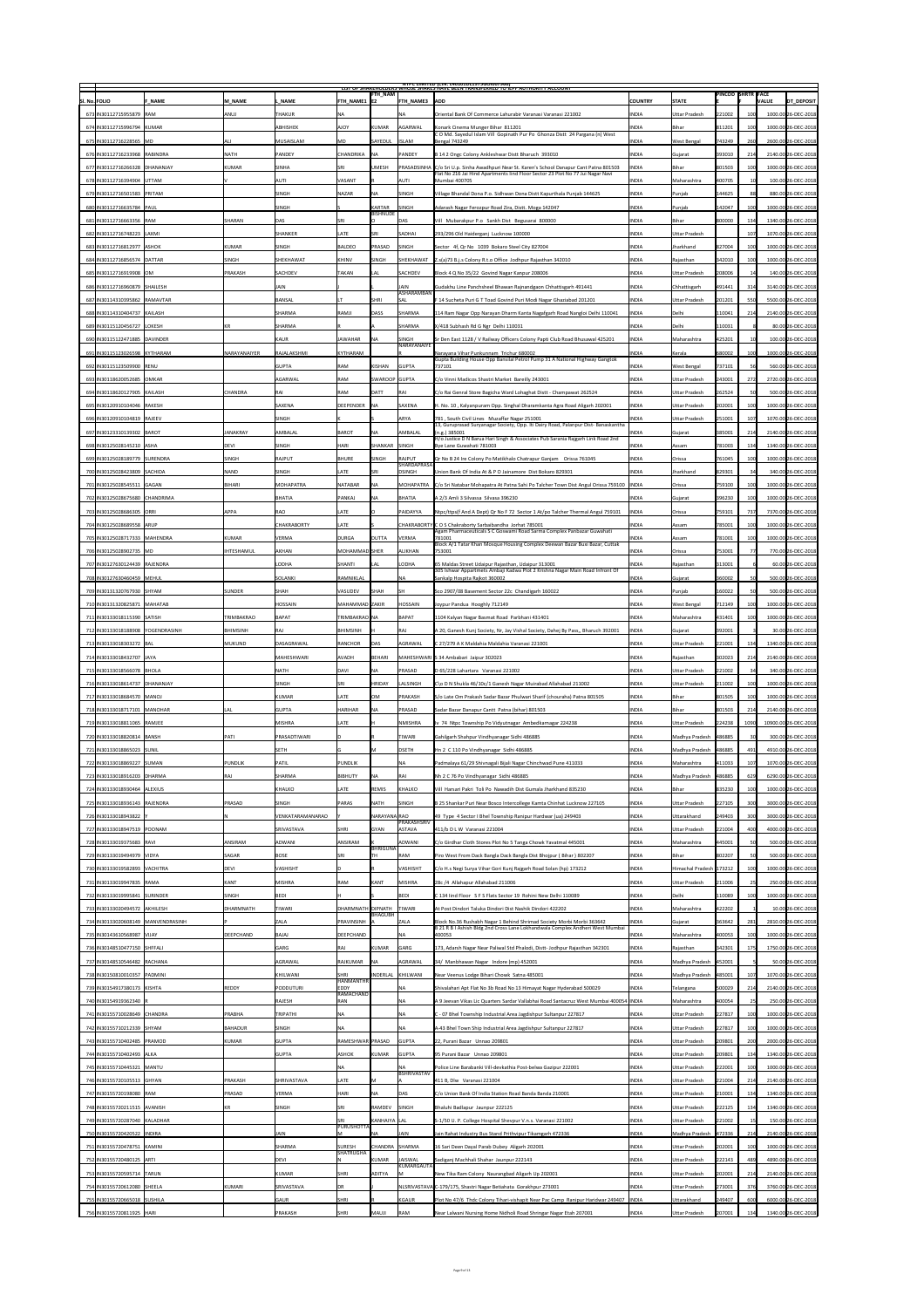|                                                                |                              |                          |                                   |                             |                                             | NIPC LIMITED (CIN: L4U1U1DL1975GUIUU7966)<br>LIST OF SHAKEHOLDERS WHOSE SHAKES HAVE BEEN TRANSFERRED TO TEPF AUTHORITY ACCOUNT          |                              |                                       |                          |            |                                            |
|----------------------------------------------------------------|------------------------------|--------------------------|-----------------------------------|-----------------------------|---------------------------------------------|-----------------------------------------------------------------------------------------------------------------------------------------|------------------------------|---------------------------------------|--------------------------|------------|--------------------------------------------|
| SI. No. FOLIO<br><b>F NAME</b>                                 | <b>M NAME</b>                | . NAME                   | FTH NAME1  E2                     | <b>FTH_NAM</b>              | <b>FTH NAME3</b>                            | <b>ADD</b>                                                                                                                              | <b>COUNTRY</b>               | <b>STATE</b>                          | <b>PINCOD SHRTR FACE</b> |            | <b>DT_DEPOSIT</b><br><b>VALUE</b>          |
| 757 IN30155720821449 PRAVIN                                    | KUMAR                        | JAISWAL                  | <b>SRI</b>                        | VIRENDRA   AL               | KUMARJAISW                                  | C/o Rajpati Filling Station Saidpur Ghazipur 233304                                                                                     | <b>INDIA</b>                 | Uttar Pradesh                         | 233304                   | 134        | 1340.00 26-DEC-2018                        |
| 758 IN30155720829706 ASHOK                                     | KUMAR                        | <b>GUPTA</b>             | <b>SHRI</b>                       | <b>RAMESHW</b><br><b>AR</b> | <b>GUPTA</b>                                | Hno-22, Purani Bazar Unnao 209801                                                                                                       | <b>INDIA</b>                 | <b>Uttar Pradesh</b>                  | 209801                   |            | 1070.00 26-DEC-2018                        |
| 759 IN30155720880156 JEET                                      |                              | <b>LAL</b>               | RAGHU                             | <b>NA</b>                   | <b>NATH</b>                                 | Vill Ismail Ganj Po Ismail Ganj Allahabad 211001                                                                                        | <b>INDIA</b>                 | Uttar Pradesh                         | 211001                   | 214        | 2140.00 26-DEC-2018                        |
| 760 IN30155720927682 D                                         |                              | SINGH                    | <b>LATE</b>                       | PRADUMA <sup>'</sup>        | <b>SINGH</b>                                | House No 28 Banipur Path Kailash Nagar Beltola Guwahati 781028                                                                          | <b>INDIA</b>                 | <b>Assam</b>                          | 781028                   |            | 1000.00 26-DEC-2018                        |
| 761   IN30155720930941   ASHUTOSH                              | KUMAR                        | <b>SRIVASTAVA</b>        | <b>SRI</b>                        |                             | PSRIVASTAVA 222002                          | C/o Gomti Gramin Bank Main Branch 1-b Jagat Complex Jaysees Chairaha Jaunpur                                                            | <b>INDIA</b>                 | Uttar Pradesh                         | 222002                   | 134        | 1340.00 26-DEC-2018                        |
| 762 IN30155720950528 SURESH                                    |                              | KUMAR                    | <b>SHRI</b>                       | KHAN                        | <b>CHANDPAPNEJ</b>                          | H No-90 Vishnu Dham Nwe Madho Nagar Saharanpur 247001                                                                                   | <b>INDIA</b>                 | Uttar Pradesh                         | 247001                   |            | 500.00 26-DEC-2018                         |
| 763 IN30155720957732 MAHESH                                    |                              | <b>CHANDRA</b>           | LATE                              | <b>SRI</b>                  |                                             | HARINARAYAN 90, Badashashi Mandi Allahabad 211003                                                                                       | <b>INDIA</b>                 | <b>Uttar Pradesh</b>                  | 211003                   |            | 200.00 26-DEC-2018                         |
| 764 IN30155721033955 KAMESHWAR                                 |                              | <b>THAKUR</b>            | RISHI                             | NARAYAN                     | <b>THAKUR</b>                               | H No 641/r Kailash Puri Colony Ganga Nagar Gorakhpur 270331                                                                             | <b>INDIA</b>                 | <b>IUttar Pradesh</b>                 | 270331                   | 1001       | 1000.00 26-DEC-2018                        |
| 765 IN30155721047639 VINAY                                     | KUMAR                        | SINGH                    | <b>SHRI</b>                       | RAJ                         |                                             | KUMARSINGH   Iii/68, Ntpc Colony Unchahar Raibarelly 229406                                                                             | <b>INDIA</b>                 | <b>Uttar Pradesh</b>                  | 229406                   | 529        | 5290.00 26-DEC-2018                        |
| 766 IN30155721077850 ANUBHA                                    |                              | KHARE                    | AMOD                              | KUMAR                       | KHARE                                       | $Qr$ . No.- Nc-185 (a/b Type Col.) C.s.e.b. Col. Korba East Korba 495677                                                                | <b>INDIA</b>                 | Chhattisgarh                          | 495677                   | 134        | 1340.00 26-DEC-2018                        |
| 767 IN30155721077876 ALOK                                      | <b>CHANDRA</b>               | <b>GUPTA</b>             |                                   |                             | <b>GUPTA</b>                                | $ Q. No.-c/115$ Htps Colony Korba West 495451                                                                                           | <b>INDIA</b>                 | Chhattisgarh                          | 495451                   |            | 1000.00 26-DEC-2018                        |
| 768   IN30155721085087   BAHADUR                               |                              | <b>RAM</b>               | LATE                              | JAI                         | MANGALSING                                  | C-202 Ntpc Vidyut Nagar G B Nagar 201008                                                                                                | <b>INDIA</b>                 | <b>Uttar Pradesh</b>                  | 201008                   |            | 20.00 26-DEC-2018                          |
| 769 IN30155721086258 ALIM                                      |                              | <b>UDDIN</b>             | <b>LATE</b>                       | <b>IIMAM</b>                | UDDIN                                       | E-88, Gtb Nagar Kareli Scheme Allahabad 211016                                                                                          | <b>INDIA</b>                 | Uttar Pradesh                         | 211016                   |            | 1000.00 26-DEC-2018                        |
| 770   IN30155721090392                                         |                              | TRIPATHY                 | <b>HARIDWAR</b>                   | <b>NA</b>                   | TRIPATHY                                    | C/o State Bank Of India Q No-b-55 Ncl Colony Amlori Project Amlori Dist Singrauli<br>(mp) 495450                                        | <b>INDIA</b>                 | Chhattisgarh                          | 495450                   |            | 1070.00 26-DEC-2018                        |
| 771 IN30155721100885 DILIP                                     | KUMAR                        | MUKHERJEE                | LATE                              |                             |                                             | NMUKHERJEE   B-237, Nh-4 Rihand Nagar Sonebhadra 231223                                                                                 | <b>INDIA</b>                 | <b>Uttar Pradesh</b>                  | 231223                   |            | 1000.00 26-DEC-2018                        |
| 772 IN30155721104337 SAMEER                                    | KUMAR                        | <b>LAL</b>               | CHIMMAN                           | <b>NA</b>                   | LAL                                         | B-715, Block-ii Yamuna Vihar Ntpc Colony, Po-jamnipali Korba 495450                                                                     | <b>INDIA</b>                 | Chhattisgarh                          | 495450                   | 369        | 3690.00 26-DEC-2018                        |
| 773 IN30155721121588 GIRDHARI                                  | <b>LAL</b>                   | <b>WADHWANI</b>          | PARAS                             | RAM                         | <b>WADHWANI</b>                             | Paras Ram Jagdish Bhaira 252, Sindhi Colony Satna 485005                                                                                | <b>INDIA</b>                 | Madhya Pradesh                        | 485005                   | 214        | 2140.00 26-DEC-2018                        |
| 774 IN30155721121650 RAMESH                                    | <b>CHAND</b>                 | <b>SUKHEJA</b>           | LATE                              | SUNDAR                      | DAS                                         | 300, Sidhi Campdra Raghuraj Nagar Satna 485001                                                                                          | <b>INDIA</b>                 | Madhya Pradesh                        | 485001                   | 134        | 1340.00 26-DEC-2018                        |
| 775 IN30155721121668 SUNITA                                    | <b>DEVI</b>                  | <b>SUKHEJA</b>           | RAMESH                            | <b>CHAND</b>                | SUKHEJA                                     | 300, Sindhi Camp Raghurag Nagar Satna 485005                                                                                            | <b>INDIA</b>                 | Madhya Pradesh                        | 485005                   | 134        | 1340.00 26-DEC-2018                        |
| 776 IN30155721121684 SATISH                                    | <b>KUMAR</b>                 | <b>SUKHEJA</b>           | RAMESH                            | <b>CHAND</b>                | <b>SUKHEJA</b>                              | 300, Sindhi Camp Raghuraj Nagar Satna 485001                                                                                            | <b>INDIA</b>                 | Madhya Pradesh                        | 485001                   | 116        | 1160.00 26-DEC-2018                        |
| 777   IN30155721166932   JAGADEESHA                            |                              | KARANTH                  | LATE                              | <b>SEETHARA</b><br>IM.      | KARANTH                                     | II-c-19 Vidyut Vihar Colony Shakti Nagar Sonebhadra 231222                                                                              | <b>INDIA</b>                 | Uttar Pradesh                         | 231222                   | 360        | 3600.00 26-DEC-2018                        |
| 778 IN30155721175072 PRIYANKA                                  |                              | JAIN                     | <b>LALIT</b>                      | KUMAR                       | JAIN                                        | 13/80, Vikas Nagar Lucknow 226022                                                                                                       | <b>INDIA</b>                 | <b>Uttar Pradesh</b>                  | 226022                   | 25         | 250.00 26-DEC-2018                         |
| 779 IN30155721183517 DENDUKURI                                 | PHANI                        | KUMAR                    |                                   |                             | <b>SASTRY</b>                               | C-695, Kaveri Vihar Po-jamnipali Ntpc Korba 495450                                                                                      | <b>INDIA</b>                 | Chhattisgarh                          | 495450                   |            | 1000.00 26-DEC-2018                        |
| 780   IN30155721188762   TULSI                                 | PRASAD                       | YADAV                    | <b>LATE</b>                       | MODAN                       | <b>PRASAD</b>                               | C-03, Nh-3 Ntpc Colony, Rihand Nagar Sonebhadra 231223                                                                                  | <b>INDIA</b>                 | Uttar Pradesh                         | 231223                   |            | 6290.00 26-DEC-2018                        |
| 781   IN30155721203336   MUNESH                                |                              | DEVI                     | <b>SARVA</b>                      | <b>SUKH</b>                 | <b>YADAV</b>                                | Village + Post - Khajoory Akbarpur Saharanpur 247669                                                                                    | <b>INDIA</b>                 | <b>Uttar Pradesh</b>                  | 247669                   |            | 1000.00 26-DEC-2018                        |
| 782 IN30155721210450 NARENDRA                                  | <b>BAHADUR</b>               | SINGH                    | <b>LATE</b>                       | PHOOL                       |                                             | PRASADSINGH  Qtr No. Type-iii-143 Ntpc Colony Vidyut Nagar, Tanda Ambedkar Nagar 224238                                                 | <b>INDIA</b>                 | <b>Uttar Pradesh</b>                  | 224238                   | 369        | 3690.00 26-DEC-2018                        |
| 783 IN30155721210484 RAM                                       | SHAKAL                       | SINGH                    | <b>LATE</b>                       | RAM                         | RAJSINGH                                    | Central Store Ntpc Tanda Vidyut Nagar Ambedkar Nagar 224238                                                                             | <b>INDIA</b>                 | <b>Uttar Pradesh</b>                  | 224238                   | 369        | 3690.00 26-DEC-2018                        |
| 784 IN30155721210734 R                                         |                              | <b>TIWARI</b>            | LATE                              |                             | BTIWARI                                     | Mehaviya Tanda Ambedkar Nagar 224190                                                                                                    | <b>INDIA</b>                 | Uttar Pradesh                         | 224190                   | 214        | 2140.00 26-DEC-2018                        |
| 785 IN30155721211426 RAJNEESH                                  |                              | MISHRA                   | SURENDRA                          | SHANKER                     | MISHRA                                      | Rajneesh Mishra Children Higher Se School Near Rly Stn Azamgarh 276001                                                                  | <b>INDIA</b>                 | Uttar Pradesh                         | 276001                   | 100        | 1000.00 26-DEC-2018                        |
| 786 IN30155721218892 DARSHAN                                   |                              | <b>SINGH</b>             | <b>SHIV</b>                       | <b>NA</b>                   | SINGH                                       | Q No B 557, Block Iv Yamuna Vihar Jamnipali Korba 495450                                                                                | <b>INDIA</b>                 | Chhattisgarh                          | 495450                   | 369        | 3690.00 26-DEC-2018                        |
|                                                                |                              |                          |                                   |                             |                                             |                                                                                                                                         |                              |                                       |                          |            |                                            |
| 787   IN30155721224472   AHINDRA<br>788 IN30155721228408 MADAN | <b>NATH</b><br><b>MURARI</b> | BHADRA<br><b>AGRAWAL</b> | SHRI<br><b>OM</b>                 | <b>NA</b>                   | <b>NBHANDRA</b><br><b>PRAKASH</b>           | Ae-61 Ntpc Colony Unchahar Raebareli 229406<br>Dayaram Nagar Ward No-8 Dibiyapur Auraiya 206244                                         | <b>INDIA</b><br><b>INDIA</b> | Uttar Pradesh<br><b>Uttar Pradesh</b> | 229406<br>206244         | 461<br>214 | 4610.00 26-DEC-2018<br>2140.00 26-DEC-2018 |
|                                                                |                              |                          |                                   |                             |                                             |                                                                                                                                         |                              |                                       |                          |            |                                            |
| 789   IN30155721230655   ASHWARESH                             | KUMAR                        | SINGH                    | SHYAM                             | NARAYAN SINGH               |                                             | C/o Shyam Provision Store Nh-ii-shopping Complex Vindhyanagar Sidhi 486885                                                              | <b>INDIA</b>                 | Madhya Pradesh                        | 486885                   |            | 1070.00 26-DEC-2018                        |
| 790   IN30155721232263   MOHAMMAD                              |                              | <b>AKMAL</b>             | <b>LATE</b>                       | MOHD                        | <b>UMAR</b>                                 | Universal Engineering Corporation Sabri Mills Ambala Road Saharanpur 247001                                                             | <b>INDIA</b>                 | <b>Uttar Pradesh</b>                  | 247001                   |            | 1000.00 26-DEC-2018                        |
| 791 IN30155721234385 B                                         |                              | AGRAWAL                  | LATE                              |                             | NAGRAWAL                                    | 56-bhagat Singh Colony Singrauli Sidhi 486889                                                                                           | <b>INDIA</b>                 | Madhya Pradesh                        | 486889                   | 214        | 2140.00 26-DEC-2018                        |
| 792 IN30155721236178 RAJ                                       | <b>KISHORE</b>               | <b>CHAUDHARY</b>         | LATE                              | KANTU                       | <b>CHAUDHARY</b>                            | Vi-b-77, Vidyut Vihar Colony Shakti Nagar Sonebhadra 231222                                                                             | <b>INDIA</b>                 | <b>Uttar Pradesh</b>                  | 231222                   | 737        | 7370.00 26-DEC-2018                        |
| 793 IN30155721245025 SUKHBIR                                   |                              | SARAN                    | <b>RAM</b>                        | KISHUN                      | DAS                                         | Mohalla-shiamli Najibabad Bijnor 246701                                                                                                 | <b>INDIA</b>                 | Uttar Pradesh                         | 246701                   | 214        | 2140.00 26-DEC-2018                        |
| 794 IN30155721249787 BALESH                                    | SINGH                        | <b>ADHANA</b>            | RANJEET                           | <b>NA</b>                   | <b>SINGH</b>                                | 114-a, Block-b Molar Band Village New Delhi 110044                                                                                      | <b>INDIA</b>                 | Delhi                                 | 110044                   | 87         | 870.00 26-DEC-2018                         |
| 795 IN30155721251721 RAJESH                                    | KUMAR                        | SINGH                    | <b>LAL</b>                        |                             | <b>SINGH</b>                                | Seer Goverdhanpur Near Bhu Lanka Varanasi 221005                                                                                        | <b>INDIA</b>                 | Uttar Pradesh                         | 221005                   | 100        | 1000.00 26-DEC-2018                        |
| 796 IN30155721252570 INDRA                                     | <b>VATI</b>                  | AGRAWAL                  |                                   |                             | AGRAWAL                                     | C/o Ashoka Sales Corporation Darri Road Korba 495677                                                                                    | <b>INDIA</b>                 | Chhattisgarh                          | 495677                   |            | 1000.00 26-DEC-2018                        |
|                                                                |                              |                          |                                   |                             |                                             |                                                                                                                                         |                              |                                       |                          |            |                                            |
| 797 IN30155721271420 RAVI                                      |                              | NEGI                     |                                   |                             | NEGI                                        | Lt Col Ravi Negi Amc Records Po Dilkusha Lucknow 226002                                                                                 | <b>INDIA</b>                 | <b>Uttar Pradesh</b>                  | 226002                   | 161        | 1610.00 26-DEC-2018                        |
| 798   IN30155721272615   RAJESH                                | KUMAR                        | <b>SRIVASTAVA</b>        |                                   |                             | <b>SRIVASTAVA</b>                           | Ai 12, Ansals Suryodya Vihar Shastri Nagar Meerut 250005                                                                                | <b>INDIA</b>                 | <b>Uttar Pradesh</b>                  | 250005                   | 134        | 1340.00 26-DEC-2018                        |
| 799 IN30155721276505 SUJEET                                    |                              | <b>TIWARI</b>            | NARENDRA                          | INA                         | TIWARI                                      | Panna Naka Umari Satna 485002                                                                                                           | <b>INDIA</b>                 | Madhya Pradesh                        | 485002                   |            | 1070.00 26-DEC-2018                        |
| 800   IN30155721276641   LAXMI                                 | <b>DEVI</b>                  | <b>WADHWANI</b>          | GIRDHARI                          | <b>LAL</b>                  | WADHWANI                                    | C/o Maa Sharda Travels 252-sindhi Colony Satna 485005                                                                                   | <b>INDIA</b>                 | Madhya Pradesh                        | 485005                   | 214        | 2140.00 26-DEC-2018                        |
| 801   IN30155721313243   FARZANA                               |                              | SHABNAM                  | MOHD                              | PARVEZ                      | KHAN                                        | Flat No-201 Fi Tower 37, Cantt Road Lucknow 226001                                                                                      | <b>INDIA</b>                 | <b>Uttar Pradesh</b>                  | 226001                   | 150        | 1500.00 26-DEC-2018                        |
| 802 IN30155721314393 PREETI                                    |                              | PANDEY                   | <b>PANKAJ</b>                     | KUMAR                       | PANDEY                                      | J-58, Gyan Sarovar Colony Ramghat Road Aligarh 202001                                                                                   | <b>INDIA</b>                 | <b>Uttar Pradesh</b>                  | 202001                   | 500        | 5000.00 26-DEC-2018                        |
| 803 IN30155721336042 MOHD                                      | PARVEZ                       | KHAN                     | <b>LATE</b>                       | $\mathsf{M}$                | MKHAN                                       | Flat No.-201 F. I. Tower 37, Cantt Road Lucknow 226001                                                                                  | <b>INDIA</b>                 | <b>Uttar Pradesh</b>                  | 226001                   | 120        | 1200.00 26-DEC-2018                        |
| 804 IN30155721424743 AMAR                                      | PREET                        | KAUR                     | PARVENDER NA                      |                             | <b>SINGH</b>                                | C/o M S Industries Sarai Nawab Aligarh 202001                                                                                           | <b>INDIA</b>                 | <b>Uttar Pradesh</b>                  | 202001                   |            | 60.00 26-DEC-2018                          |
| 805 IN30155721589576 M                                         |                              | <b>SHARAN</b>            | MATA                              | PRASAD                      | <b>SRIVASTAVA</b>                           | Sharan Nursing Home, Allahabad Road, Sultanpur 228001                                                                                   | <b>INDIA</b>                 | <b>Uttar Pradesh</b>                  | 228001                   | 100        | 1000.00 26-DEC-2018                        |
| 806   IN30155721654301   AJAI                                  | KUMAR                        | SINGH                    | <b>SHIV</b>                       | <b>NATH</b>                 | <b>SINGH</b>                                | C/o Allahabad Bank Fatehpur 212601<br>C/o Mr Shamim Ahmad Choudry Advocate Moh Kisroul Khwaja Nagari Moradabad                          | <b>INDIA</b>                 | Uttar Pradesh                         | 212601                   | 214        | 2140.00 26-DEC-2018                        |
| 807 IN30155721768054 JAVED                                     |                              | <b>IQBAL</b>             | MAZHARUL                          | $\overline{\mathsf{NA}}$    | <b>HADI</b>                                 | 244001                                                                                                                                  | <b>INDIA</b>                 | Uttar Pradesh                         | 244001                   | ⊥∪∪∣       | 1000.00 26-DEC-2018                        |
| 808   IN30155721871798   BRAJRAJ                               | KISHOR                       | <b>GUPTA</b>             | <b>LATE</b>                       | <b>RAM</b>                  | <b>LALGUPTA</b>                             | Mirzaganj Malihabad Lucknow 227111                                                                                                      | <b>INDIA</b>                 | <b>Uttar Pradesh</b>                  | 227111                   |            | 50.00 26-DEC-2018                          |
| 809   IN30155721897239 SHAMIM                                  | <b>HAIDER</b>                | <b>ZAIDI</b>             | <b>SYED</b>                       | LIYAQAT                     |                                             | HUSAINZAIDI   Mufti Mohalla Green Gate Sadar Jaunpur 222001                                                                             | <b>INDIA</b>                 | <b>Uttar Pradesh</b>                  | 222001                   | 121        | 1210.00 26-DEC-2018                        |
| 810   IN30155721919341   DEVENDRA                              |                              | KUMAR                    | DURGA                             | <b>DUTTA</b>                | BHARDWAJ                                    | D-25 Sun City Extension Royal Flat Pilibhit By Pass Road Bareilly 243001                                                                | <b>INDIA</b>                 | <b>Uttar Pradesh</b>                  | 243001                   |            | 500.00 26-DEC-2018                         |
| 811 IN30155721949733 ASHOK                                     |                              | KUMAR                    | BHAGIRATH                         | $\overline{\mathsf{NA}}$    | SINGH                                       | House No 40 Milap Nagar Goal Bhatta Roorkee 247667                                                                                      | <b>INDIA</b>                 | <b>Uttar Pradesh</b>                  | 247667                   | 33         | 330.00 26-DEC-2018                         |
| 812 IN30155721952399 MOHAMMAD                                  | SHAMIM                       | SIDDIQUI                 | <b>ABDUL</b><br><b>BINDHYACHA</b> | <b>NA</b>                   | <b>GAFOOR</b>                               | Abubakar Nagar Deoria 274001                                                                                                            | <b>INDIA</b>                 | <b>Uttar Pradesh</b>                  | 274001                   |            | 500.00 26-DEC-2018                         |
| 813 IN30155721984800 RAM                                       | <b>JEE</b>                   | PRASADGUPTA              |                                   | PRASAD                      | <b>GUPTA</b>                                | S/o Shri Bindhyachal Pd Gupta Kotawa Narayan Pur Ballia 277501                                                                          | <b>INDIA</b>                 | <b>Uttar Pradesh</b>                  | 277501                   |            | 20.00 26-DEC-2018                          |
| 814 IN30155721985296 BEENA                                     |                              | MISHRA                   | MANOJ                             | KUMAR                       | MISHRA                                      | J12/15-r-2 Baulia Bagh Varanasi 221001                                                                                                  | <b>INDIA</b>                 | Uttar Pradesh                         | 221001                   |            | 450.00 26-DEC-2018                         |
| 815   IN30155721990531   DHANWANTI                             |                              | DEVI                     | RAJ                               | KUMAR                       | <b>SINGH</b>                                | Vill - Anantpur Post - Jalalpur Mirzapur 231501                                                                                         | <b>INDIA</b>                 | Uttar Pradesh                         | 231501                   | 400        | 4000.00 26-DEC-2018                        |
| 816   IN30155722008365   RANJANA                               |                              | <b>DUBEY</b>             | <b>HARI</b>                       | NARAYAN PANDEY              |                                             | Shitla Ward Nera Pooja Atta Chakki Ambikapur 497001                                                                                     | <b>INDIA</b>                 | Chhattisgarh                          | 497001                   | 25         | 250.00 26-DEC-2018                         |
| 817 IN30155722021416 CHANDANA                                  |                              | <b>MAITY</b>             | PUNIL                             | BIHARI                      | DAAS                                        | - 799 Hil Colony Renukoot Sonebhadra 231217                                                                                             | <b>INDIA</b>                 | Uttar Pradesh                         | 231217                   | 35         | 350.00 26-DEC-2018                         |
| 818   IN30155722059478   MINNI                                 |                              | DEVI                     | <b>MOTI</b>                       | <b>LAL</b>                  | <b>PRASAD</b>                               | Golaghat Buxar 802101                                                                                                                   | <b>INDIA</b>                 | <b>Bihar</b>                          | 802101                   |            | 10.00 26-DEC-2018                          |
| 819   IN30155722192280   ABHINAV                               |                              | <b>SAHU</b>              | <b>SHIV</b>                       | SHANKER SAHU                |                                             | 960, Near Mission Hospital Collector Ganj Fatehpur 212601                                                                               | <b>INDIA</b>                 | <b>Uttar Pradesh</b>                  | 212601                   |            | 380.00 26-DEC-2018                         |
| 820   IN30155722216715   SUDIP                                 |                              | <b>RAHA</b>              | <b>SAMAR</b>                      | KUMAR                       | <b>RAHA</b>                                 | Vill- Prafulla Nagar Po- N24, Pgs Teh- N24 Pgs West Bangal Haldwani 743268                                                              | <b>INDIA</b>                 | <b>West Bengal</b>                    | 743268                   |            | 270.00 26-DEC-2018                         |
| 821 IN30156510028600 MANOJ                                     |                              | KUMAR                    |                                   |                             | KBEHL                                       | J 2/11 Krishan Nagar Delhi Delhi 110051                                                                                                 | <b>INDIA</b>                 | Delhi                                 | 110051                   |            | 1000.00 26-DEC-2018                        |
| 822 IN30159010068266 RESHU                                     |                              | <b>JAIN</b>              | TARASPAL                          | <b>INA</b>                  | <b>JAIN</b><br>RAMANGOUD BASANGO GOLAPPANAG | 119 East Abupura Muzaffar Nagar Uttar Pradesh 251002                                                                                    | <b>INDIA</b>                 | <b>Uttar Pradesh</b>                  | 251002                   |            | 350.00 26-DEC-2018                         |
| 823 IN30160410152164 B                                         |                              | <b>GOLAPPANAVAR</b>      |                                   | UDA                         |                                             | 92, Kesarakoppa Tal - Mudhol Dist- Bagalkot Karnataka 587312                                                                            | <b>INDIA</b>                 | Karnataka                             | 587312                   | 25         | 250.00 26-DEC-2018                         |
| 824 IN30160410162762 PREM                                      | <b>CHAND</b>                 | SURANA                   | RATANLAL                          | <b>NA</b>                   | SURANA                                      | Naya Bas Bhopal Garh Dist.- Jodhpur Rajasthan 342605<br>110, Adarsh Nagar School K Samne Vard No. 19, Th.malpura, Dist - Tonk Rajasthan | <b>INDIA</b>                 | <b>Rajasthan</b>                      | 342605                   | 25         | 250.00 26-DEC-2018                         |
| 825 IN30160410228642 GAYATRI                                   |                              | <b>SHARMA</b>            | <b>SHRI</b>                       | KISHAN                      | SHARMA                                      | 304502                                                                                                                                  | <b>INDIA</b>                 | Rajasthan                             | 304502                   | 25         | 250.00 26-DEC-2018                         |
| 826 IN30160410248715 ASHUTOSH                                  |                              | DUMBARE                  | KARBHARI                          |                             | SHIVRAM DUMBARE                             | No 8, Duropean Quarters, Nr Byculla P Stn Byculla Mumbai 400027                                                                         | <b>INDIA</b>                 | Maharashtra                           | 400027                   | 151        | 150.00 26-DEC-2018                         |
| 827 IN30160410415764 HARSUKHBHAI                               | <b>VRAJLAL</b>               | POPAT                    | <b>VRAJLAL</b><br>PANDURANG       | JIVANBHAI POPAT             | <b>IRAO</b>                                 | B-361 Pramukh Chhaya Soc Punagam Simada Road Surat Surat 394211                                                                         | <b>INDIA</b>                 | Gujarat                               | 394211                   |            | 500.00 26-DEC-2018                         |
| 828 IN30163740785782 MAMIDI<br>829 IN30163740902667 HIMA       | <b>CHINA</b>                 | <b>SUBRAHMANYAM</b>      |                                   |                             | <b>IKV</b>                                  | D No 6-19-10, Gunnabhattula Ac K T Peta Vijayawada 520001                                                                               | <b>INDIA</b><br><b>INDIA</b> | Andhra Pradesh                        | 520001                   | 23         | 60.00 26-DEC-2018<br>230.00 26-DEC-2018    |
|                                                                |                              | <b>SIJU</b><br>ALAMELU   | SIJU                              | KUMAR<br><b>NA</b>          |                                             | Kallingal House Xv/764 Machur Lane Chiyyaram P O Thrissur 680026                                                                        | <b>INDIA</b>                 | Kerala<br>Tamil Nadu                  | 680026                   |            |                                            |
| 830 IN30163740951440 S<br>831 IN30165310130889 ANUPMA          |                              | <b>SAXENA</b>            |                                   | KUMAR                       | SUBRAMANI<br><b>SAXENA</b>                  | 43 B Namakkal Road Rasipuram Po Namakkal Dt 637408                                                                                      | <b>INDIA</b>                 | <b>Uttar Pradesh</b>                  | 637408                   |            | 50.00 26-DEC-2018<br>1000.00 26-DEC-2018   |
| 832 IN30165310268458 SONIA                                     |                              | GULATI                   | BRIJESH<br><b>HAR</b>             | BHAGWAN ARORA               |                                             | 1208 Awas Vikas Colony Gonda 276001<br>H No - 2343 Sector- 13 Ue Karnal 132001                                                          | <b>INDIA</b>                 | Haryana                               | 276001<br>132001         |            | 500.00 26-DEC-2018                         |
| 833 IN30169610228214 KOCHERLAKOTA                              | SATYAMALLIKARJUN             | RAO                      | RAMAKRISHN                        |                             |                                             | 23/23/34, Siva Rao Street S.n. Puram Vijayawada 520011                                                                                  | <b>INDIA</b>                 | Andhra Pradesh                        | 520011                   | 214        | 2140.00 26-DEC-2018                        |
| 834 IN30169610296289 SURYAKUMARI                               |                              |                          | KUMAR                             |                             |                                             | D.no.4-16-21 Agraharam Eluru W.g.district 534001                                                                                        | <b>INDIA</b>                 | Andhra Pradesh                        | 534001                   | 188        | 1880.00 26-DEC-2018                        |
| 835 IN30169610405072 GOVINDAN                                  | KUTTY                        | MENON                    | <b>GOVINDAN</b>                   | <b>INA</b>                  | <b>NAIR</b>                                 | Krishna Padam Sree Krishna Nagar Nettissery Post Thrissur 680657                                                                        | <b>INDIA</b>                 | Kerala                                | 680657                   |            | 1000.00 26-DEC-2018                        |
| 836 IN30169610450757 GANESH                                    |                              |                          | <b>NAGRAJ</b>                     |                             |                                             | Nalanda English Hr Primery School No.1063/110, 2nd Main 10th Cross, Vidyaranya<br>Puram Mysore 570008                                   | <b>INDIA</b>                 | Karnataka                             | 570008                   |            | 200.00 26-DEC-2018                         |
| 837 IN30169610864592 SENTHILKUMAR                              |                              |                          | <b>MOHANDOSS</b>                  |                             | INA                                         | No 71/2 Chettiar Street Kattumannar Koil, Kannur Cuddalore 608701                                                                       | <b>INDIA</b>                 | Tamil Nadu                            | 608701                   |            | 50.00 26-DEC-2018                          |
| 838 IN30169611045723 SURESHKUMAR                               |                              |                          | <b>CHANDRAMO</b><br><b>HAN</b>    |                             | INA                                         | No 7/4 Sakthi Vinyagar Temple Street Chennai Tamilnadu 600082                                                                           | <b>INDIA</b>                 | Tamil Nadu                            | 600082                   |            | 100.00 26-DEC-2018                         |
| 839 IN30169611236839 VENKATESWARA                              | <b>REDDY</b>                 | MUNNANGI                 | RANGAREDDY NA                     |                             | MUNNANGI<br>KUMARAKRISH                     | 9/88/1 College Road Kothapeta, Vetapalem Mandal Prakasam District, Andhra<br>$\vert$ Pradesh 523157                                     | <b>INDIA</b>                 | Andhra Pradesh                        | 523157                   |            | 500.00 26-DEC-2018                         |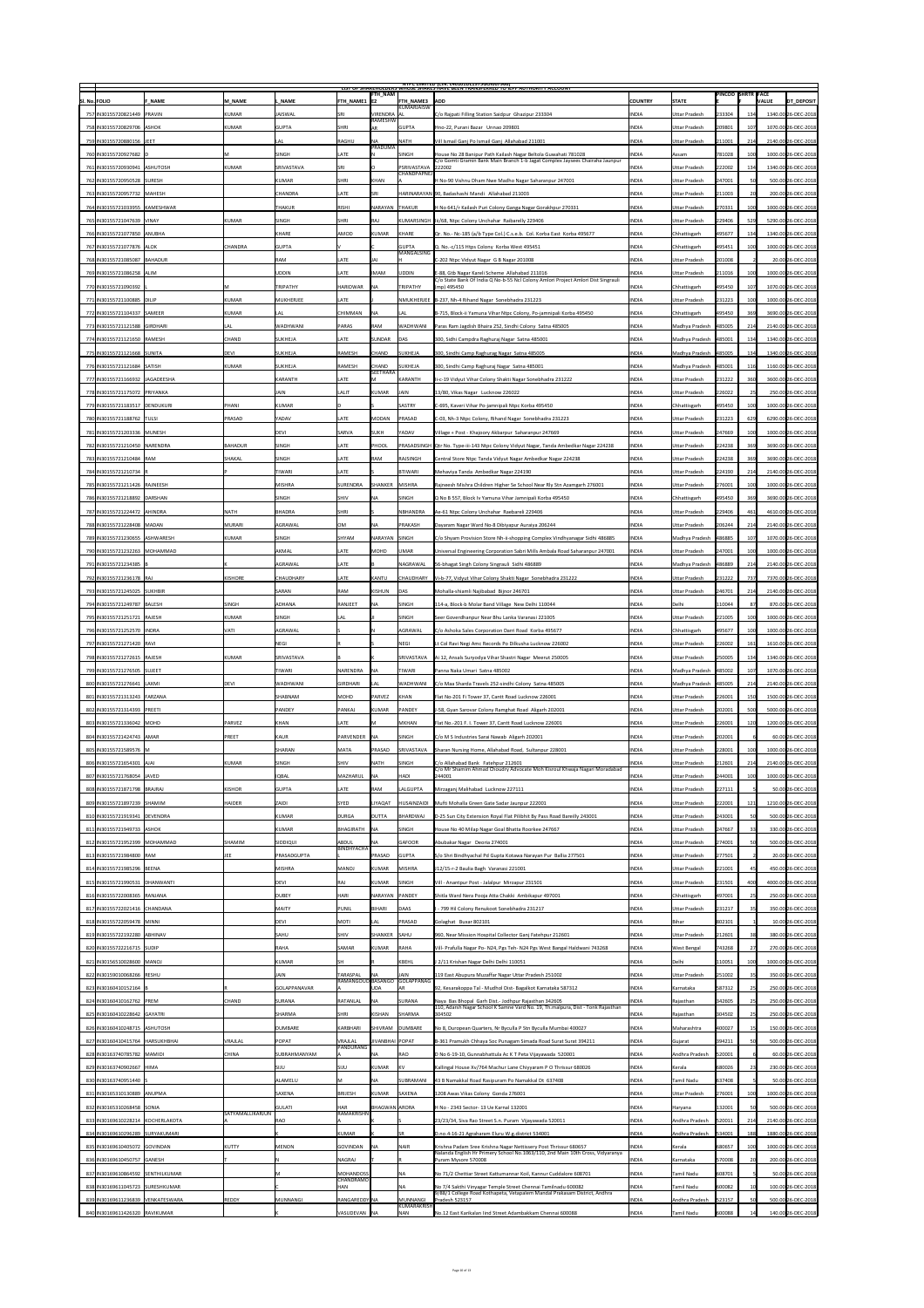|                                                                   |                  |                    |                                 |                             |                                    | <b>NIPC LIMITED (CIN: L4U1U1DL1975GOIUU7966)</b><br>LIST OF SHAKEHOLDERS WHOSE SHAKES HAVE BEEN TRANSFERKED TO IEPF AUTHORITY ACCOUNT      |                              |                           |                          |              |                                          |
|-------------------------------------------------------------------|------------------|--------------------|---------------------------------|-----------------------------|------------------------------------|--------------------------------------------------------------------------------------------------------------------------------------------|------------------------------|---------------------------|--------------------------|--------------|------------------------------------------|
| SI. No. FOLIO<br><b>F NAME</b>                                    | <b>M NAME</b>    | <b>NAME</b>        | <b>FTH NAME1  E2</b>            | <b>FTH_NAM</b>              | <b>FTH NAME3</b>                   | <b>ADD</b>                                                                                                                                 | <b>COUNTRY</b>               | <b>STATE</b>              | <b>PINCOD SHRTR FACE</b> | <b>VALUE</b> | <b>DT DEPOSIT</b>                        |
| 841 IN30169611450722 SANGITA                                      |                  | <b>KUMAR</b>       | <b>DILIP</b>                    | <b>NA</b>                   | KUMAR                              | B/399 Ashok Nagar Argora Ranchi Jharkhand 834002                                                                                           | <b>INDIA</b>                 | Bihar                     | 834002                   |              | 700.00 26-DEC-2018                       |
| 842 IN30169611472060 KOTHA                                        |                  | <b>SOMANNA</b>     | <b>VENKATESWA</b><br><b>RLU</b> | <b>NA</b>                   | KOTHA                              | H No 2/23 Chilkoyalapadu Mannegudem(v) Dornakal(m) Andhrapradesh 507135                                                                    | <b>INDIA</b>                 | <b>Telangana</b>          | 507135                   |              | 500.00 26-DEC-2018                       |
| 843 IN30169611550613 RAMASAMY                                     |                  | <b>RAVI</b>        | <b>RAMASAMY</b>                 |                             | <b>NA</b>                          | 62/86h, Tayor Street, Mullaivadi (po) Attur (tk) Salem (dt) 636141                                                                         | <b>INDIA</b>                 | Tamil Nadu                | 636141                   |              | 100.00 26-DEC-2018                       |
|                                                                   | <b>NARAYAN</b>   | <b>VISHWAKARMA</b> |                                 | <b>INA</b>                  | <b>VISHWAKARM</b>                  |                                                                                                                                            |                              |                           | 231218                   | 300          |                                          |
| 844 IN30169611595052 SATYA                                        |                  |                    | NATHUNI                         |                             |                                    | Garbandha Renusagar Sonebhadra Uttar Pradesh 231218                                                                                        | <b>INDIA</b>                 | Uttar Pradesh             |                          |              | 3000.00 26-DEC-2018                      |
| 845   IN30174010120006   JITENDRA                                 | <b>NATH</b>      | <b>GHOSHAL</b>     | RAMESH                          | CHANDRA GHOSHAL<br>MURLIDHA |                                    | Amar Studio Main Road Chas Bokaro Steel City 827013                                                                                        | <b>INDIA</b>                 | Jharkhand                 | 827013                   | 107          | 1070.00 26-DEC-2018                      |
| 846 IN30174010145458 INDIRA                                       |                  | <b>DAS</b>         | <b>DR</b>                       |                             | <b>DAS</b>                         | C/o.- Dr. M. Das, H. No.- 166 Seraikella Dist.- Seraikella Kharswan Jharkhand 833219  INDIA                                                |                              | Bihar                     | 833219                   |              | 1000.00 26-DEC-2018                      |
| 847 IN 30174010171864 BINOY                                       |                  | <b>KUMAR</b>       | <b>BIJOY</b>                    | <b>NA</b>                   | KUMAR                              | J.e.e. Mrt. Division Khaparsai P.o.- Chaibasa 833201                                                                                       | <b>INDIA</b>                 | Bihar                     | 833201                   | 250          | 2500.00 26-DEC-2018                      |
| 848   IN30174010213397   PAWAN                                    |                  | <b>LAL</b>         | AMARNATH                        | <b>INA</b>                  | LAL                                | 47c, Farm Area Prof. Flats Kadma Jamshedpur 831005                                                                                         | <b>INDIA</b>                 | Bihar                     | 831005                   | 100          | 1000.00 26-DEC-2018                      |
| 849   IN30174010215173   BABITA                                   |                  | <b>SINGH</b>       | <b>BARUN</b>                    | KUMAR                       | <b>SINGH</b>                       | D-2, Nishant Vihar Adityapur Jamshedpur 831013<br>C/o. S. P. Singh Behind Pawansuit Bodybuilder Pandra Main Road, Hehal Ranchi             | <b>INDIA</b>                 | Bihar                     | 831013                   | 214          | 2140.00 26-DEC-2018                      |
| 850 IN30174010296162 BIBHA                                        |                  | <b>KUMARI</b>      | <b>SANJIV</b>                   | <b>NA</b>                   | KUMAR                              | 834005<br>C/o. Ashok Gorai, H. No. - 4296 Ward No. - 2, Dabba School, Main Road Bhatia Basti,                                              | <b>INDIA</b>                 | Bihar                     | 834005                   |              | 220.00 26-DEC-2018                       |
| 851 IN30174010376025   VIMAL                                      |                  | BAJAJ              |                                 |                             | <b>BAJAJ</b>                       | Kadma Jamshedpur 831005                                                                                                                    | <b>INDIA</b>                 | Bihar                     | 831005                   |              | 200.00 26-DEC-2018                       |
| 852 IN30176610003755 DHANANJAY                                    | KUMAR            | <b>BHUSHAN</b>     |                                 |                             | PSINGH                             | G - 488 Alpha - Ii, Greater Noida Gautam Budh Nagar Noida 201308                                                                           | <b>INDIA</b>                 | Uttar Pradesh             | 201308                   |              | 340.00 26-DEC-2018                       |
| 853 IN30176610023654 HONEY                                        |                  | <b>DEV</b>         | MUKESH                          | <b>NA</b>                   | <b>SHARMA</b>                      | 1205/1 Seth Bara Tilak Dhar Mathura 281001                                                                                                 | <b>INDIA</b>                 | Uttar Pradesh             | 281001                   | 200          | 2000.00 26-DEC-2018                      |
| 854 IN30176610069875 RAJEEV                                       | KUMAR            | <b>SINGH</b>       | SH                              | GANGA                       | <b>RAM</b>                         | V P O. Sarsol Near Madhu Roral Floor Mill G. T. Road Aligarh (u P) 202001                                                                  | <b>INDIA</b>                 | Uttar Pradesh             | 202001                   |              | 100.00 26-DEC-2018                       |
| 855 IN30177410022774 ASHISH                                       |                  | <b>KUMAR</b>       | Radhakishan   NA                |                             | Verma                              | 87 Brijraj Nagar Bharthana Etawah U P 206242                                                                                               | <b>INDIA</b>                 | Uttar Pradesh             | 206242                   | 100          | 1000.00 26-DEC-2018                      |
| 856   IN30177410095589 SHYAM                                      | BEHARI           | <b>AGARWAL</b>     | Roopchand                       | <b>NA</b>                   | Agarwal                            | H No 109 Janakpuri Dehradun Chowk Saharanpur U P 247001                                                                                    | <b>INDIA</b>                 | Uttar Pradesh             | 247001                   |              | 1000.00 26-DEC-2018                      |
|                                                                   |                  | <b>VERMA</b>       | <b>Birmh</b>                    | NA                          |                                    |                                                                                                                                            |                              |                           | 206001                   |              |                                          |
| 857 IN30177410174586 PRABHATI                                     |                  |                    |                                 |                             | Kishor                             | 112 Purabia Tola Pajava Etawah 206001                                                                                                      | <b>INDIA</b>                 | Uttar Pradesh             |                          |              | 250.00 26-DEC-2018                       |
| 858 IN30177410174609 BRAMH                                        |                  | <b>KISHORE</b>     | Mithailal                       |                             | <b>NA</b>                          | 112 Purabia Tola Pajawa Etawah 206001                                                                                                      | <b>INDIA</b>                 | Uttar Pradesh             | 206001                   | 100          | 1000.00 26-DEC-2018                      |
| 859 IN30177410351989 KULKARNI                                     | AMIT             | <b>VILAS</b>       | KULKARNI                        | INA.                        | <b>VILAS</b>                       | Plot No 13/14 Po Bhosale Nagar Morewadi Kolhapur 416008                                                                                    | <b>INDIA</b>                 | Maharashtra               | 416008                   |              | 150.00 26-DEC-2018                       |
| 860   IN30177410365023   KONGARA                                  | CHINA            | <b>RAMAYYADORA</b> | <b>CHINA</b>                    | SURYA                       | <b>RAO</b>                         | C/o S Ashok 12-1-463/4 Near Srianjaneya Temple Secunderabad 500017                                                                         | <b>INDIA</b>                 | Telangana                 | 500017                   |              | 30.00 26-DEC-2018                        |
| 861 IN30177410558306 SUBARNA                                      |                  | <b>PAL</b>         | SANATAN                         | <b>NA</b>                   | <b>DEY</b>                         | Vill Kapista Post Kapista Dist Burdwan 713315                                                                                              | <b>INDIA</b>                 | <b>West Bengal</b>        | 713315                   |              | 400.00 26-DEC-2018                       |
| 862 IN30177410572120 SACHIN                                       | <b>DATTATRAY</b> | <b>KHARAT</b>      | <b>DATTATRAY</b>                | SHESHRAO KHARAT             |                                    | Jawahar Navodaya Vidyalaya Basmath Nagar Basmath 431512                                                                                    | <b>INDIA</b>                 | Maharashtra               | 431512                   |              | 160.00 26-DEC-2018                       |
| 863 IN30177410592122 RAJENDRAN                                    |                  |                    | <b>DURAISAMY</b>                |                             | NA                                 | 164 Gayathri Complex Cherry Road Salem 636007                                                                                              | <b>INDIA</b>                 | Tamil Nadu                | 636007                   |              | 120.00 26-DEC-2018                       |
| 864 IN30177410623618 RAJESH                                       | <b>PATI</b>      | <b>TRIPATHI</b>    | SURENDRA                        | PRASAD                      | TRIPATHI                           | 9 1/2 Vivek Nagar Narirpur Po Sushuwahi Varanasi 221005                                                                                    | <b>INDIA</b>                 | Uttar Pradesh             | 221005                   |              | 250.00 26-DEC-2018                       |
| 865   IN30177410700885   MANMOHAN                                 |                  | GOPALUNI           | <b>KAILASAPATH</b>              | <b>RAO</b>                  |                                    | 75-4-2/10 Savera Apts Prakash Nagar Rajahmundry 533103                                                                                     | <b>INDIA</b>                 | Andhra Pradesh            | 533103                   |              | 140.00 26-DEC-2018                       |
| 866 IN30177410757283  MAMTA                                       |                  | <b>KUSHWAHA</b>    | <b>NARESH</b>                   | KUMAR                       | KUSHWAHA                           | P 16/5 Type lii Cqa (v) Estate Aurangabad Road Ahmednagar 414001                                                                           | <b>INDIA</b>                 | Maharashtra               | 414001                   |              | 730.00 26-DEC-2018                       |
| 867 IN30177411026242 KRISHNAMOORTHY                               |                  | BHUVANESWARI       |                                 | NA                          | <b>BALAJI</b>                      | No 51 Mani Nagar Ii Street K K Road Villupuram 605602                                                                                      | <b>INDIA</b>                 | Tamil Nadu                | 605602                   |              | 100.00 26-DEC-2018                       |
| 868   IN30177411146650 SUNIL                                      | KUMAR            | <b>JAIN</b>        | <b>VIMAL</b>                    | KUMAR                       | JAIN                               | A 7 Industrial Estate Aligarh 202001                                                                                                       | <b>INDIA</b>                 | Uttar Pradesh             | 202001                   | 200          | 2000.00 26-DEC-2018                      |
|                                                                   |                  |                    |                                 |                             |                                    | Symohony Services Corp Ind P Ltd 13 Magrath Road Embassy Hights Bangalore                                                                  |                              |                           |                          |              |                                          |
| 869 IN30177411533903 ALFRED                                       | DONALD           | <b>DSOUZA</b>      | DONALD                          | BERNARD                     | <b>DSOUZA</b><br><b>SHANMUGAVE</b> | 560025                                                                                                                                     | <b>INDIA</b>                 | Karnataka                 | 560025                   |              | 80.00 26-DEC-2018                        |
| 870   IN30177411544132   SHUNMUGAVEL                              |                  | KANDAKRISHNAN      | RAMASAMY   NA                   |                             |                                    | Lic Of India Tenkasi Tirunelveli 627811                                                                                                    | <b>INDIA</b>                 | <b>Tamil Nadu</b>         | 627811                   |              | 200.00 26-DEC-2018                       |
| 871   IN30177411639566   KANTILAL                                 | RATANSHI         | <b>SHAH</b>        | RATANSHI                        | KALYANJI SHAH               |                                    | 14/4 Gajanan Niwas Dombivli Road Shastri Nagar Kamat Bldg Mumbai 421202                                                                    | <b>INDIA</b>                 | Maharashtra               | 421202                   |              | 190.00 26-DEC-2018                       |
| 872 IN30177411661189 PRAKASH                                      | <b>CHANDRA</b>   | <b>BOHARA</b>      | VIRENDRA                        | KUMAR                       | BOHARA                             | C/o Laxman Bolia House No 508 Rani Sati Nagar Jaipur 302004                                                                                | <b>INDIA</b>                 | Rajasthan                 | 302004                   |              | 950.00 26-DEC-2018                       |
| 873 IN30177411672818 BADAR                                        |                  | <b>JAHAN</b>       | LAIQ                            | AHMAD                       | KHAN                               | S Husain Haider 46 Alig Apartments Shamshad Market Aligarh 202001                                                                          | <b>INDIA</b>                 | Uttar Pradesh             | 202001                   |              | 120.00 26-DEC-2018                       |
| 874 IN30177411675295 SUBHASH                                      | CHAGANLAL        | KANKARIYA          | CHAGANLAL  HIRALALJI            |                             | KANKARIYA                          | Sahakar Nagar Parbhani 431401                                                                                                              | <b>INDIA</b>                 | Maharashtra               | 431401                   |              | 500.00 26-DEC-2018                       |
| 875   IN30177411749337   MISHAL                                   | THOMAS           | <b>MATHEW</b>      | THOMAS                          | <b>NA</b>                   | <b>MATHEW</b>                      | Kadavumbagom House Pampady P O Kottayam 686502                                                                                             | <b>INDIA</b>                 | Kerala                    | 686502                   |              | 50.00 26-DEC-2018                        |
| 876 IN30177411817615 PRABIR                                       | KUMAR            | SENAPATI           | SHIBNATH                        | <b>INA</b>                  | <b>SENAPATI</b>                    | 21/3 Bharati Road B Zone Durgapur 713205                                                                                                   | <b>INDIA</b>                 | <b>West Bengal</b>        | 713205                   |              | 70.00 26-DEC-2018                        |
| 877 IN30177411963885  RUKHMAJI                                    | ANANDRAO         | <b>KATARE</b>      | ANANDRAO                        | <b>INA</b>                  | KATARE                             | 71/ Vaibhav Nagar Karegaon Road Parbhani 431401                                                                                            | <b>INDIA</b>                 | Maharashtra               | 431401                   |              | 150.00 26-DEC-2018                       |
| 878   IN30177411967425   RAKESH                                   |                  | <b>KUMAR</b>       | <b>HAJARI</b>                   | <b>NA</b>                   | LAL                                | House No 136 Ward No 6 Sravan Nath Nagar Near Suvidha Hotel Haridwar 249401                                                                | <b>INDIA</b>                 | Uttarakhand               | 249401                   |              | 350.00 26-DEC-2018                       |
| 879 IN30177412164814 DHANANJAY                                    | KUMAR            | <b>SINGH</b>       | <b>BABAN</b>                    | <b>NA</b>                   | <b>SINGH</b>                       | A 39 Dr Surendra Singh Brij Enclave Colony Sunderpur Varanasi 221005                                                                       | <b>INDIA</b>                 | Uttar Pradesh             | 221005                   |              | 90.00 26-DEC-2018                        |
| 880   IN30177412226796   PERIYATHIRUMURTHY                        |                  | VARATHARAJAN       | PERIYATHIRU NA                  |                             | MURTHY                             | 3/101 Vallalapalayam Negamam Via Pollachi Coimbatore 642609                                                                                | <b>INDIA</b>                 | Tamil Nadu                | 642609                   |              | 30.00 26-DEC-2018                        |
|                                                                   |                  |                    |                                 |                             |                                    |                                                                                                                                            |                              |                           |                          |              |                                          |
|                                                                   |                  |                    |                                 |                             |                                    |                                                                                                                                            |                              |                           |                          |              |                                          |
| 881 IN30177412258276 RAVINDRA                                     |                  | <b>KUMAR</b>       | MUNNI<br><b>BALASUBRAM</b>      | LAL                         | KUMAR                              | Parijat Extn E 35 Nehru Nagar Bilaspur 495001                                                                                              | <b>INDIA</b>                 | Chhattisgarh              | 495001                   | 23           | 230.00 26-DEC-2018                       |
| 882 IN30177412306476 B                                            |                  | KAMATCHI           | <b>ANIAN</b>                    |                             | NA                                 | 54/21 A Bharathy Street Saligramam Chennai 600093                                                                                          | <b>INDIA</b>                 | Tamil Nadu                | 600093                   |              | 160.00 26-DEC-2018                       |
| 883 IN30177412392140 ALOK                                         | KUMAR            | <b>AGNIHOTRI</b>   | SHYAMKANT   NA                  |                             | <b>AGNIHOTRI</b>                   | 83 Kausalpuri Hardoi 241001                                                                                                                | <b>INDIA</b>                 | Uttar Pradesh             | 241001                   |              | 200.00 26-DEC-2018                       |
| 884 IN30177412445902 JOSAB                                        | <b>CHELAIAH</b>  | THANGARAJ          | M                               | JOSEPH                      | <b>CHELAIAH</b>                    | 6a1 Kadakaliswarar Kovil North Street Melakadayanallur Tirunelveli 627751                                                                  | <b>INDIA</b>                 | Tamil Nadu                | 627751                   |              | 40.00 26-DEC-2018                        |
| 885 IN30177412453419 RAJESH                                       |                  | <b>TANEJA</b>      | <b>SATISH</b>                   | KUMAR                       | TANEJA                             | Gali No 17 Dhobi Talai Rani Bazar Bikaner 334001                                                                                           | <b>INDIA</b>                 | Rajasthan                 | 334001                   |              | 440.00 26-DEC-2018                       |
| 886 IN30177412471077 AMIT                                         | KUMAR            | <b>MISHRA</b>      | <b>GYANESHWA</b>                | <b>PRASAD</b>               | MISHRA                             | Mig D/58 Sec-2 Devendra Nagar Raipur 492001                                                                                                | <b>INDIA</b>                 | Chhattisgarh              | 492001                   | 21           | 210.00 26-DEC-2018                       |
| 887 IN30177412490348 CHANDRASHEKHAR                               | SAKHARAM         | <b>NAKHATE</b>     | SHAKHARAM   O                   | <b>GOPALRRA</b>             | NAKHATE                            | Shantiniketan Gavane Road New Mondha Plant Pathalgaon Parbhani 431401                                                                      | <b>INDIA</b>                 | Maharashtra               | 431401                   |              | 500.00 26-DEC-2018                       |
| 888 IN30177412491279 RAKESH                                       | RANJAN           | <b>TEWARY</b>      | <b>HARE</b>                     | KRISHNA                     | <b>TEWARY</b>                      | Qtr No 131 Type lii Spg Complex Sec 8 Dwarka New Delhi 110045                                                                              | <b>INDIA</b>                 | Delhi                     | 110045                   |              | 300.00 26-DEC-2018                       |
| 889 IN30177412500434 SHASHIKALA                                   | PRAKASHRAO       | <b>VASMATE</b>     | PRAKASHRAO O                    | MAROTIRA                    | VASMATE                            | Shivkrupa House No 1/9/784 Shahunagar Nanded 431602                                                                                        | <b>INDIA</b>                 | Maharashtra               | 431602                   | 21           | 210.00 26-DEC-2018                       |
| 890   IN30177412509427   AJAY                                     |                  | <b>THAKUR</b>      | <b>DIRGA</b>                    | <b>SINGH</b>                | THAKUR                             | H No 41/3 Roura Sector Bilaspur 174001                                                                                                     | <b>INDIA</b>                 | Himachal Pradesh   174001 |                          |              | 360.00 26-DEC-2018                       |
| 891   IN30177412549843   PANNEER                                  |                  | SELVAM             | RAJENDIRANS                     |                             |                                    | No 4 Jai Sakthi Nagar Sothupakkam Malmaruvathur Po Kanchipuram Dt Chennai<br>603310                                                        | <b>INDIA</b>                 | Tamil Nadu                | 603310                   |              | 20.00 26-DEC-2018                        |
|                                                                   |                  |                    |                                 |                             |                                    |                                                                                                                                            |                              |                           |                          |              |                                          |
| 892 IN30177412571172 MOHAMMED                                     | RAUF             | <b>ANSARI</b>      | MOHAMMAD HANIF                  |                             | ANSARI                             | 254 Gaush Nagar Bharra B S City Po Chas Bokaro 827013                                                                                      | <b>INDIA</b>                 | Jharkhand                 | 827013                   |              | 160.00 26-DEC-2018                       |
| 893 IN30177412633749 DHARMENDRA                                   | KUMAR            | <b>SAW</b>         | LAXMI                           | <b>NA</b>                   | <b>SAW</b>                         | F-46/2 West Vinod Nagar Delhi 110092                                                                                                       | <b>INDIA</b>                 | Delhi                     | 110092                   | 21           | 210.00 26-DEC-2018                       |
| 894 IN30177412654822 NAMITA                                       |                  | <b>DAS</b>         | <b>DAYA</b>                     | <b>NAND</b>                 | YADAV                              | Qr No V 02/1 Ex Coal Board Colony Hirapur Dhanbad 826001                                                                                   | <b>INDIA</b>                 | Jharkhand                 | 826001                   |              | 250.00 26-DEC-2018                       |
| 895 IN30177412682590 RENU                                         |                  |                    | <b>SHYAM</b>                    | SUNDER                      | <b>GAKHAR</b>                      | 6/310 Geeta Colony New Delhi 110031                                                                                                        | <b>INDIA</b>                 | Delhi                     | 110031                   |              | 300.00 26-DEC-2018                       |
| 896   IN30177412685577   MANISH                                   |                  | <b>JAIN</b>        | <b>ASHOK</b>                    | KUMAR                       | JAIN                               | Vinayaka Kamachha Varanasi Varanasi 221010                                                                                                 | <b>INDIA</b>                 | Uttar Pradesh             | 221010                   |              | 200.00 26-DEC-2018                       |
| 897 IN30177412710251 KUNWER                                       | <b>PAL</b>       | SINGH              | <b>GHASITA</b>                  | NA                          | <b>SINGH</b>                       | N 50 Shivalik Nagar Haridwar Haridwar 249403                                                                                               | <b>INDIA</b>                 | Uttarakhand               | 249403                   |              | 300.00 26-DEC-2018                       |
| 898   IN30177412783360 SANGEETA                                   |                  | <b>BANERJEE</b>    | <b>SAMEER</b>                   | NA                          | KUMAR                              | Sahana Road Po Koderma Koderma Koderma 855410                                                                                              | <b>INDIA</b>                 | Jharkhand                 | 855410                   |              | 1000.00 26-DEC-2018                      |
| 899   IN30177412865280   AMJAD                                    |                  | <b>ALI</b>         | <b>MOHD</b>                     | NA                          | SADIQ                              | H No 206 Mohalla Qila Manglour Town Roorkee Haridwar 247656                                                                                | <b>INDIA</b>                 | Uttar Pradesh             | 247656                   |              | 400.00 26-DEC-2018                       |
| 900   IN30177412964602   ARULRAJ                                  |                  | LEVELRAJ           | <b>ARULDOSS</b>                 |                             | NA                                 | 18 L 2 Justin Colony Ramnad 623501                                                                                                         | <b>INDIA</b>                 | Tamil Nadu                | 623501                   |              | 200.00 26-DEC-2018                       |
| 901   IN30177412997004 SOHANLAL                                   |                  | <b>JOHARI</b>      | <b>BADRILAL</b>                 | NA                          | <b>JOHARI</b>                      | Dhan Mandi Manawar Dhar 454446                                                                                                             | <b>INDIA</b>                 | Madhya Pradesh            | 454446                   |              | 250.00 26-DEC-2018                       |
| 902 IN30177413024680 BALASAHEB                                    | <b>SADASHIV</b>  | <b>KAPURE</b>      | SADASHIV                        | RAMRAO                      | KAPURE                             | At Murumkheda Post Yeldari Camp Tq Jintur Dist Prabhani Yeldari 431509                                                                     | <b>INDIA</b>                 | Maharashtra               | 431509                   |              | 400.00 26-DEC-2018                       |
| 903 IN30177413048412 VEERAIYAN                                    |                  | RAMESHKUMAR        | VEERAIYAN                       |                             | NA                                 | 411/7 Chandramohan Illam M G R Nagar Mannargudi Thiruvarur Thiruvarur 614001   INDIA                                                       |                              | Tamil Nadu                | 614001                   |              | 110.00 26-DEC-2018                       |
| 904 IN30177413056949 JJESIAH                                      | <b>DARIUS</b>    | <b>TITUS</b>       | <b>SORIS</b>                    | MUTTIAH JESIAH              |                                    | Rajasangeetha Street 10/46 C Chanel St Agastheeswaram Kanyakumari 629702                                                                   | <b>INDIA</b>                 | Tamil Nadu                | 629702                   |              | 160.00 26-DEC-2018                       |
| 905   IN30177413097152   PYARE                                    | <b>LAL</b>       | <b>VERMA</b>       | <b>GARJA</b>                    | <b>RAM</b>                  | <b>VERMA</b>                       | Main Road Vpo Shamshi Kullu 175126                                                                                                         | <b>INDIA</b>                 | Himachal Pradesh   175126 |                          |              | 20.00 26-DEC-2018                        |
| 906   IN30177413141373   CHANDAN                                  | KUMAR            | <b>GUPTA</b>       | <b>RAJ</b>                      | GOVIND                      | <b>RAM</b>                         | Korrah Jabra Road Hazaribag Hazaribag 825301                                                                                               | <b>INDIA</b>                 | Jharkhand                 | 825301                   |              | 100.00 26-DEC-2018                       |
| 907 IN30177413237189 ATUL                                         | SHASHIKANT       | <b>ITHAPE</b>      | SHASHIKANT BABURAO ITHAPE       |                             |                                    | At/po Pande Tal Wai Satara 415515                                                                                                          | <b>INDIA</b>                 | Maharashtra               | 415515                   |              | 40.00 26-DEC-2018                        |
|                                                                   |                  |                    |                                 |                             |                                    |                                                                                                                                            |                              |                           |                          |              |                                          |
| 908   IN30177413517951   HAIME                                    |                  | <b>DUTTA</b>       | BISWANATH   NA                  |                             | <b>DUTTA</b>                       | Makatpur Giridih Near Bangla School Giridih Giridih 815301                                                                                 | <b>INDIA</b>                 | Bihar                     | 815301                   |              | 70.00 26-DEC-2018                        |
| 909 IN30177413589980 SUKANYA                                      |                  | VAKACHERLA         | LAKSHMI<br><b>TARANIKANT</b>    |                             | NARAYANA VAKACHERLA                | $1020$ M S Road Rly Kodur Kadapa 516101                                                                                                    | <b>INDIA</b>                 | Andhra Pradesh            | 516101                   |              | 500.00 26-DEC-2018                       |
| 910 IN30177413728562 RANAJIT                                      |                  | <b>MAJI</b>        |                                 | <b>NA</b>                   | <b>ILAM</b>                        | Ward No 19 Malancha Road Kharagpur Town Midnapore 721304                                                                                   | <b>INDIA</b>                 | <b>West Bengal</b>        | 721304                   |              | 110.00 26-DEC-2018                       |
| 911   IN30177413829992   ATUL                                     | KUMAR            | AGRAHARI           | <b>MAHABER</b>                  | PRASAD                      | AGRAHARI                           | 54 Radha Nagar Gazipur Road Fatehpur 212601                                                                                                | <b>INDIA</b>                 | Uttar Pradesh             | 212601                   |              | 300.00 26-DEC-2018                       |
| 912   IN30177414025173   SANJEEV                                  |                  | <b>KUMAR</b>       | <b>MEGH</b>                     | <b>NA</b><br>BHIMARA        | <b>SINGH</b>                       | Vill Sakrain Dhar Po Tanehar Sarkaghat Mandi 175040                                                                                        | <b>INDIA</b>                 | Himachal Pradesh   175040 |                          |              | 550.00 26-DEC-2018                       |
| 913 IN30177414099088 MANIK                                        | <b>SHANKAR</b>   | <b>MANE</b>        | SHANKAR                         |                             | <b>MANE</b>                        | Ap 521 Kunnur Tal Chikodi Dist Belgaum 591215                                                                                              | <b>INDIA</b>                 | Karnataka                 | 591215                   |              | 750.00 26-DEC-2018                       |
| 914 IN30177414265951 K                                            |                  | KRISHNAMOORTHI     | <b>KANAGARAJA</b>               |                             | <b>NA</b>                          | Do No 45 Gandhi Street Kallipatti Po Gobichettipalayam 638505                                                                              | <b>INDIA</b>                 | Tamil Nadu                | 638505                   |              | 150.00 26-DEC-2018                       |
| 915   IN30177414496180   TARUN                                    |                  | GHATAK             | SHIBRAM                         | <b>NA</b>                   | <b>GHATAK</b>                      | Vill+ Po Laudoha Burdwan 713385                                                                                                            | <b>INDIA</b>                 | <b>West Bengal</b>        | 713385                   |              | 150.00 26-DEC-2018                       |
| 916 IN30177414670160 MADHURI                                      |                  | <b>TYAGI</b>       | SATYAVEER                       | <b>SINGH</b>                | <b>TYAGI</b>                       | 450 Saket Colony Gali No 6 Muzaffar Nagar 251001                                                                                           | <b>INDIA</b>                 | Uttar Pradesh             | 251001                   |              | 110.00 26-DEC-2018                       |
| 917 IN30177415020062 RAKESH                                       |                  | <b>MAHAJAN</b>     | <b>RATTAN</b>                   | LAL                         | <b>GUPTA</b>                       | 496 A Rani Talab Digana Jammu 180001                                                                                                       | <b>INDIA</b>                 | Jammu and<br>Kashmir      | 180001                   |              | 500.00 26-DEC-2018                       |
| 918   IN30177415103608   ABASAHEB                                 | DHANSING         | <b>JADHAV</b>      | DHANSING                        | DHARMAJI JADHAV             |                                    | 29 Bagaj Chowk Village Malgaon Satara 415015                                                                                               | <b>INDIA</b>                 | Maharashtra               | 415015                   |              | 200.00 26-DEC-2018                       |
| 919 IN30177415510344 SMITA                                        | KAMALAKAR        | <b>GHOSALKAR</b>   | KAMLAKAR                        | <b>NA</b>                   | <b>GHOSALKAR</b>                   | Plot No 71 72 Nandanvan Nagari Kala Nagar Madhavnagar Road Sangli 416416                                                                   | <b>INDIA</b>                 | Maharashtra               | 416416                   |              | 380.00 26-DEC-2018                       |
| 920 IN30177415600157 B                                            |                  | <b>SEENIVASAN</b>  | <b>BALU</b>                     | <b>NA</b>                   | <b>VENGITTI</b>                    | O N 18a N N 28 W 20 Bommiyah Samy Koil Street Gudalur 625518                                                                               | <b>INDIA</b>                 | Tamil Nadu                | 625518                   |              | 20.00 26-DEC-2018                        |
|                                                                   |                  |                    |                                 | $\overline{\mathsf{NA}}$    |                                    |                                                                                                                                            |                              |                           |                          |              |                                          |
| 921 IN30177415667026 BHARTI                                       |                  | <b>DEVI</b>        | <b>MANISH</b>                   |                             | <b>NISHAD</b>                      | Mohalla Permanatpur Beh Factory 352 A Umarpur K Jaunpur 222001                                                                             | <b>INDIA</b>                 | Uttar Pradesh             | 222001                   |              | 280.00 26-DEC-2018                       |
| 922 IN30177415778209 SHAIKH                                       | SAMIULLAH        | <b>ZAFARULLAH</b>  | ZAFARULLAH   NA                 |                             | <b>SHAIKH</b>                      | $ Grc$ Jabalpur 482001                                                                                                                     | <b>INDIA</b>                 | Madhya Pradesh            | 482001                   |              | 140.00 26-DEC-2018                       |
| 923   IN30177415829666   CHIRANJEEVI<br>924 IN30177416000563 ANIL | KUMAR            | MUDALIYAR<br>PATEL | RAJA<br><b>SHOBH</b>            | NA)<br><b>NATH</b>          | MUDALIYAR<br>PATEL                 | M 2/b Flat No 306 New Mhada Colony Pratiksha Nagar Sion E Mumbai 400022<br>Jaiprakash Associates Ltd Sevagram Viyor Ta Abdasa Kutch 370511 | <b>INDIA</b><br><b>INDIA</b> | Maharashtra<br>Gujarat    | 400022<br>370511         | 56           | 560.00 26-DEC-2018<br>100.00 26-DEC-2018 |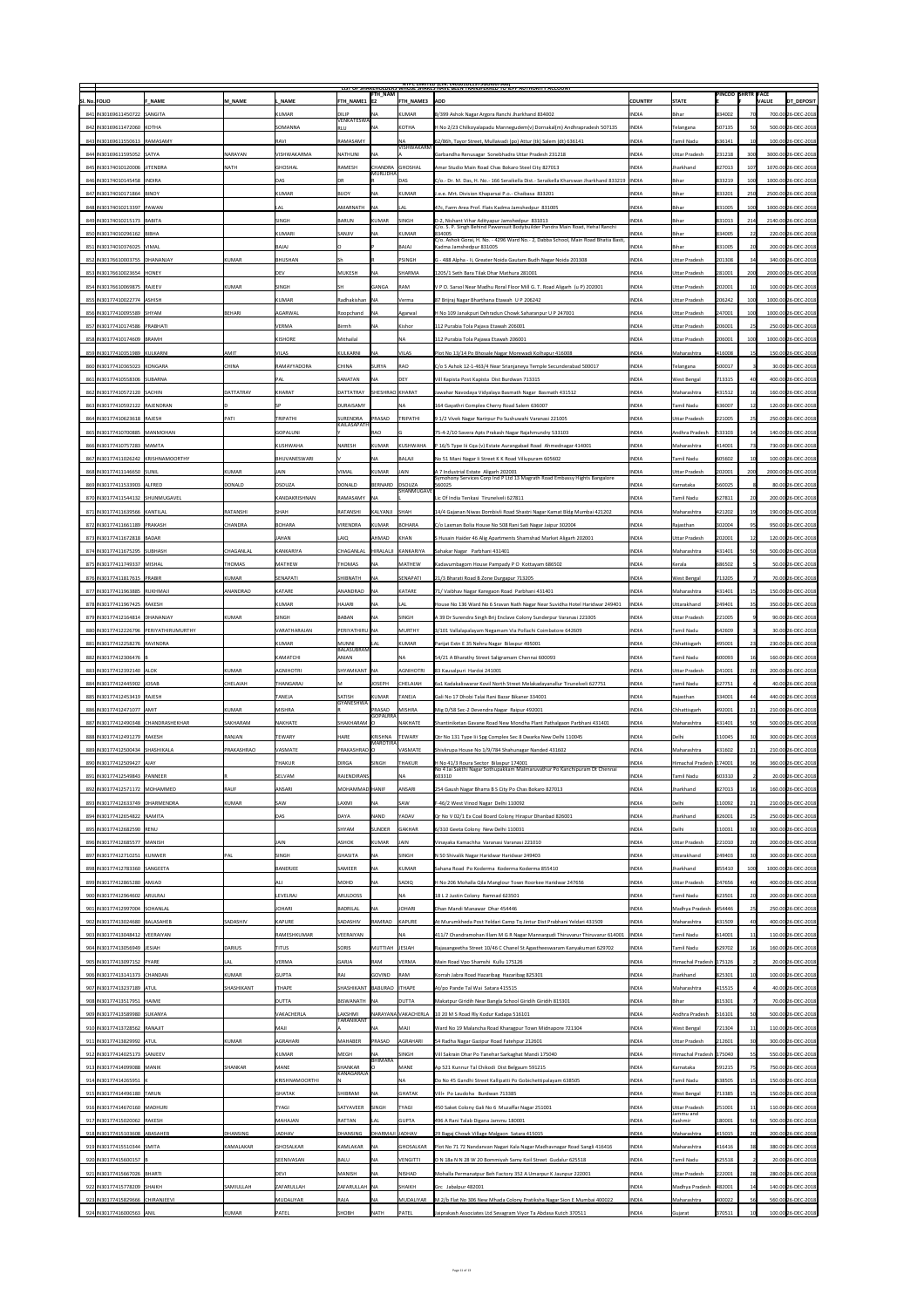|                                     |                    |                     |                                   | FTH_NAM                          |                             | <b>INTPC LIIVIITED (CIN: L40101DL1975GOI007966)</b><br>LIST OF SHAKEHOLDERS WHOSE SHAKES HAVE BEEN TRANSFERRED TO JEPF AUTHORITY ACCOUNT |                |                            | <b>PINCOD SHRTR FACE</b> |     |              |                     |
|-------------------------------------|--------------------|---------------------|-----------------------------------|----------------------------------|-----------------------------|------------------------------------------------------------------------------------------------------------------------------------------|----------------|----------------------------|--------------------------|-----|--------------|---------------------|
| SI. No. FOLIO<br><b>F NAME</b>      | M NAME             | NAME                | <b>FTH NAME1 E2</b>               |                                  | <b>FTH NAME3</b>            | <b>ADD</b><br>71 4 7/2f 2nd Floor Lake View Residency Anand Nagar 3rd Street Apsp Post Kakinada                                          | <b>COUNTRY</b> | <b>STATE</b>               |                          |     | <b>VALUE</b> | DT DEPOSIT          |
| 925 IN30177416037413 GOPI           | KANNAN             | <b>THARUMAR</b>     | THARUMAR                          | <b>INA</b>                       | SUBBIAH                     | 533005                                                                                                                                   | <b>INDIA</b>   | Andhra Pradesh             | 533005                   |     |              | 100.00 26-DEC-2018  |
| 926 IN30177416077572 MOHAN          |                    | <b>RAO</b>          | <b>NARAYAN</b>                    | <b>NA</b>                        | SWAMI                       | 16 Mahavali Nagar Gram Akabarapur Tehsil Hajur Kolar Road Bhopal 462042                                                                  | <b>INDIA</b>   | Madhya Pradesh             | 462042                   |     |              | 170.00 26-DEC-2018  |
| 927 IN30177416305714 SUJAN          |                    | <b>SINGH</b>        | SHRI                              | <b>NA</b>                        | <b>RAM</b>                  | H No 345 Prem Nagar Navjeevan Colony Bhopal 462010                                                                                       | <b>INDIA</b>   | Madhya Pradesh             | 462010                   |     |              | 110.00 26-DEC-2018  |
| 928 IN30181110117244 SREELEKHA      |                    |                     | ANANDAN                           |                                  | INA.                        | Ananda Bhavanam Vallikunnam P. O. Vallikunnam Alappuzha 690501<br>5-c, Harbour Point Kurisupally Road Ravipuram, Kochi, Kerala           | <b>INDIA</b>   | Kerala                     | 690501                   |     |              | 190.00 26-DEC-2018  |
| 929 IN30189510058853                | <b>SANATH</b>      | KUMAR               |                                   |                                  | <b>NAIR</b>                 | Ksanathkumar@hotmail.com 682015                                                                                                          | <b>INDIA</b>   | Kerala                     | 682015                   | 214 |              | 2140.00 26-DEC-2018 |
| 930 IN30189510140224 ABDUL          | <b>LATHIF</b>      | <b>TM</b>           | KOYASSAN                          | <b>NA</b>                        | KUTTY                       | 9/611, Kadeeja Bldg Cherooty Road Kozhikode, Kerala 673001<br>Flat No 11, B Wing Videocon Colony Acharya Bhikshu Appts, Pratap Nagar     | <b>INDIA</b>   | Kerala                     | 673001                   |     |              | 1000.00 26-DEC-2018 |
| 931   IN30189510390193   SUPRIYA    | <b>SHASHIKANT</b>  | KUNTE               | SHASHIKANT   NA                   |                                  | KUNTE                       | Aurangabad, Maharashtra 431005                                                                                                           | <b>INDIA</b>   | Maharashtra                | 431005                   |     |              | 500.00 26-DEC-2018  |
| 932 IN30189510431446 SHAJI          |                    | THOMAS              | <b>THOMAS</b>                     |                                  | <b>NA</b>                   | Pallivathukal House Muttuchira P O Kottayam, Kerala 686613                                                                               | <b>INDIA</b>   | Kerala                     | 686613                   |     |              | 500.00 26-DEC-2018  |
| 933 IN30189510467653 LIJO           |                    |                     | VARGHESE                          |                                  | INA                         | Plakkal House Malapallipuram P O Mala Thrissur, Kerala 680732                                                                            | <b>INDIA</b>   | Kerala                     | 680732                   |     |              | 280.00 26-DEC-2018  |
| 934 IN30189510534448 PRABAKARAN     |                    |                     | KARUPPAIAH                        |                                  | <b>NA</b>                   | No 9 A Annamalai Nagar Samykulam, Chinnamanur Theni, Tamilnadu 625515                                                                    | <b>INDIA</b>   | Tamil Nadu                 | 625515                   |     |              | 400.00 26-DEC-2018  |
| 935 IN30189510631742 MOHAMAD        | <b>ARIF</b>        | ABDULAKADAR         |                                   |                                  |                             | GRMOHAMAD Kamgar Colony Chikalthana Aurangabad, Maharashtra 431001                                                                       | <b>INDIA</b>   | Maharashtra                | 431001                   | 34  |              | 340.00 26-DEC-2018  |
| 936 IN30192630399152 AYUB           | SULTAN             | <b>SHAIKH</b>       | SULTAN                            | <b>AYUB</b>                      | <b>SHAIKH</b>               | H No 1310 Ningapur Galli Tal Khanapur Belgaum 591302                                                                                     | <b>INDIA</b>   | Karnataka                  | 591302                   |     |              | 750.00 26-DEC-2018  |
| 937 IN30192630538971 NARAYANA       |                    |                     | <b>KRISHNAPPA</b><br>PRALLADARA   |                                  | NA                          | D No 205/1326 Vishwanath Nilaya J P Nagar Bellary Road Hospet 583201                                                                     | <b>INDIA</b>   | Karnataka                  | 583201                   |     |              | 500.00 26-DEC-2018  |
| 938 IN30192630586000 GURURAJ        |                    | <b>SAVANUR</b>      |                                   |                                  |                             | Dandapur 6th Galli Nargund 582207                                                                                                        | <b>INDIA</b>   | Karnataka                  | 582207                   |     |              | 200.00 26-DEC-2018  |
| 939 IN30192630739728 SUNIL          |                    | <b>BEKWADKAR</b>    | NINGAPPA                          |                                  | <b>NA</b>                   | Kadabagatti H No 2 Dharwad 590001                                                                                                        | <b>INDIA</b>   | Karnataka                  | 590001                   |     |              | 50.00 26-DEC-2018   |
| 940   IN30192630855715   KRISHNAPPA |                    | RAJANI              | KRISHNAPPA NA                     |                                  | MARIYAPPA                   | W/o Suresh Kumar No 335/a 11th Cross Basaveshwarnagar Haveri 581110                                                                      | <b>INDIA</b>   | Karnataka                  | 581110                   | 300 |              | 3000.00 26-DEC-2018 |
| 941   IN30198310020919   PIYUSH     |                    | <b>VYAS</b>         | LATE                              |                                  | KVYAS                       | $\vert$ 10, Palace Road, Ratlam (m.p.) 457001                                                                                            | <b>INDIA</b>   | Madhya Pradesh             | 457001                   |     |              | 70.00 26-DEC-2018   |
| 942 IN30198310098718 GURPREET       | <b>SINGH</b>       | KALRA               |                                   |                                  | JOGINDER SINGHKALRA         | 212 A, Choksey Nagar, Near D.i.g. Bungalows Bhopal (m.p.) 462001                                                                         | <b>INDIA</b>   | Madhya Pradesh             | 462001                   |     |              | 250.00 26-DEC-2018  |
| 943 IN30198310132207 DEEPAK         |                    | <b>BANSAL</b>       | <b>BAIZ</b>                       | LAL                              | <b>BANSAL</b>               | Bansal Glass House, Dharmpura Bazar, Patiala (punjab) 147001                                                                             | <b>INDIA</b>   | Punjab                     | 147001                   |     |              | 130.00 26-DEC-2018  |
| 944 IN30198310293583 SAVITA         | <b>SADASHIV</b>    | <b>DEVADHE</b>      | <b>DEVADHE</b><br>PREMANAND       |                                  |                             | SADASHIV   BHUJANGRAO   59/2, Nawalenagar, Gulmohor Road, Ahmednagar (mah.) 414003                                                       | <b>INDIA</b>   | Maharashtra                | 414003                   | 100 |              | 1000.00 26-DEC-2018 |
| 945   IN30198310331412   PADMANAVA  |                    | <b>PRADHAN</b>      | RAKESHKUM KANAIYAL                |                                  | PRADHAN                     | Dy. General Manager (hr), P.b. No. 16, Kharsia Road, Jspl, Raigarh (c.g.) 496001                                                         | <b>INDIA</b>   | Chhattisgarh               | 496001                   |     |              | 200.00 26-DEC-2018  |
| 946   IN30199110233127   VARSHABEN  | <b>RAKESHKUMAR</b> | <b>SHAH</b>         | <b>HASMUKHBH</b>                  |                                  | SHAH                        | Geb Colony Qtr. No. C-10/3 Thermal Power Station Wanakbori Kheda 388239                                                                  | <b>INDIA</b>   | Gujarat                    | 388239                   | 100 |              | 1000.00 26-DEC-2018 |
| 947 IN30199110396105 KALPESHKUMAR   |                    | <b>PATEL</b>        |                                   |                                  | <b>PATEL</b>                | Suthar Falia Rasnol Dist Anand 388335                                                                                                    | <b>INDIA</b>   | Gujarat                    | 388335                   |     |              | 200.00 26-DEC-2018  |
| 948 IN30199110511428 SANJAYKUMAR    |                    | <b>SAVALIYA</b>     | <b>CHHAGANBH</b>                  | VALJIBHAI SAVALIYA               |                             | 167, Shiv Shankar Parvati Society V. Road, Nr. Bhatni Vadi Mini Bazar Surat 395006                                                       | <b>INDIA</b>   | Gujarat                    | 395006                   |     |              | 500.00 26-DEC-2018  |
| 949 IN30199110549967 JIGNESH        |                    | MODI                | <b>MAHENDRAB</b><br>HAI           | CHUNILAL MODI                    |                             | Junabazar At. kosamba Ta. Tarsadi Dist. Surat 394120                                                                                     | <b>INDIA</b>   | Gujarat                    | 394120                   |     |              | 100.00 26-DEC-2018  |
| 950 IN30199110568140 VIRAL          |                    | KHARA               | <b>JAGDISHCHA</b><br><b>NDRA</b>  | MANILAL                          | KHARA                       | Darasana Road Dungri Valsad 396375                                                                                                       | <b>INDIA</b>   | Gujarat                    | 396375                   |     |              | 30.00 26-DEC-2018   |
| 951 IN30199110678160 HETAL          |                    | <b>PATEL</b>        | ARVINDBHAI   AI                   | <b>NARANBH</b>                   | PATEL                       | Patel Khadki Dedarda Borsad 388560                                                                                                       | <b>INDIA</b>   | Gujarat                    | 388560                   |     |              | 200.00 26-DEC-2018  |
| 952 IN30202534019745 MAMTA          |                    | <b>MALHOTRA</b>     | <b>SRI</b>                        | <b>NITIN</b>                     | MALHOTRA                    | C/o Shree Ganga Kerasom Pvt. Ltd Shivdaspur P.o.manduadih Varanasi 221003                                                                | <b>INDIA</b>   | <b>Uttar Pradesh</b>       | 221003                   | 134 |              | 1340.00 26-DEC-2018 |
| 953 IN30202534038642 VINAI          | KUMAR              | <b>GUPTA</b>        | <b>MAHADEV</b>                    | PRASAD                           | GUPTA                       | Ganga Hospital For Children Lohai Road Farrukhabad 209625                                                                                | <b>INDIA</b>   | Uttar Pradesh              | 209625                   |     |              | 140.00 26-DEC-2018  |
| 954 IN30202534044382 ALKA           | RANI               | <b>MAHESHWARI</b>   | <b>SHYAM</b>                      | SUNDER                           |                             | MAHESHWARI  47 Manni Lal Mahadev Maheshwari Kesar Ganj Unnao U P 209801                                                                  | <b>INDIA</b>   | Uttar Pradesh              | 209801                   |     |              | 500.00 26-DEC-2018  |
| 955 IN30211310016559                |                    | <b>SGAHLOT</b>      | LATE                              | BALBIR                           |                             | SINGHGAHLOT Indra Vihar Colony Near Indra Park Bairaj Road Bijnor 246701                                                                 | <b>INDIA</b>   | <b>Uttar Pradesh</b>       | 246701                   |     |              | 500.00 26-DEC-2018  |
| 956 IN30211310030460 DEEPAK         |                    | BANSAL              | RAM                               | GOPAL                            | BANSAL                      | Pwd Jaya Ram Aashram Rishikesh Ua 249201                                                                                                 | <b>INDIA</b>   | Uttarakhand                | 249201                   |     |              | 500.00 26-DEC-2018  |
| 957 IN30214810412218 PADMA          |                    |                     |                                   | <b>NA</b>                        | RAJENDRA                    | 880 E And F Block Agni Hamsa Road Mysore 570023                                                                                          | <b>INDIA</b>   | Karnataka                  | 570023                   | 214 |              | 2140.00 26-DEC-2018 |
| 958 IN30214810463180 GOPALA         | KRISHNA            | M                   | MAHARAJAN NA                      |                                  |                             | Near Teju Enter Prises Behind Renukamba Temple 2 Main 4th Cross<br>Doddabommasandra Bangalore 560097                                     | <b>INDIA</b>   | Karnataka                  | 560097                   |     |              | 100.00 26-DEC-2018  |
| 959 IN30218910029079 JAGAT          | NARAYAN            | <b>SINGH</b>        | <b>SHIV</b>                       | KUMAR                            | SINGH                       | Vill+ Po. Desari Vaisali 844504                                                                                                          | <b>INDIA</b>   | Jharkhand                  | 844504                   |     |              | 1000.00 26-DEC-2018 |
| 960   IN30220110360293   RAJENDRA   | RAMCHANDRA         | <b>INGAVALE</b>     | RAMCHANDR                         |                                  | <b>INGAVALE</b>             | 488, B Ward Ravivar Peth Kolhapur 418030                                                                                                 | <b>INDIA</b>   | Maharashtra                | 418030                   |     |              | 40.00 26-DEC-2018   |
| 961   IN30220110374879   SUSHILA    | DEVI               | <b>DALMIA</b>       | RAJENDRA                          | KUMAR                            | DALMIA                      | Badri Prasad Agrawal Complex Ramtibahal Brajrajnagar 768233                                                                              | <b>INDIA</b>   | Orissa                     | 768233                   |     |              | 200.00 26-DEC-2018  |
| 962 IN30220110503952 HANSABEN       | HEMUBHAI           | <b>BHUTADIYA</b>    | PACHANBHAI   BHAI                 | MANSANG                          | <b>CHAUDHARY</b>            | At And Po Lunava Ta Palanpur Dist - Banaskantha 385001                                                                                   | <b>INDIA</b>   | Gujarat                    | 385001                   |     |              | 10.00 26-DEC-2018   |
| 963 IN30220110536028 ASHIM          | KUMAR              |                     |                                   |                                  |                             |                                                                                                                                          |                |                            |                          |     |              |                     |
|                                     |                    |                     |                                   |                                  |                             |                                                                                                                                          |                |                            |                          |     |              |                     |
|                                     |                    | <b>BANERJEE</b>     | <b>CHANDI</b>                     | <b>CHARAN</b><br>BHAGWAN<br>BHAI | BANERJEE<br>PATEL           | P-177, Block-b Laketown Kolkata 700089<br>C-2, Shakuntal Appartment B/h Girivar Bunglows Ramwadi, isanpur Ahmedabad                      | <b>INDIA</b>   | <b>West Bengal</b>         | 700089                   |     |              | 300.00 26-DEC-2018  |
| 964 IN30220110547192 PATEL          | <b>AMITKUMAR</b>   | <b>SHYAMBHAI</b>    | <b>SHYAMBHAI</b>                  | <b>MANGUBH</b>                   |                             | 380008                                                                                                                                   | <b>INDIA</b>   | Gujarat                    | 380008                   |     |              | 80.00 26-DEC-2018   |
| 965   IN30220110603187   SHILPA     | ANANT              | <b>PARIKH</b>       | BIPINBHAI                         |                                  | PARIKH                      | N 268 Adhinath Society Pune Satara Road Pune 411009                                                                                      | <b>INDIA</b>   | Maharashtra                | 411009                   |     |              | 430.00 26-DEC-2018  |
| 966 IN30220110609400 NITIN          |                    | <b>THAPAR</b>       | <b>SURESH</b>                     | <b>NA</b>                        | <b>THAPPER</b>              | House No. 723/1 Kaith Majri Ambala City Ambala 134003                                                                                    | <b>INDIA</b>   | Haryana                    | 134003                   |     |              | 340.00 26-DEC-2018  |
| 967 IN30220110642318 SIDHARTH       |                    | <b>GHOSH</b>        | SUNIL                             | KUMAR                            | <b>GHOSH</b>                | Chandan Bazar Near Satya Mandap Dhenkanal 759001<br>990 Main Road, near Krishna Temple Main Road Sangamner Dist. ahmednagar              | <b>INDIA</b>   | <b>Orissa</b>              | 759001                   |     |              | 170.00 26-DEC-2018  |
| 968 IN30220110648599 SANTOSH        | <b>BALASAHEB</b>   | <b>WALJHADE</b>     | BALASAHEB                         | <b>INA</b>                       | <b>WALJHADE</b>             | Sangamner 422605                                                                                                                         | <b>INDIA</b>   | Maharashtra                | 422605                   |     |              | 10.00 26-DEC-2018   |
| 969 IN30220110807624                |                    | <b>OVALASU</b>      | <b>ANNAMALAI</b>                  |                                  | <b>NA</b>                   | 5/757, Sundar Nagar Mathiyapuram Tuticorin 628005                                                                                        | <b>INDIA</b>   | Tamil Nadu                 | 628005                   |     |              | 70.00 26-DEC-2018   |
| 970 IN30220110977268 E              |                    | <b>VLAKSHMIDEVI</b> |                                   |                                  | <b>SUPPULURI</b>            | Pl No - 63, Fl No - G / 2, Srinilaya Jaya Nagar Kukatpally Hyderabad 500072                                                              | <b>INDIA</b>   | Telangana                  | 500072                   |     |              | 30.00 26-DEC-2018   |
| 971   IN30220111404425   BHAWNA     |                    | <b>BHATNAGAR</b>    | <b>JAGDISH</b>                    | <b>CHAND</b><br><b>MANMAT</b>    | <b>BHATNAGAR</b>            | 1400 / 1 Nr Water Tank - B Patiala 147001                                                                                                | <b>INDIA</b>   | Punjab                     | 147001                   |     |              | 190.00 26-DEC-2018  |
| 972 IN30223610122037 MIHIR          | KUMAR              | <b>GHOSH</b>        | LATE                              | <b>HA</b>                        | NATHGHOSH                   | 10 T N Chatterjee Street Kaliol Apartment Flat 2 Kolkata 700090                                                                          | <b>INDIA</b>   | <b>West Bengal</b>         | 700090                   | 100 |              | 1000.00 26-DEC-2018 |
| 973 IN30223610151277 SHANKAR        |                    | <b>MODAK</b>        | NABAKUMAR NA                      |                                  | MODAK                       | Choto Mitra Para Po Kalna Dist Burdwan West Bengal 713409                                                                                | <b>INDIA</b>   | <b>West Bengal</b>         | 713409                   |     |              | 50.00 26-DEC-2018   |
| 974 IN30223610193958 RITESH         |                    | <b>AGARWALLA</b>    | ANAND                             | <b>NA</b>                        | <b>AGARWALLA</b>            | 39 Gandhi Nagar Near Bansilal Nagar Aurangabad 431005                                                                                    | <b>INDIA</b>   | Maharashtra                | 431005                   | 34  |              | 340.00 26-DEC-2018  |
| 975   IN30223610196098   SUSHILA    |                    | <b>SHARMA</b>       | SURAJ                             | PAL                              | SHARMA                      | E 2/107 Santosh Nagar Shastri Nagar Delhi 110052                                                                                         | <b>INDIA</b>   | Delhi                      | 110052                   |     |              | 10.00 26-DEC-2018   |
| 976 IN30223610225800 HIMANSHU       |                    | KUMAR               | SURENDER                          | <b>NA</b>                        | SINGH                       | Rz/488b/320 Street No 8 Geetanjali Park West Sagar Pur New Delhi 110046                                                                  | <b>INDIA</b>   | Delhi                      | 110046                   |     |              | 20.00 26-DEC-2018   |
| 977 IN30223610297725 JAYANTA        |                    | <b>PAWE</b>         | M                                 |                                  | <b>PAWE</b>                 | Vill And P O Pahumara Dist Lakhimpur Assam 787001                                                                                        | <b>INDIA</b>   | <b>Assam</b>               | 787001                   |     |              | 10.00 26-DEC-2018   |
| 978 IN 30223610506703 KRISHAN       | <b>GOPAL</b>       | <b>GUPTA</b>        | <b>SHIV</b>                       | <b>NA</b>                        | <b>CHARAN</b><br>MURTHYERUK | B 48 Janta Colony Behind Janupyogi Bhawan Jaipur 302004                                                                                  | <b>INDIA</b>   | Rajasthan                  | 302004                   |     |              | 10.00 26-DEC-2018   |
| 979 IN30223610700927 SURESH         |                    | <b>ERUKULLA</b>     | <b>RADHA</b><br><b>SATYANARAY</b> | KRISHNA                          | <b>ULLA</b>                 | Yasashari Chit Funds College Road Madhira 507203                                                                                         | <b>INDIA</b>   | Telangana                  | 507203                   |     |              | 800.00 26-DEC-2018  |
| 980 IN30223610730237 A              | RAJ                | KUMAR               | <b>ANA</b>                        | BABU                             |                             | No 176/14 11th Main 2nd Cross Kalappa Block Srinagar Bangalore 560050                                                                    | <b>INDIA</b>   | Karnataka                  | 560050                   |     |              | 20.00 26-DEC-2018   |
| 981 IN30223610930402 ASHOK          | <b>RAMPRATAP</b>   | <b>KADMAWALA</b>    | NA                                |                                  | ΝA                          | Shop No 78 451 Textile Market Basement Kamela Darwaja Ring Road Surat 395002                                                             | <b>INDIA</b>   | Gujarat                    | 395002                   |     |              | 140.00 26-DEC-2018  |
| 982 IN30223611075430 GOUTAM         |                    | <b>AGARWALLA</b>    | GOPAL                             | PRASAD                           | <b>AGARWALLA</b>            | Fatakdwar Ward No 4 Po Kalna Dist Burdwan 713409<br>CO Gunamma 2011 6th Cross Rudrappa Garden K G Nagar Near T R Mill Bangalore          | <b>INDIA</b>   | <b>West Bengal</b>         | 713409                   |     |              | 180.00 26-DEC-2018  |
| 983 IN30223611265829 KOTUMADA       | GANAPATHE          | <b>VIPPAN</b>       | <b>GANAPATHI</b>                  | <b>NA</b>                        | CHANGAPPA                   | 560026                                                                                                                                   | <b>INDIA</b>   | Karnataka                  | 560026                   |     |              | 20.00 26-DEC-2018   |
| 984 IN30223611267359 RAJIB          |                    | <b>MUKHERJEE</b>    | BHABANI                           | NА                               | MUKHERJEE                   | 70 B Aguripara Kanchrapara 743145                                                                                                        | <b>INDIA</b>   | <b>West Bengal</b>         | 743145                   |     |              | 50.00 26-DEC-2018   |
| 985 IN30226910181729  ANKIT         |                    | <b>SHRIVASTAV</b>   | $\overline{\mathsf{NA}}$          |                                  | <b>NA</b>                   | Q 9 Adarsh Nagar, Durg, Chhatisgarh 491001                                                                                               | <b>INDIA</b>   | <b>Chhattisgarh</b>        | 491001                   |     |              | 20.00 26-DEC-2018   |
| 986 IN30226910234716 MANISH         | KUMAR              | <b>SHARMA</b>       | <b>NA</b>                         |                                  | <b>NA</b>                   | 88/85 Moh Neel, Khudana Jwalapur, Hardwar, 249403                                                                                        | <b>INDIA</b>   | <b>Uttarakhand</b>         | 249403                   | 100 |              | 1000.00 26-DEC-2018 |
| 987 IN30226910287037 CHHIME         |                    | <b>DEVI</b>         | <b>SOM</b>                        | <b>NA</b>                        | DEVI                        | 217 Village Pirdi, Opposit Angora Pharm, P O Mohal Distt Kullu 175126                                                                    | <b>INDIA</b>   | Himachal Pradesh   175126  |                          |     |              | 500.00 26-DEC-2018  |
| 988 IN30226910393955 NAVEEN         |                    | <b>CHAND</b>        | <b>RAM</b>                        | <b>NA</b>                        | KUMAR                       | Moh Lakarharan, Jwalapur, Haridwar, Uttaranchal 249407<br>Commercial Complex, Alpha-2, H-block, Shop No-9, Gr Noida, G B Nagar, Uttar    | <b>INDIA</b>   | Uttarakhand                | 249407                   |     |              | 1000.00 26-DEC-2018 |
| 989 IN30226910904780 DEEPAK         |                    | KUMAR               | <b>MAHESH</b>                     | <b>NA</b>                        | CHAND                       | Pradesh 201308                                                                                                                           | <b>INDIA</b>   | Uttar Pradesh              | 201308                   | 203 |              | 2030.00 26-DEC-2018 |
| 990 IN30226910985776 SYED           | AHMED              | ABDULAZEEM          | <b>SYED</b>                       | <b>NA</b>                        | <b>CHAND</b>                | H.no-10-2-334/1, Asif Nagar, Hyderabad, Andhra Pradesh 500028                                                                            | <b>INDIA</b>   | Telangana                  | 500028                   |     |              | 70.00 26-DEC-2018   |
| 991 IN30226911233409 SINGARAM       |                    | SUNDARARAJU         | SINGARAM                          |                                  | INA.                        | T-3/44, Rtps Colony, Shakti Nagar, Raichur, Karnataka 584170                                                                             | <b>INDIA</b>   | Karnataka                  | 584170                   |     |              | 100.00 26-DEC-2018  |
| 992 IN30226911341382 SURESH         | BALKRISHNA         | <b>MOTE</b>         | BALKRISHNA DAMODAR MOTE           |                                  |                             | Block No 5, C S No 250b/1b, Kolhapur 416005                                                                                              | <b>INDIA</b>   | Maharashtra                | 416005                   |     |              | 20.00 26-DEC-2018   |
| 993 IN30226911483067 GAURAV         |                    | <b>MEHTA</b>        | MAHENDRA SINGH                    |                                  | MEHTA                       | 45, New Polo Ground Scheme, Saheli Nagar, Udaipur, Rajasthan 313001                                                                      | <b>INDIA</b>   | Rajasthan                  | 313001                   |     |              | 340.00 26-DEC-2018  |
| 994 IN30226911737795 VIJAY          | KRISHAN            | <b>CHATURVEDI</b>   | <b>MANOHAR</b>                    | <b>LAL</b>                       | <b>CHATURVEDI</b>           | 744, Ratan Kund, Sone Ka Kalsa, Mathura, Uttar Pradesh 281001                                                                            | <b>INDIA</b>   | Uttar Pradesh<br>Jammu and | 281001                   | 38  |              | 380.00 26-DEC-2018  |
| 995   IN30226912139513   MANZOOR    | AHMAD              | <b>SHAH</b>         | <b>ABDUL</b>                      | <b>AHAD</b>                      | <b>SHAH</b><br>MAKHANLALB   | Habbak Naseem Bagh Srinagar Jammu And Kashmir 190006                                                                                     | <b>INDIA</b>   | Kashmir                    | 190006                   |     |              | 940.00 26-DEC-2018  |
| 996 IN30231610087138 MOHITOSH       |                    | BANDYOPADHYAY       | LATE                              | <b>SH</b>                        | ANDYOPADHY                  | C/o Basanta Upadhyay Bibek Nagar Titagarh Kolkata 700119                                                                                 | <b>INDIA</b>   | <b>West Bengal</b>         | 700119                   |     |              | 20.00 26-DEC-2018   |
| 997 IN30231610133727 RAMESH         |                    | <b>CHAND</b>        | SH                                | RAM                              | KISHAN                      | House No- 1821 Urban Estate Teh- Pipli, Kurukshetra Haryana 136118                                                                       | <b>INDIA</b>   | Haryana                    | 136118                   |     |              | 50.00 26-DEC-2018   |
| 998 IN30231610175172 MONISH         |                    | <b>AMIR</b>         | <b>SH</b>                         | <b>MOHAMM</b>                    | AMIRALI                     | Khagra Ghat Street Road Po- Radharghat Distt- Murshidabad 742187                                                                         | <b>INDIA</b>   | <b>West Bengal</b>         | 742187                   |     |              | 500.00 26-DEC-2018  |
| 999 IN30232410147555 SUBHRANSU      | SEKHAR             | PADHI               | <b>CHAITANYA</b>                  | <b>NA</b>                        | PADHI                       | Rushikulya Grameena Bank Adava Gajapati (dist.) 761217                                                                                   | <b>INDIA</b>   | <b>Orissa</b>              | 761217                   | 200 |              | 2000.00 26-DEC-2018 |
| 1000   IN30232410159574             | PRADIP             | KUMARPATRO          |                                   | KASI                             | BISWANATHPA<br>TROLATE      | Secondlane Hariharanagar Berhampur 760002                                                                                                | <b>INDIA</b>   | Orissa                     | 760002                   | 100 |              | 1000.00 26-DEC-2018 |
| 1001   IN30232410887259   I         | <b>PRAJA</b>       | <b>MURTHY</b>       |                                   | <b>NA</b>                        | RAMULU                      | Side Door No 6-381 Vidya Nagar Narasarao Pet Guntur Dist 522601                                                                          | <b>INDIA</b>   | Andhra Pradesh             | 522601                   |     |              | 700.00 26-DEC-2018  |
| 1002 IN30232410896139 SURABHI       | KUMARI             | <b>SAHU</b>         | BHAGABAN                          | <b>NA</b>                        | <b>SAHU</b>                 | Braja Nagar 3rd Line Extn, Lochapada Road Berhampur Ganjam District 760001                                                               | <b>INDIA</b>   | <b>Orissa</b>              | 760001                   |     |              | 500.00 26-DEC-2018  |
| 1003 IN30232411002863 BURE          | KESAVA             | RAO                 | <b>BURE</b>                       | MOHANA RAO                       |                             | D No 1-34, Pedda Veedhi Harshabada Nandigam Srikakulam Dist, Ap 532201                                                                   | <b>INDIA</b>   | Andhra Pradesh             | 532201                   |     |              | 500.00 26-DEC-2018  |
| 1004   IN30232411098548             |                    | LAKSHMI             |                                   |                                  |                             | SESHAGIRIRAO House No B-111 Deepanjali Nagar Parawada Visakhapatnam 531020                                                               | <b>INDIA</b>   | Andhra Pradesh             | 531020                   | 168 |              | 1680.00 26-DEC-2018 |
| 1005 IN30233210069723 JAIDEEPSINH   |                    | <b>JADEJA</b>       | PARAKRAMSI ABHAYSIN               |                                  | JADEJA                      | A-901 Dhananjay Tower 100feet Road Shyamal Cross Road Satellite Ahmedabad<br>380015                                                      | <b>INDIA</b>   | Gujarat                    | 380015                   |     |              | 840.00 26-DEC-2018  |
| 1006   IN30234910176828   ASHUTOSH  |                    | <b>GUPTA</b>        | <b>CHAMAN</b>                     |                                  | GUPTA                       | H No 135 Raghunath Pura Jammu 180001                                                                                                     | <b>INDIA</b>   | Jammu and<br>Kashmir       | 180001                   |     |              | 30.00 26-DEC-2018   |
| 1007 IN30236510287876 SUBODH        | KUMAR              | <b>JAIN</b>         | PAWAN                             | KUMAR                            | JAIN                        | H.no. 262, Khubbipura, Krishna Puri-2, Muzaffarnagar, Uttar Pardesh 251002                                                               | <b>INDIA</b>   | Uttar Pradesh              | 251002                   |     |              | 100.00 26-DEC-2018  |